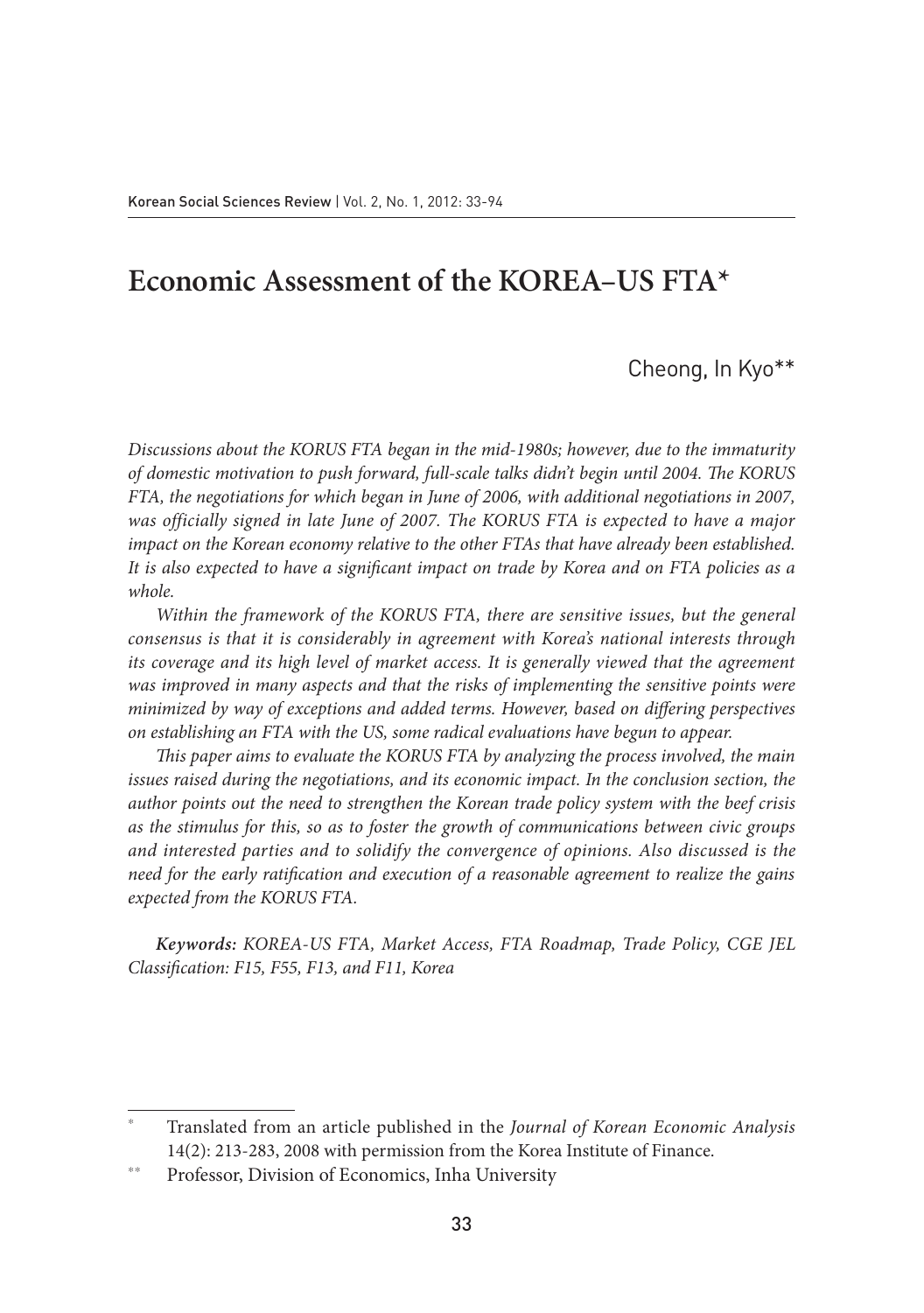# I. Introduction

The Republic of Korea has signed Free Trade Agreements (FTA) with multiple nations. Thus far, Korea has signed treaties with Chile (effective as of April, 2004), Singapore (effective as of March, 2006), the European Free Trade Association (effective as of September, 2006), and the Association of Southeast Asian Nations (ASEAN; effective as of June, 2007). Agreements with the European Union, India, Canada, and Mexico are underway. The FTA with the United States had been under examination since 2003, when Korea finalized the "FTA Propulsion Roadmap." Some degree of examination was conducted intermittently before 2003; however, due to the unfavorable domestic and foreign situations at the time, progress was difficult. In 2004, Korea began to contact the US actively to establish bilateral discussions on the matter. In 2005, the US and Korea held working-level FTA discussions three times, and on the basis of these, both sides announced that official negotiations would be held in early 2006. The time taken for Korean-US free trade agreement (KORUS-FTA) negotiations was relatively brief compared to that needed for other FTAs and given that such a comprehensive FTA contained rather many sensitive issues.

Furthermore, many expect a considerable economic impact as a result of the KORUS-FTA; due to its exemplary form of market access designs along with its advanced trade policies, it is expected to have a great impact on Korea's future FTA and trade policies. Establishing an FTA with the world's largest market, the US, allows amplified possibilities for Korean businesses to advance into the American market, which can ultimately support Korean businesses as they attempt to advance into other foreign markets. In fact, the records of actual exports to American distributors are widely known to be used as references when consulting about exports with other nations.

The process of establishing the KORUS-FTA has been fraught with domestic resistance due to the sensitive topics it contains. Many opposing factions criticized the very nature of the FTA, the opening of markets, and the related deregulation plans. However, some opposed the KORUS-FTA regardless of the content of the agreement, simply because the policy partner was the US. Meanwhile, the authorities' attempt to settle on the agreement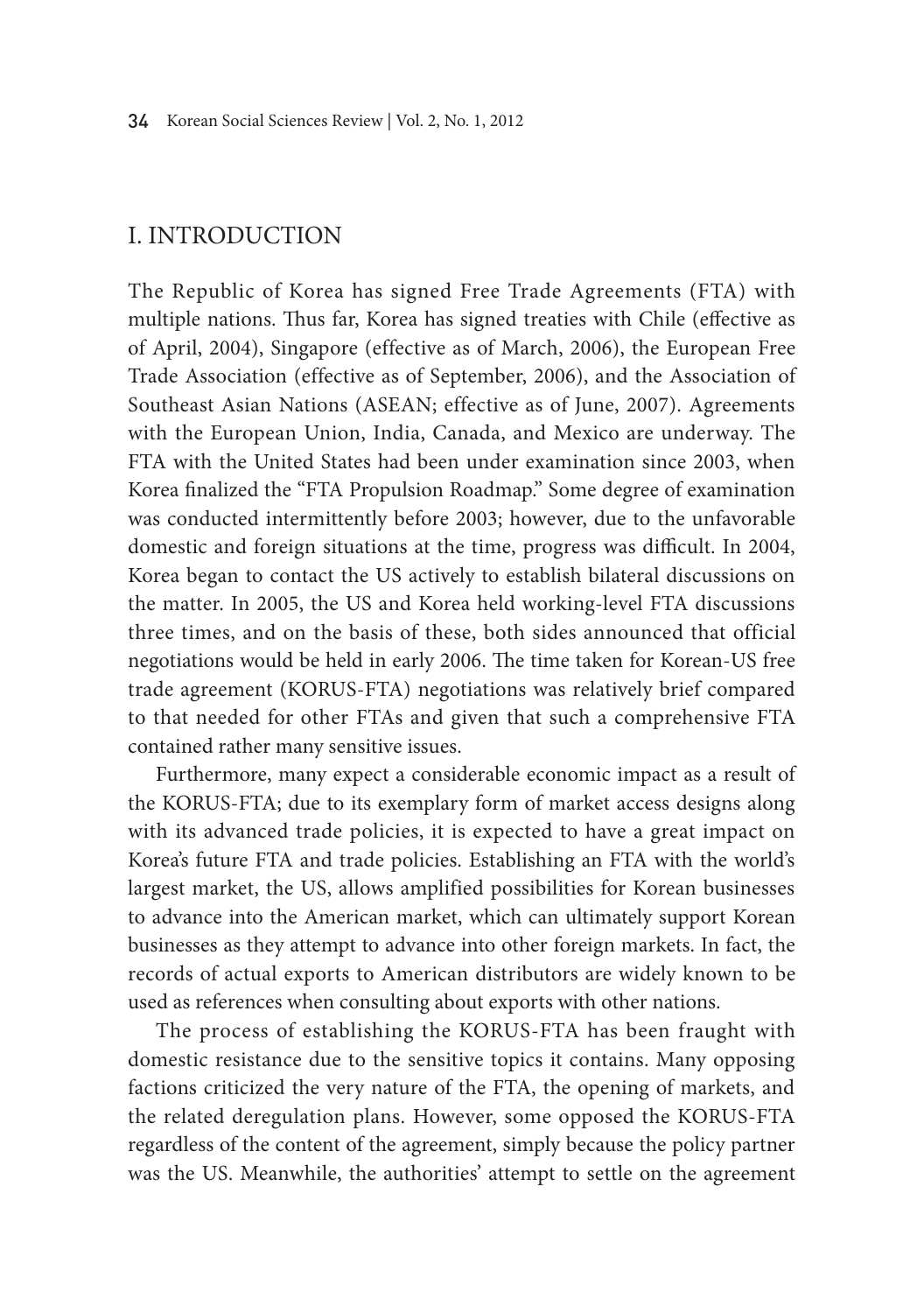before the expiration of the American TPA (Trade Promotion Act) resulted in tense public hearings. In addition, the authorities' leading the public to think that the processes were being rushed worked against the gaining of public support.

The principal goal of this paper is to examine the KORUS-FTA objectively while placing much emphasis on analyzing the overall process of the agreement. Most existing domestic papers focus on the macroeconomic aspects of the KORUS-FTA, while discussions of the historical aspects of the agreement are scarce. Because the KORUS-FTA is substantial relative to Korea's other FTAs, for example with Chile or Singapore, it is impossible to examine every aspect of it in detail. Nonetheless, this paper is an attempt to analyze the KORUS-FTA quantitatively and qualitatively by historically examining it from the time of its negotiation to the time of its settlement.

# II. Course of Promoting the KORUS-FTA

# **1. Background**

Today, FTAs perform a very important role at the center of the WTO's multilateral trade system; it is no exaggeration to say that every member state of the WTO promotes FTAs. China is the latest nation to join the realm of FTAs, and as of June of 2008, it has already entered into seven FTAs. The trade authorities of countries such as those in the Middle East and Africa and even Mongolia are among the many that are also actively pushing to establish FTAs. Why do all of these nations want FTAs? Generally, nations promote FTAs for many reasons, but it can be interpreted that most promote FTAs to improve their economy by increasing exports, investments, and advancing trade policies. They also stress the importance of promoting FTAs because they don't want to face losses by not riding the worldwide FTA wave.**<sup>1</sup>**

Generally, the economic gains made through the FTA depend on the size, structure, and the growth of the partnering nation's economy. Usually, FTAs with nations with a high trade barrier and advanced trade policies will bring

**<sup>1</sup>** As of August, 2008, there are total of 213 FTAs in the world.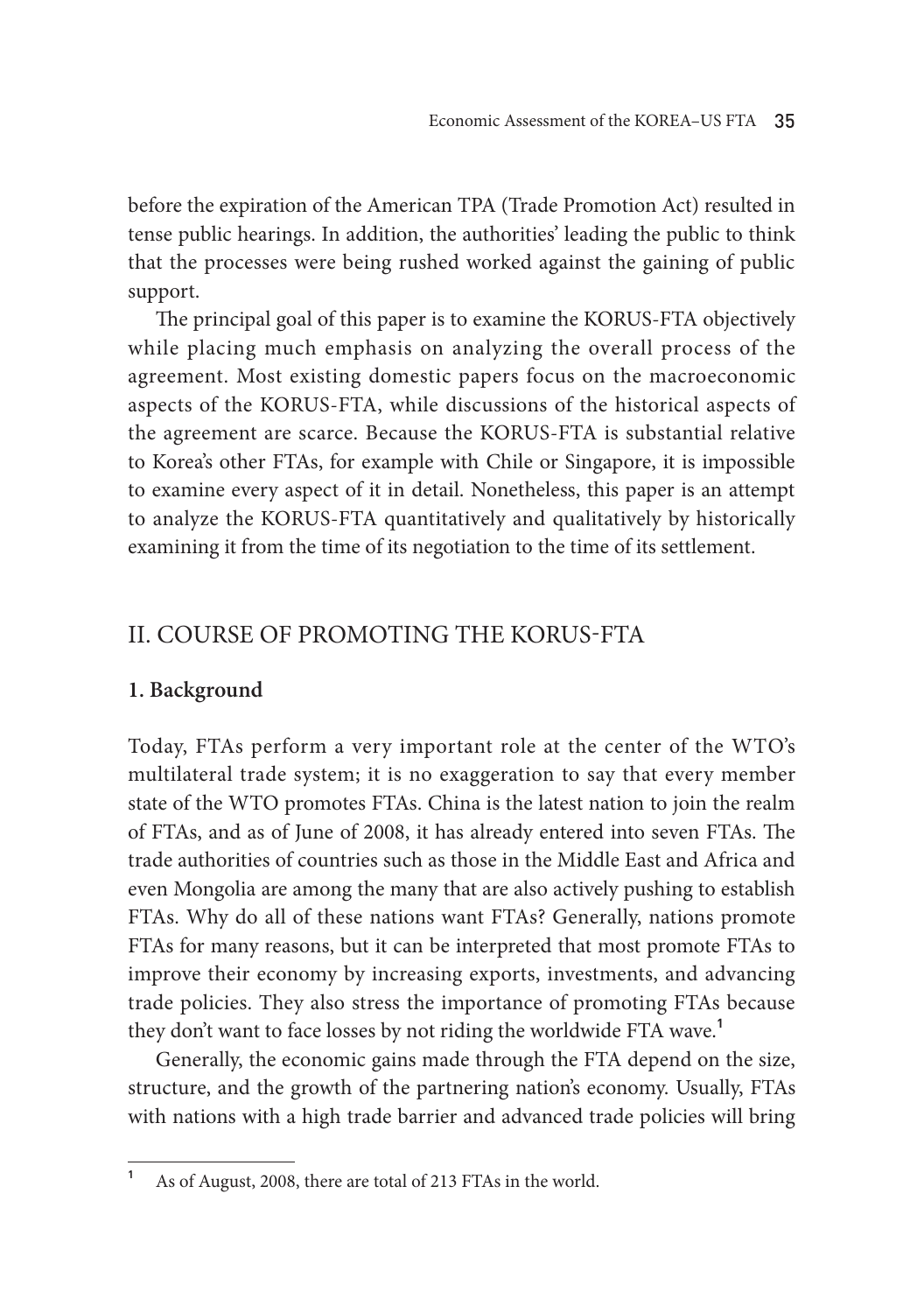greater economic gain. A more inclusive agreement leads to a larger economic effect. The US is the world's largest economy, accounting for 20% of the world's gross domestic product. Generally, the US promotes an all-inclusive FTA; thus, one can expect a highly positive economic effect if one enters into an FTA with the US. However, it is true that actual economic gains can only be calculated once the agreed-upon framework of the FTA is analyzed.

In 2003, when Korea officials contacted the US to review the FTA, Americans viewed the Korea's will to push for the FTA to be low and considered the Korea-Chile FTA to be an ordinary trade agreement. Furthermore, they considered the Korea's trade policies to be overprotective. As such, they underestimated the economic gains made by the US through the FTA. Later, when Korea successfully entered into agreements with Singapore, EFTA, and ASEAN, and promoted FTAs with Canada, Mexico, and India, the US finally began to view the Korea's will to be high. Meanwhile, the US most likely felt some degree of threat from the rise of China and the deterioration of Korea-US relations, meaning that the KORUS-FTA would fulfill the need to strengthen the strategic alliance between the two nations.

The US has entered into an FTA with only a few nations, mainly due to the fact that there are not many nations like the US that can promote such comprehensive trade agreements. In addition, it simply is not easy to find nations with the trade agreement experience and negotiating manpower of the US. The US has secured many experienced commerce professionals and specialists in the field, which the other nations lack. In addition, in the case of the US, the power to push for an FTA is held by the US Congress, which makes it difficult for the US to concede in negotiations; that is, the US Congress holds authority over trade policy, which is an authentic characteristic that only the US has. The US Congress, under special circumstances, is granted Trade Promotion Authority (TPA) by the executive branch. Therefore, the US has a very limited time frame for promoting any type of trade agreement, not only because it needs approval from Congress, but also because any negotiation can only begin once TPA is granted.

Let's turn our attention to the Korea's promotion of FTAs. Approximately ten years ago, when Korea was negotiating an FTA for the first time with Chile, there were not many experienced commerce professionals. Therefore, more time was spent on examining agreement drafts and analyzing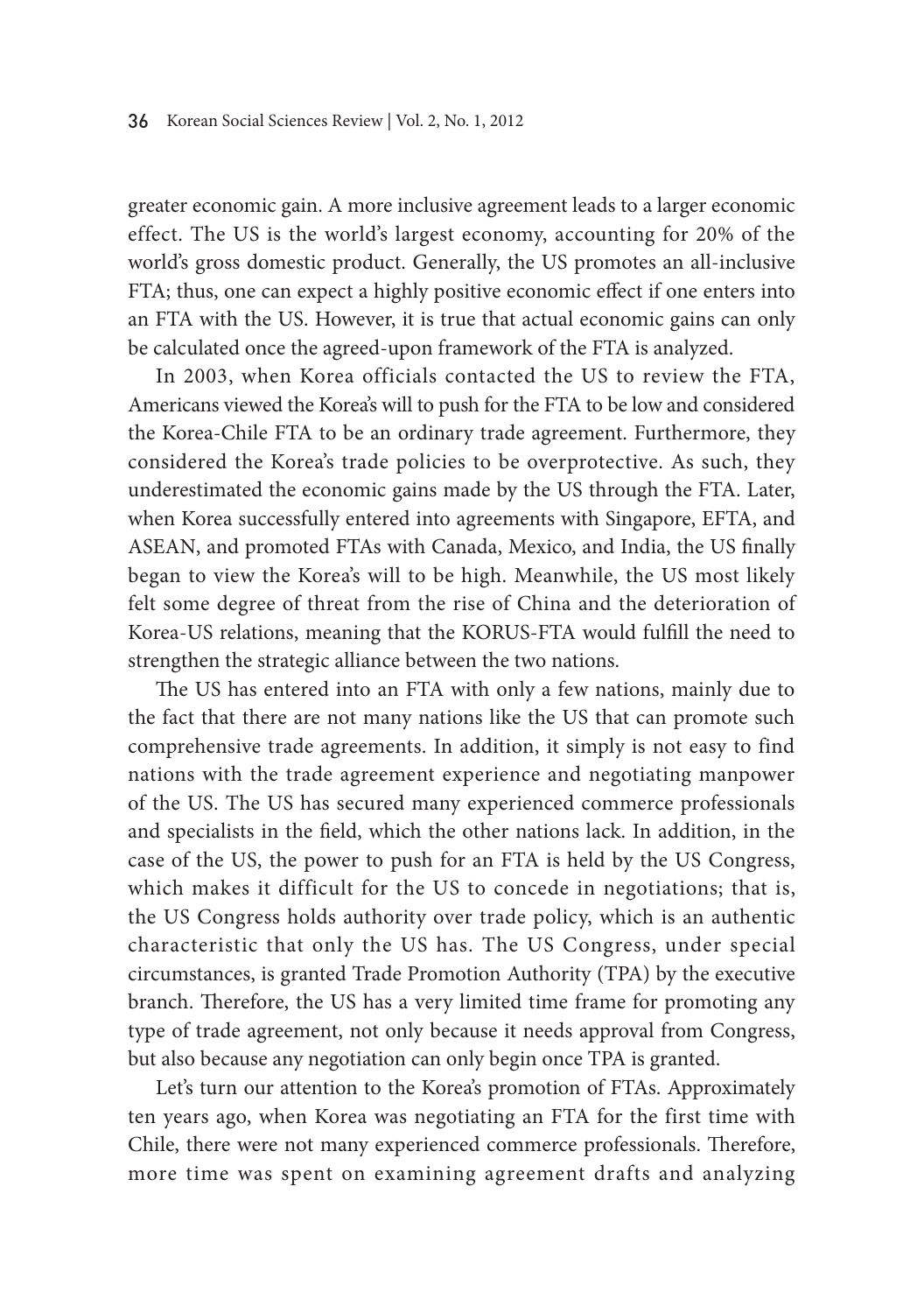concessions. In turn, negotiations took longer than expected. Later, five to six FTAs were simultaneously promoted or examined, which pushed the Korean government to sharpen its focus, specifically on the trade and commerce field. More than 30 professionals were openly recruited at this point. For the KORUS-FTA, the Korean government employed more than 300 professionals. Along with indirect support from the Korean National Policy Research Institute and other private institutions, the total number of personnel involved in the affair exceeded 500. We cannot say with any confidence that we have secured a sufficient number of professionals, but we can at least say that we have sufficient manpower to carry out KORUS-FTA preparations and negotiations without major setbacks. In the real KORUS-FTA negotiations, the American negotiating team publicly spoke highly of the Korean negotiation staff and their well-prepared content and attitudes at the table. The results of the actual negotiations support such compliments; after the negotiation, it is true that public support for the KORUS-FTA was greater than opposition; The Korean economists praised the KORUS-FTA negotiations as one of the greatest outcomes of the Roh Moo-Hyun administration. The KORUS-FTA was evaluated as a necessary policy, because both its content and its timeliness are expected to have a positive impact on the Korean economy.

For Korea, which has already entered into FTAs with numerous nations, there is a need to seek greater, higher-quality FTAs to increase economic gains. From 2000 to 2005, Korea experienced the world's fastest FTA promotion rate, and the Korean government was called upon to take a more active role in promoting FTAs following reports on the negative economic effects of FTAs published by trade organizations such as KOTRA (Korea Trade-Investment Promotion Agency). Those who called on the Korean government were mainly financial institutions, and those institutions emphasized the need for Korea to enter into FTAs with larger economies, such as the US or the EU.

Meanwhile, there was a need for Korea to improve the quality of FTAs. There were many voices advocating centering the Korean FTAs on the service industry, development, investment, and liberalized trade policies. These voices expected that by including these factors in the KORUS FTA, Korea would not only advance its economy but would also make it more transparent.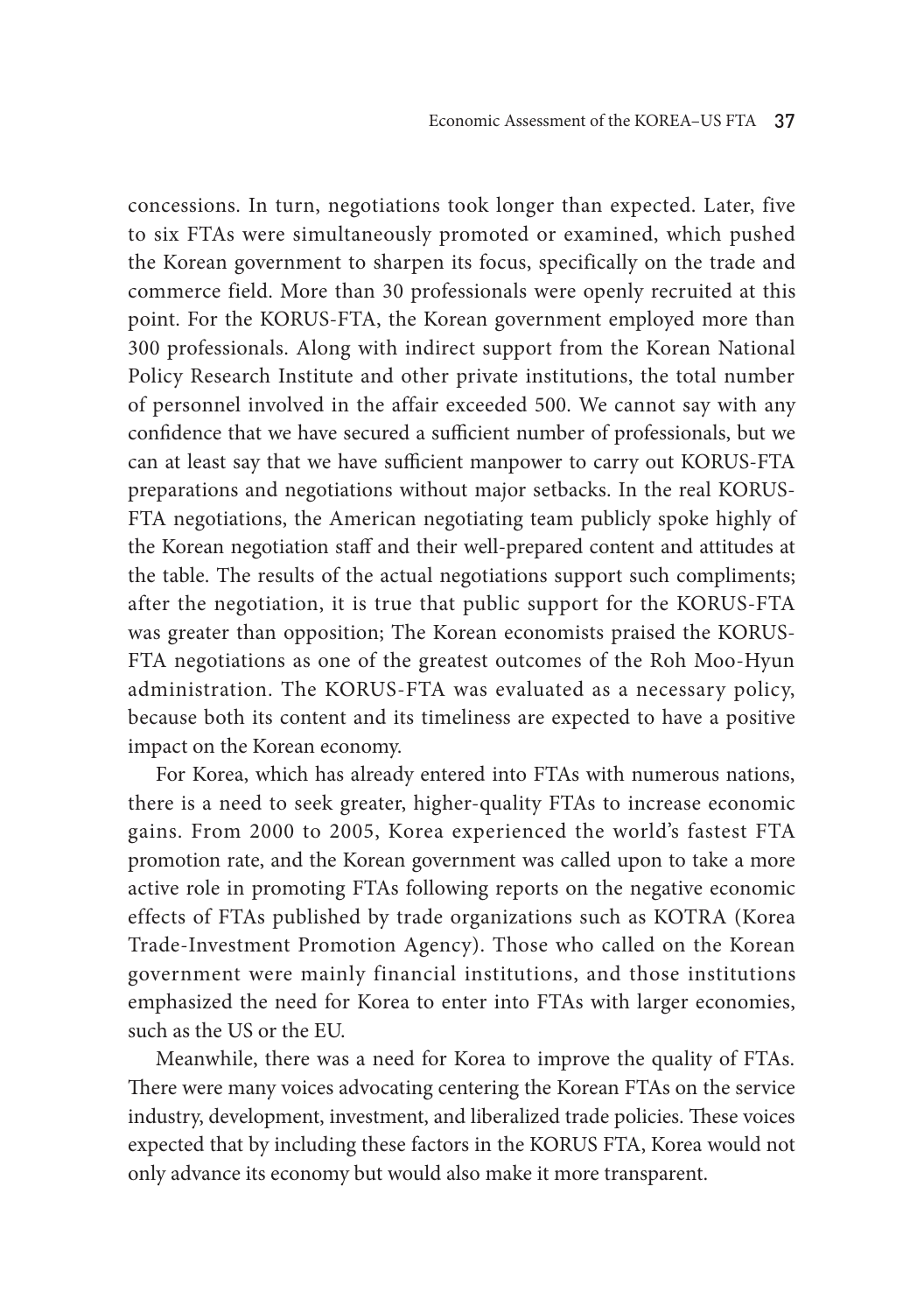During this time, the Roh administration set as its primary goal to raise the national per capita income to \$20,000 through the KORUS FTA. The Roh administration realized that the goal was only realistically reachable with improvements to the service industry, which made up over 70% of the Korean economy. Thus, it is no exaggeration that the promotion of the KORUS FTA was possible owing to the Roh administration's hope to advance the Korea's service industry and its economic competitiveness. The service industry has many regulations by nature and maintains established business methods and practices which have sprung from those regulations while protecting the profits of interested parties. In other words, while the service industry is guaranteed to grow with countless regulations as its catalyst, despite changes in the trade environment, it cannot actually aid in the development of the economy. According to a study conducted by the World Bank in 2007 on changes in the business environments of 178 nations between April of 2006 and June of 2007, Korea placed  $30<sup>th</sup>$ , a drop of seven places from the previous year's rank.<sup>2</sup> It is true that the Korean government has been improving the business environment; however, studies show that because other nations have been improving at a faster rate, the business environment of Korea has actually regressed. It was also found that the initial expenses of a typical Korean company were around 16.9% of the GNI per capita, which is approximately 5.1% higher than the OECD average. Korea placed  $131<sup>st</sup>$  in employment (a one place drop from the previous year), and  $64<sup>th</sup>$  in investor protection (a two place drop from the previous year). Due to the active promotion of the FTA, trade placed  $13<sup>th</sup>$ , a significant 17-place jump from the previous year. Regardless, the Korea's service industry ranks among the lowest internationally.

Today, the service industry of a nation impacts the productivity of the manufacturing industry. The service industry, especially in the fields of education, medicine, law, accounting, and design, shows parallel growth to that of the manufacturing industry. Thus, the service industry is important in

**<sup>2</sup>** Meanwhile, according to the Global Competitiveness Report 2007-2008 by the World Economic Forum, Korea's national competitiveness jumped to  $11<sup>th</sup>$  place from  $23<sup>rd</sup>$ place last year. This sort of business environment improvement is credited with having impacted the signing of the KORUS FTA.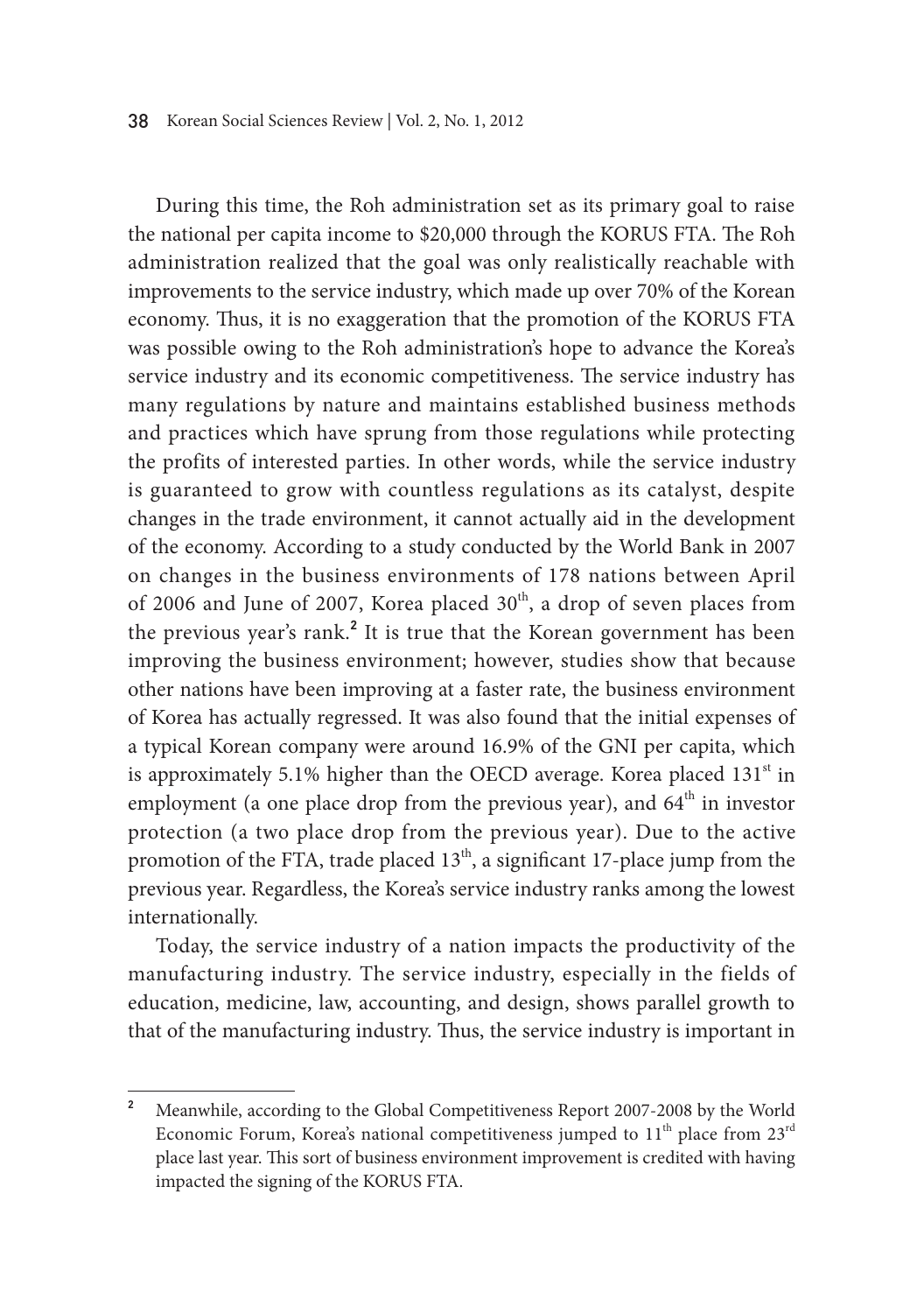the development of the manufacturing industry. Once the wall of regulations is lowered, more investors will enter the market, which in turn, develops the service industry. That means that the foreign impact is necessary for the development of the service industry; once foreign investors compete against domestic investors and corporations, domestic players are stimulated to elevate their competitiveness. The Korean government firmly believed that FTAs would contribute to the advancement of the service industry. Luckily, some sectors in the service industry, such as law and accounting, were included in the KORUS FTA, but very controversial sectors such as education and medicine were excluded. Due to such results, it was originally concluded that the opening of the service industry was insufficient. Later, the Korean government announced a plan to liberalize the service industry sectors, which were not included in the KORUS FTA, but generally, the plan is considered to be too unrealistic.

Some criticize the inexperience and the unpreparedness of the Korea's rushed promotion of the KORUS FTA. It is certainly true that a couple more years of preparation would have brought better results, although, that does not speak to the excellent timeliness of the KORUS FTA. Considering the conditions of promoting the KORUS FTA from the Korea's side, it was deemed to be more reasonable to promote the FTA with sympathy with the US as the background.

Some criticize the government for starting KORUS FTA negotiations without any plans for industries which are impacted negatively. It is true that "sufficient advance preparations" are difficult for any FTA. First, in accordance with the results of the negotiations, each party to the negotiation calculates and estimates the cost of countermeasures of any losses. Therefore, it is difficult to prepare a damage prevention plan in advance. In addition, advanced preparation to prevent losses would mean that the Korean industries would be equipped with greater international competitiveness, but any nation with this level of international competitiveness would not need to promote FTAs. In the first days of 2007, a National Assembly member released one of my own reports on FTAs, which received much attention from the press. This report was prepared in 2005, when the Korean government was actively promoting the KORUS FTA. It provided a model that converted the theoretical pressure from restructuring after concluding the FTA into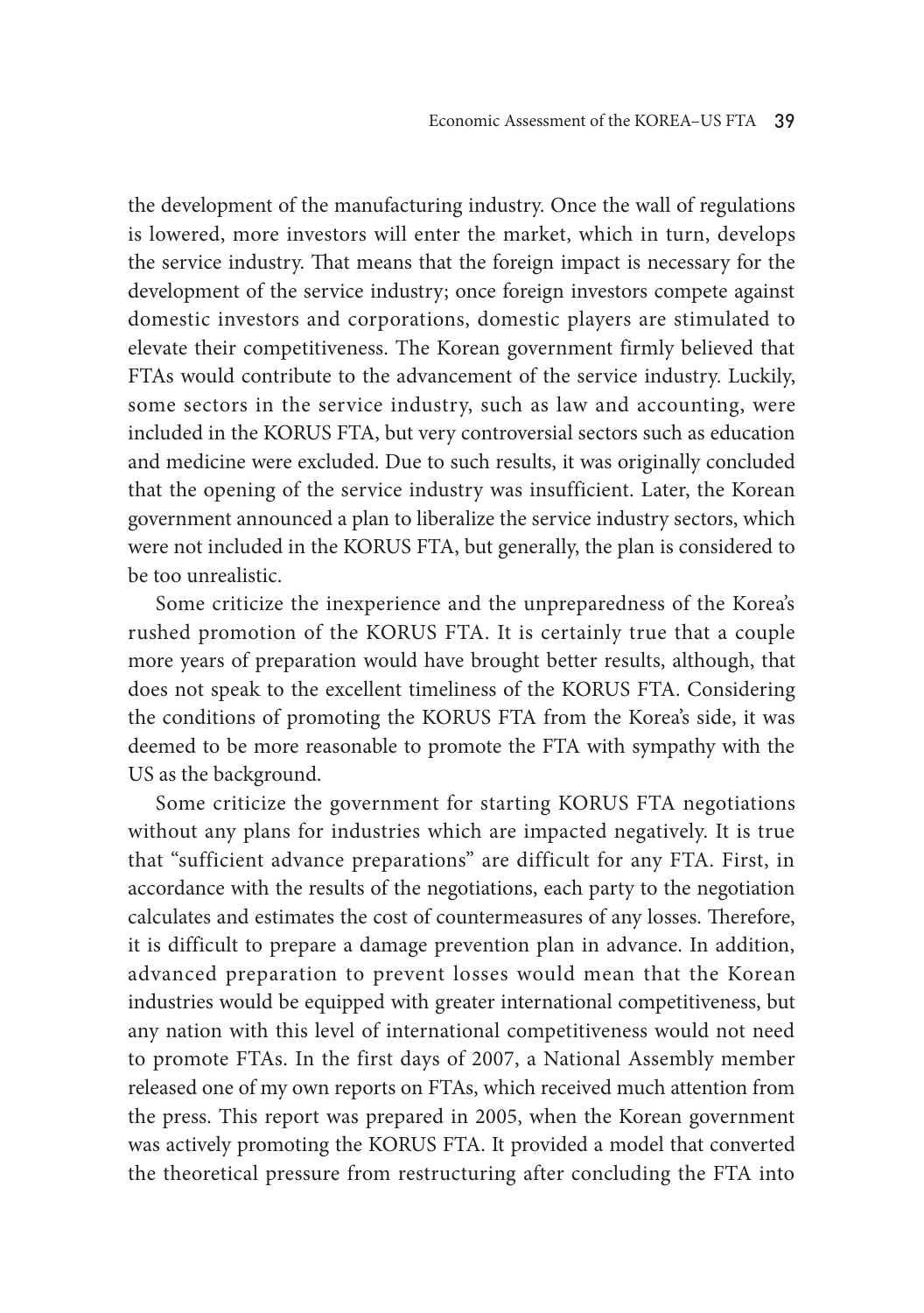unemployment numbers using economic models.**<sup>3</sup>**

Although it is undeniable that more jobs will be created by signing the KORUS FTA, this study was implemented to estimate the level of transitory unemployment (the pressure from restructuring) as a result of the shift of the employment of manpower from less competitive industries to developing industries and the cost of re-employing the manpower necessary to support the policy management activities pertaining to trade regulations. Actually, the Korean government referenced the results of this study when they enacted the Trade Regulation Support Policy for the first time in April of 2006. The Korean government had enacted regulations and policies to help the affected workers and businesses, and they had already secured a budget of approximately \$110,000,000,000 for the agriculture industry. This budget was originally a countermeasure to the opening of the agricultural industry through agendas such as the Doha Development Agenda (DDA). However, the Korean government, in an effort to ease the burden of losses due to the FTA in the agriculture industry smoothly, retouched the budget plan and decided the additional aid would be dispersed after the KORUS FTA was signed.

It is possible to argue that the proposition to subsidize the agriculture industry and the 2006 Trade Regulation Support Policy were insufficient to cover all losses and damage due to the KORUS FTA. Nevertheless, it is expected that when subsidizing the losses and damage caused by the opening of the market, the Korean government must apply the following three standards. First, it must reference the WTO's Subsidy Agreement. Unlike the situation in the past, today the WTO has set firm limits on how much a member state may receive in subsidies in times of need. It is also gradually decreasing these limits. As Korea requires more financial support to promote its trade agreements, it encounters the problem of having to reduce its financial support in other areas. Next, Korea must calculate the required subsidies based on statistics from past cases of other nations.

**<sup>3</sup>** Cheong In Kyo (2005) "FTA Promotion and Trade Restructuring "Ministry of Commerce, Industry and Energy sponsored, "Public Hearing on the Manufacture Industry and Trade Restructuring Support" Presentation Documents (August 31, The Korea Chamber of Commerce and Industry Conference Room)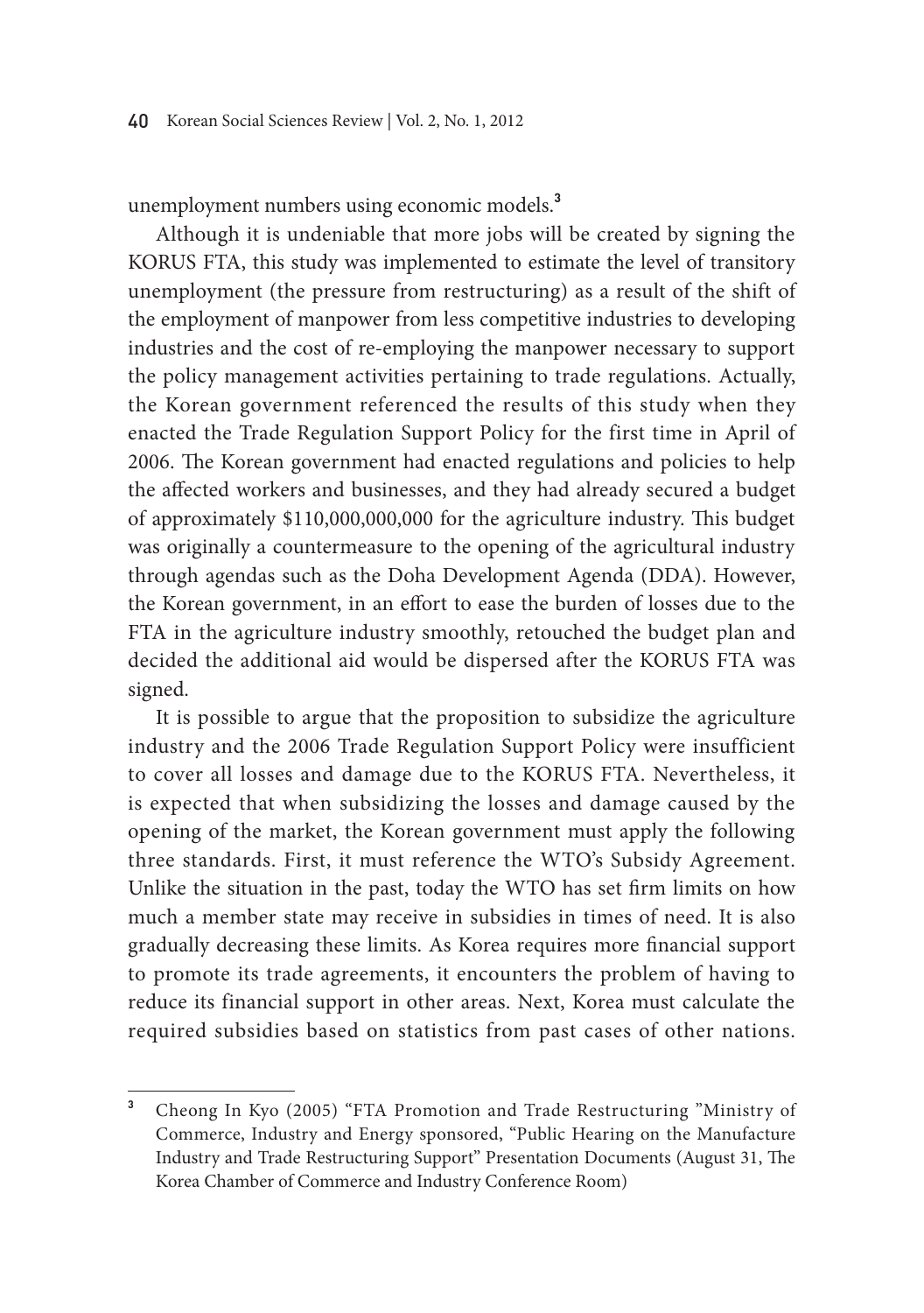Although American financial support is considered to be excellent, such support primarily focuses on secondary support to train and consult for the unemployed, instead of giving hard currency. Lastly, Korea must consider its own current economic status. One may agree with the idea of actively supporting the weak and vulnerable classes, but the size of such support must be calculated and adjusted in accordance with the current economic status of the nation. It is irrational to support these classes actively if that support endangers the economic status of the state.**<sup>4</sup>**

# **2. Progress<sup>5</sup>**

# *a. Discussions, 1980-90s*

In the 1980s, the US began to show interest in establishing bilateral trade relations with Korea, as it was worried about the possible growth of the national deficit and the weakening of its international competitiveness. Meanwhile, Korea responded to the US-led promotion of the FTA by organizing domestic research groups centered on professionals from the National Policy Institute.

In April of 1984, representatives from the USTR and GATT suggested a review of the KORUS FTA. At the time, the Uruguay Round negotiations were not as fruitful as was hoped; thus, the US not only pushed forward an FTA with Canada to counter the plan to unify the European markets, but they also reviewed the possibilities of establishing FTAs with major East Asian nations. According to a report by the USITC which examined Asian-Pacific FTAs in 1989, Singapore, Korea, and Taiwan were considered to be the most appropriate countries with which to enter into a FTA. Later, the US determined that the Singaporean market was too small and would be unprofitable and that it would be inadequate to enter into an FTA with

**<sup>4</sup>** For instance, Korea's gross agricultural output in 2006 was approximately 26 trillion won, whereas the government subsidy for the agriculture industry was 16 trillion won. In addition, considering Korea's current economic status, the amount of the subsidy cannot be considered insufficient.

**<sup>5</sup>** Based on the author's contributing works (Cheong In Kyo 1998-2005) on the KORUS FTA.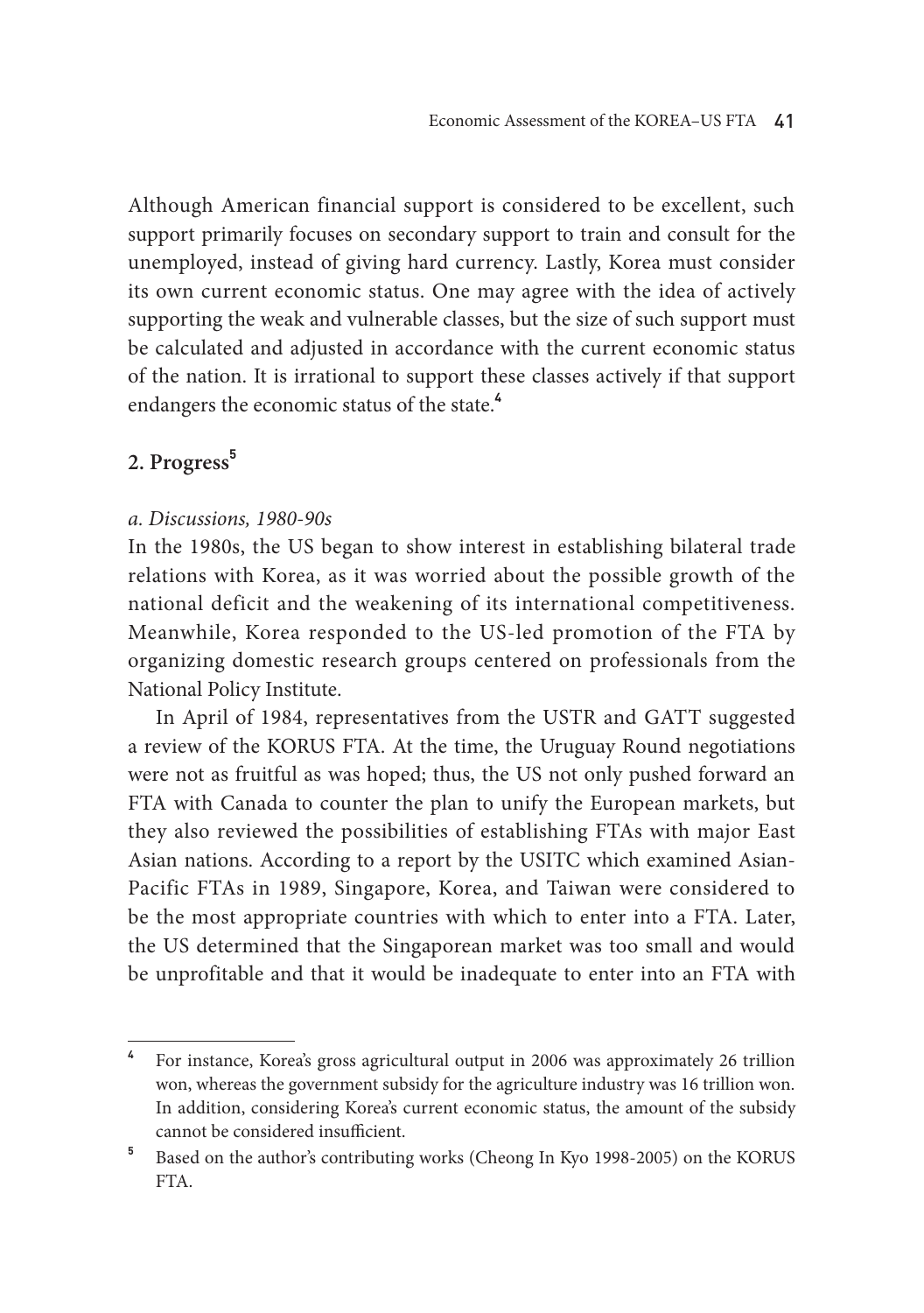Taiwan.**<sup>6</sup>** Among these three counties, it is true that Korea was considered ideal, but due to the strong anti-American sentiment in Korea, the actual push for an agreement was judged to be difficult.

Nevertheless, following the report, numerous studies were conducted on the potential for a KORUS FTA, resulting in the creation of the Korea International Trade Association and the Korea Institute for Industrial Economics & Trade. However, follow-up studies were seldom, if ever, conducted, which further impeded the trade authorities' full understanding of the FTA. Moreover, discussions of FTAs were not able to continue due to domestic sentiments and the inclusion of the opening of the agriculture industry in the Uruguay Round. During the Kim Young-Sam era, there were times when trade professionals were called to review the potential of entering into an FTA with the US. In 1996, the Globalization Promotion Committee even studied FTAs and conducted a potential economic analysis of the KORUS FTA, which was revised and supplemented by Wang, Yun Jong and Cheong, In Kyo to be published in the Korea's *Current Economic Reviews and Outlook* in 1998.**<sup>7</sup>**

In 1998, as Korean government reviewed the Korea-Chile FTA, there were talks about the KORUS FTA. However, because the Korean government lacked the knowledge and the experience in FTA negotiations, it concluded that it was wiser to enter into an FTA with a smaller economy; that is, the Korean government would promote FTAs, with Chile being its first FTA partner, and afterward review the potential of entering agreements with Japan, Thailand, New Zealand and others. Even as such studies and reviews were being conducted, the American Chamber of Commerce in Korea delivered letters urging the Clinton administration to enter into an FTA with Korea.

**<sup>6</sup>** However, in 2000, the US agreed to promote a FTA with Singapore and began negotiations in 2001 that resulted in the signing of the agreement in 2002. It is presumed that the US entered into an FTA with Singapore to strengthen its service industry and gain more access to East Asian markets.

**<sup>7</sup>** Wang Youn Jong, Cheong In Kyo, "Establishment of the Korea-US Free Trade Zone and its Economic Implications" *Current Economic Reviews and Outlook*, Volume 4, 2nd Edition, 1998, pp. 135-188.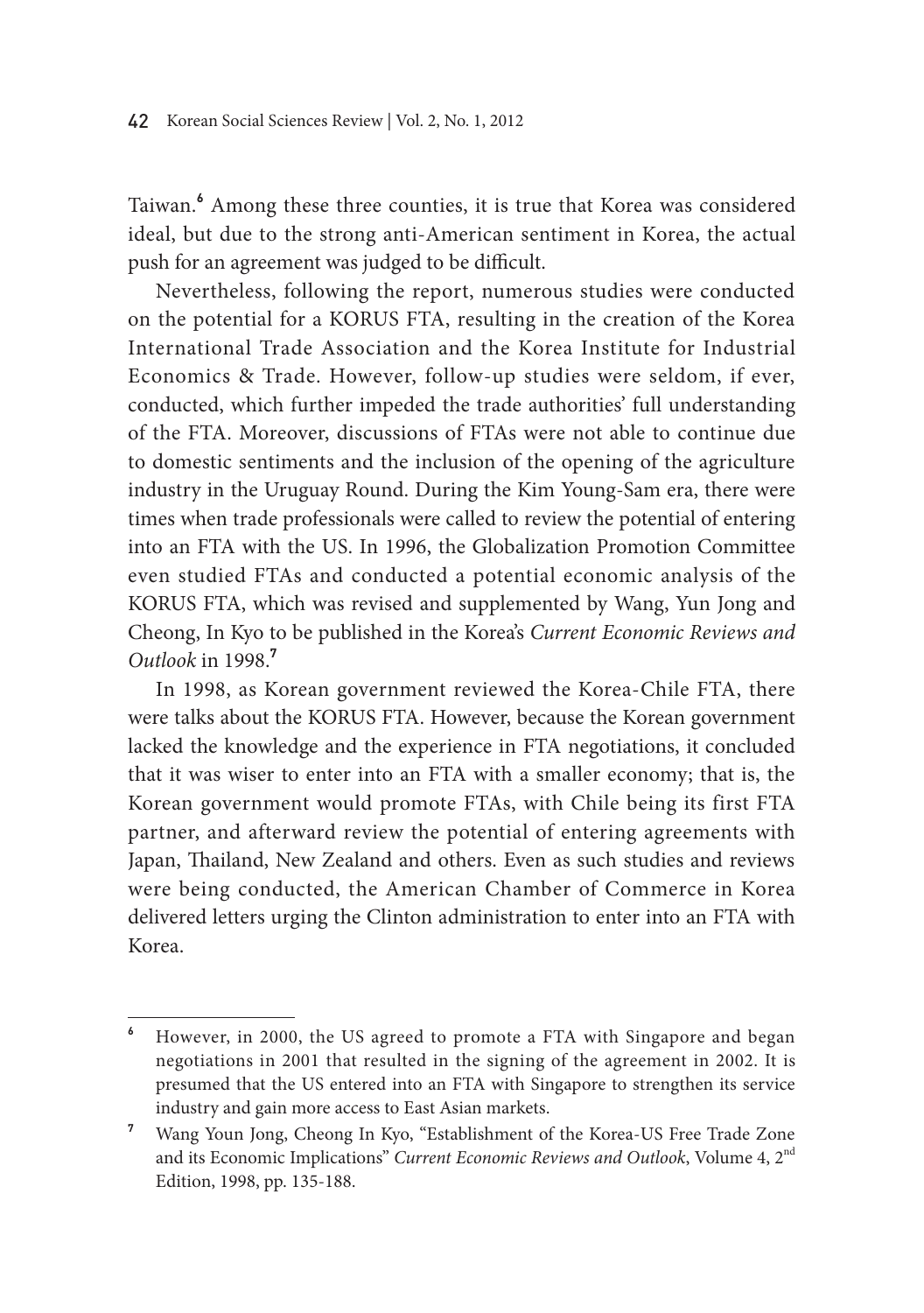## *b. Discussions after 2000*

In April of 2000, the Korean government announced the results of a joint study of a Korea-Japan FTA and began the negotiations of the Korea-Chile FTA. The discussions of the potential of a Korea-Japan FTA worried many American corporations. This, in turn, pushed the US to urge the early settlement of both the Korea-US Bilateral Investment Treaty (BIT) and the KORUS FTA at the 14<sup>th</sup> Annual Korea-US Business Council meeting held in Hawaii in January of 2001. Meanwhile, the American agriculture industry, which was highly interested in exporting American agricultural goods and products, including beef, urged Senator Max Baucus to promote the KORUS FTA. As a result, in late 2000, Senator Baucus requested a feasibility study on the KORUS FTA from the USITC. As the US began its feasibility study on the agreement, Korea began to do the same. In 2001 and 2002, such studies were conducted independently by each nation; however, given the immature conditions, these studies were not able to develop into an official discussion of the agreement.

In the 2002 Korea presidential election the incumbent party maintained its majority, with Roh Moo-Hyun as its head, but the new administration's transition committee did not put much priority on reviewing Roh's FTA policies. Rather, it focused much of its attention on constructing a North East Asian economic sphere, which made discussions of FTAs more opaque than ever. Nonetheless, after four or five months in power, the Roh administration began to show a distinct interest in promoting FTAs and therefore started to put some effort into ratifying the Korea-Chile FTA. In September of 2003, the Roh administration made the "FTA Promotion Roadmap" one of its priorities.**<sup>8</sup>** This roadmap included plans to promote FTAs with the US, EU, China, and other larger economies.

As a result, confirming the FTA Roadmap expedited the Korea-Japan FTA. Thus, in October of 2003 at the APEC Summit Meeting, Korea and Japan jointly announced the beginning of their FTA negotiations.**<sup>9</sup>** The Korea-Japan

**<sup>8</sup>** According to this roadmap, at the time, the Korea set FTAs with Singapore and Japan as a short-term goal and FTAs with the US, EU, China, and other larger economies as a long-term goal.

**<sup>9</sup>** The Korea-Japan FTA forums were operated from May of 2001 to the early 2002. Beginning in June of 2002, the Industrial, Governmental, an Academia Joint Research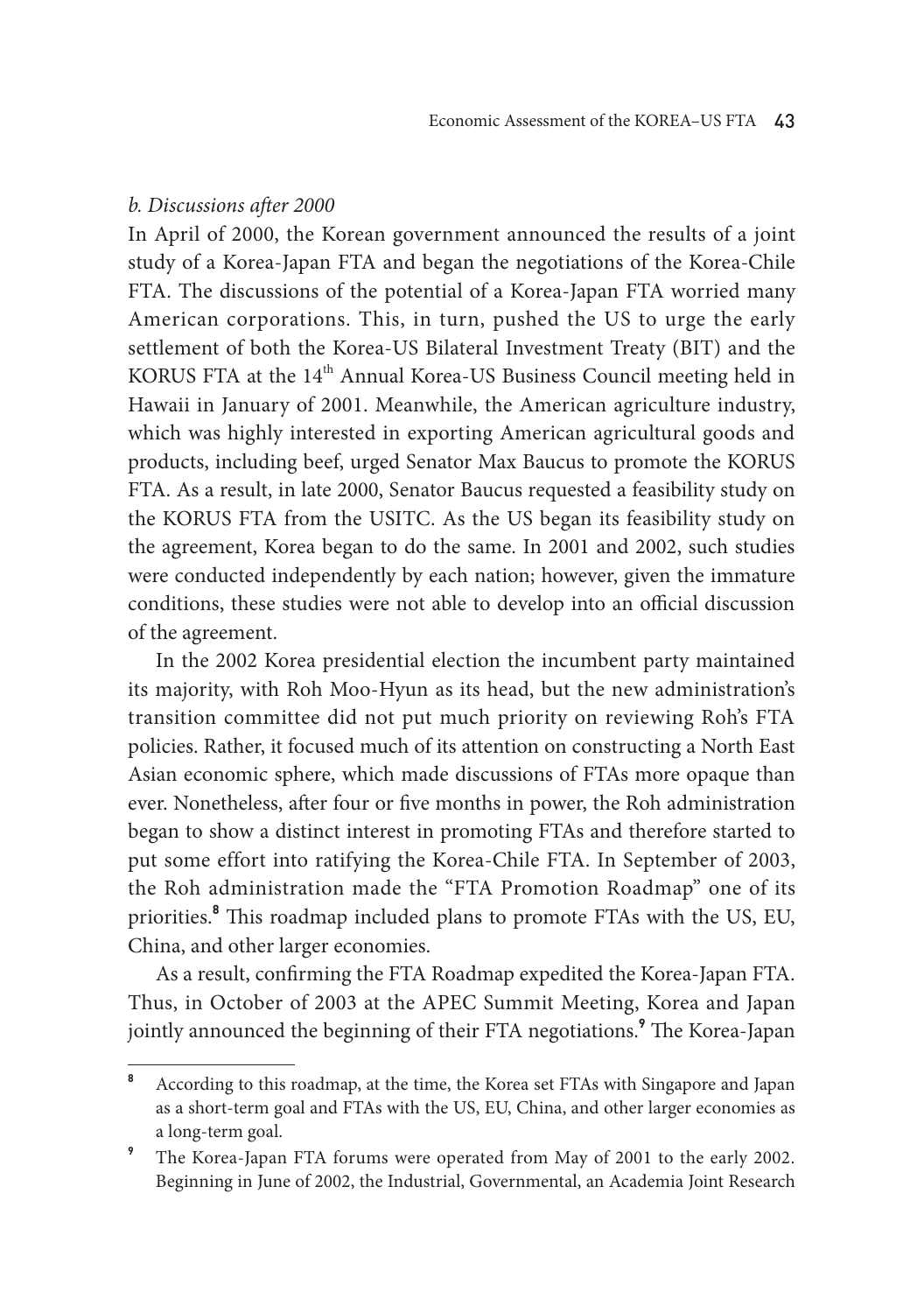|                              | Date                 | <b>Event Title</b>                                                                              | Venue                     |
|------------------------------|----------------------|-------------------------------------------------------------------------------------------------|---------------------------|
| Stage of FTA                 | 2003.8.30            | Conclusion of the FTA road map                                                                  | Seoul                     |
| Probes and<br>Preparations   | 2004.11.19           | The KORUS trade ministerial meeting-<br>Review and consensus of the KORUS FTA                   | Santiago                  |
|                              | 2005.02.03-<br>04.29 | The 1 <sup>st</sup> ~3 <sup>rd</sup> round of the KORUS FTA ex-Seoul &<br>ploratory meeting     | Washington                |
|                              | 2005.02-06.11        | 6 sessions of the KORUS trade ministerial Geneva, etc.<br>meeting                               |                           |
|                              | 2006.01.18           | President Roh, Moo-hyun's New Year's Seoul<br>Address<br>(The KORUS FTA negotiations announced) |                           |
|                              | 2006.02.02           | Public hearing on the KORUS FTA-<br>Resolution on external meeting of<br>economic ministers     | Seoul                     |
|                              | 2006.03.07           | Korean Government- Decision on screen Seoul<br>quota reduction                                  |                           |
|                              | 2006.03-04           | 2 informal sessions of the KORUS FTA Washington<br>preparatory negotiation                      | & Seoul                   |
| Stage of FTA<br>Negotiations | 2006.06.05-<br>12.08 | $1^{\rm st} {\sim} 5^{\rm th}$ formal round of the KORUS FTA<br>negotiation                     | Washington,<br>Seoul, etc |
|                              | 2007.01.15-<br>03.12 | 6th~8th formal round of the KORUS FTA Washington<br>negotiation                                 | & Seoul                   |
|                              | 2007.03.26-4.1       | Trade minister-level negotiation/ Summit Seoul<br>telephone negotiation (March 30)              |                           |
|                              | 2007.03.26-4.1       | Final agreement                                                                                 | Seoul                     |
|                              | 2007.06              | Additional negotiation on new trade policy                                                      |                           |
| Signing                      | 2007.06.30           | Official signing of the FTA document                                                            | Seoul                     |
| Stage of FTA<br>Ratification | 2007.09.07           | Government- Submission of the FTA ratifi-Seoul<br>cation proposal to the National Assembly      |                           |
|                              | 2008.06.26           | Notification of U.S. beef inspection and Seoul<br>quarantine criteria                           |                           |
|                              | 2008.08.06           | KORUS summit talk- Consensus of joint<br>actions for this year's congressional ratification     | Seoul                     |
|                              | 2008.08.19           | Consensus of congressional<br>leadership formation                                              | Seoul                     |

**Table 1.** Schedule of the KORUS FTA

Data: Prepared by author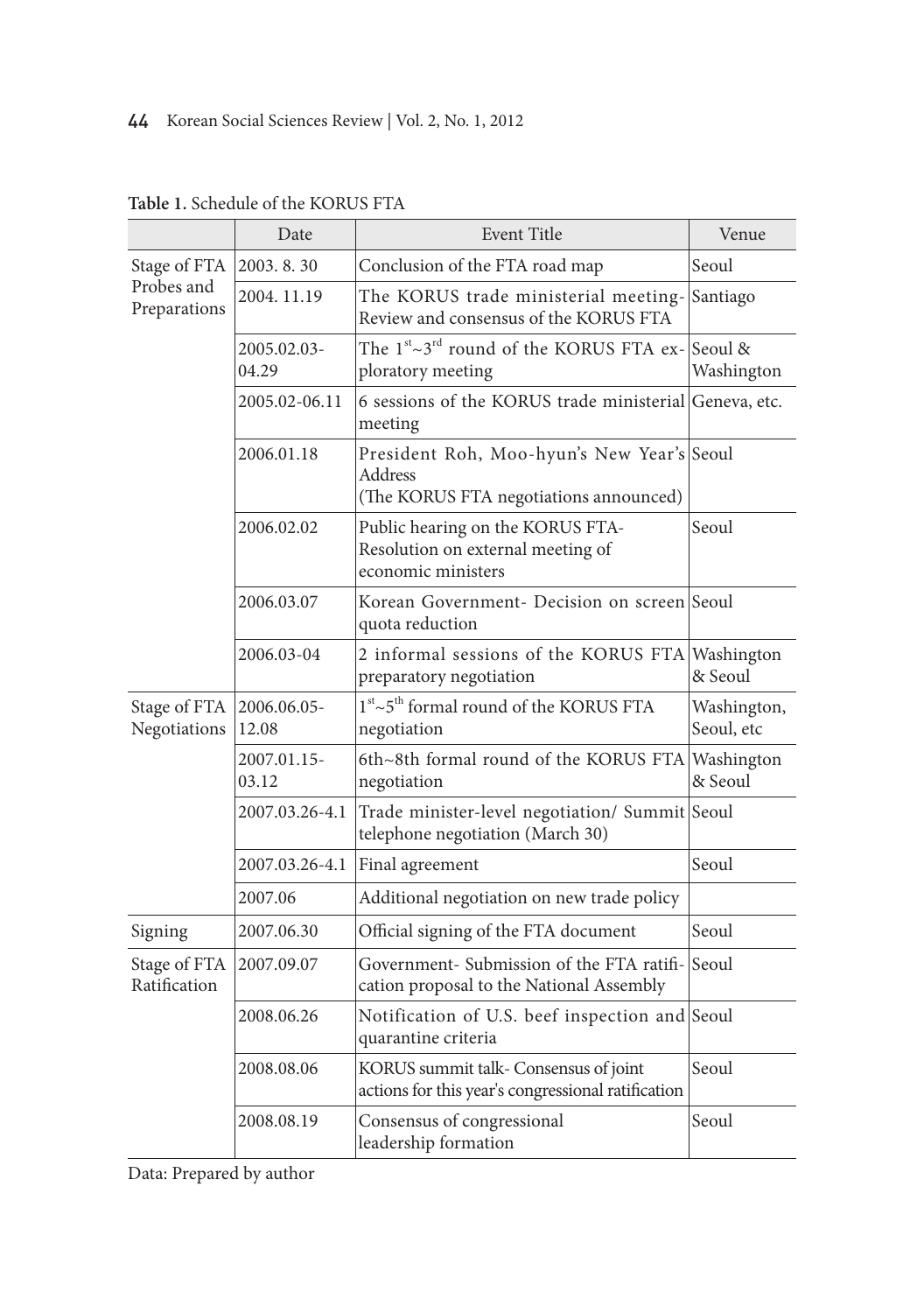FTA negotiations began in December of 2003. However, they fell out of favor, largely due to the disagreement between the two countries on the opening of each other's agriculture sector, eventually leading to the discontinuance of the negotiations after a year. From the perspective of Korea, the Korea-Japan FTA was meaningless if it did not include a section of the agreement guaranteeing economic benefits to Korea from the Japanese side.

Meanwhile, by the end of 2003, in the middle of the Korea-Japan negotiations, the Korea-Chile FTA seemed uncertain. This meant that Korea was in a situation to put forth the FTA Promotion Roadmap, which was finalized in September of 2003, and began its search of ways to promote multiple FTAs simultaneously. It was in this period that Korea began actively to look at the potential of the KORUS FTA. Although the results were unfruitful, representatives from each nation even held informal meetings on the issue. At this time, the US made it clear that the KORUS FTA could not be politically promoted while BIT negotiations were not progressing as a result of the disagreement about the screen quota. However, after May of 2004, the US began to hold rather optimistic views. In November of the same year, the US government even hosted a joint meeting to discuss the potential of the KORUS FTA during the Korea-US Commerce Summit Meeting held in Santiago.

In the early days of the KORUS FTA discussions, the discussants were comprised of mainly public workers, and the primary focus of the meetings was to communicate what each party hoped to gain through the negotiations. Field-specific discussions mainly included tariffs, agriculture, textiles, government procurement, rules of origin, trade remedies, intellectual property, the financial sector, the service industry, investment, telecom, electronic trade, competition policies, labor, the environment, and other topics. Both parties analyzed the other's stance on the contending issues and used the analysis to prepare a report to be used during the negotiations.

From 2004 to 2005, the roles of high ranking officials, including the commerce minister, congressmen, and economic organization presidents, were crucial in shaping the environment for the promotion of the KORUS

Committee was organized to discuss the feasibility of and the directions for promoting the agreement.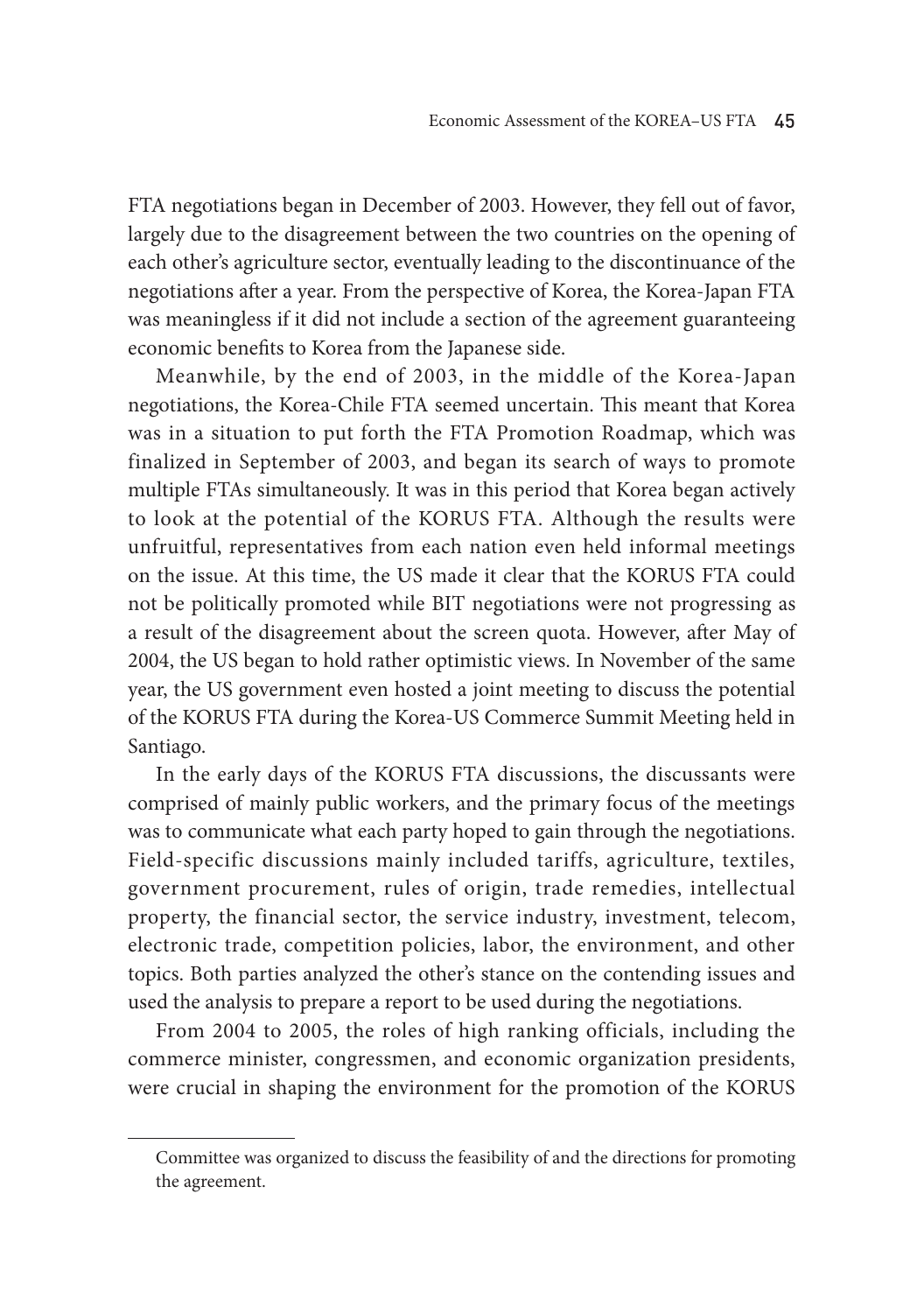FTA. This group specifically contacted several high-ranking American officials, including opinion leaders, members of Congress, and commerce department officials.**<sup>10</sup>** Unlike other FTAs, representatives from the Federation of Korean Industries, the Korean International Trade Association, and the Chamber of Commerce and Industries met with their American counterparts and actively put some effort into promoting the KORUS FTA. Ultimately, by September of 2005, the US had to prioritize the promotion of the KORUS FTA.

# *c. Promotion of KORUS FTA after 2006*

Starting in 2006, promotion of the KORUS FTA began to accelerate. Once Korea decided on its policy negotiation terms, it broke the tradition of having a minister-level official announce the need for a KORUS FTA by having the president himself speak publicly to the people. At the end of 2005, the negotiation date was undecided, but in early 2006, both sides agreed to hold the first meeting in February of the same year. This resulted in a delay of many public hearings and minister-level economic conferences. Finally, on February  $2<sup>nd</sup>$ , 2006, the first public hearing on the KORUS FTA promotion was held, and in the afternoon of the same day, during a minister-level economic conference, numerous ministers from various ministries confirmed their plan to promote the KORUS FTA. Once legal procedures to promote the KORUS FTA were taken by the Korean officials, on February 3<sup>rd</sup>, 2006, the US Senate announced the beginning of KORUS FTA deliberations.

In reality, the February public hearing, which was held to satisfy the negotiation terms with the US, worked against the plans of anti-FTA organizations. They argued that there was not enough time before the public hearings to raise questions at the hearings and that, although the hearing was called to order, it wasn't actually held. Thus, the negotiation announcement

**<sup>10</sup>** According to the former Trade Minister Hyun-Jong Kim (2006), "Some think that the US pressure to implement the KORUS FTA has already taken effect. … However, the establishment of the KORUS FTA is the fruit of our work of convincing the American administration, Congress and businesses towards reform and opening." The Ministry of Finance and Economy Serial (http://mofe.news.go.kr) [A Special Project 'KORUS FTA at the Start line'] March 14, 2006.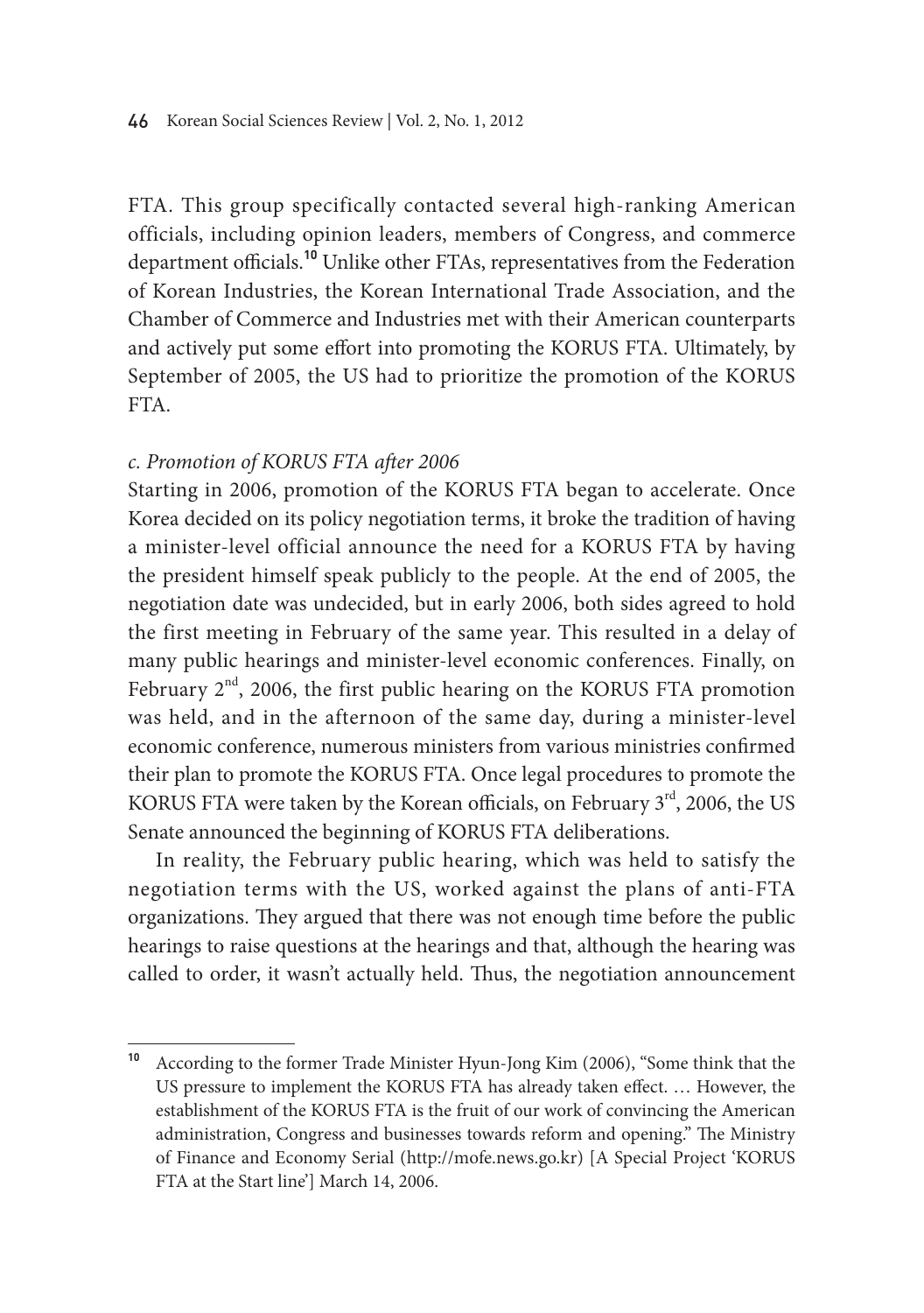itself should have been considered invalid, according to them.**<sup>11</sup>** They also argued that because the "FTA Promotion Procedure Regulations" were a set of rules made with the promotion of KORUS FTA in mind, and considering that the public hearing broke down, the whole situation should be seen as a breach of contract. Criticisms of the government for not providing sufficient opportunities to collect opinions from the public ultimately led the Korean government to hold another public hearing on June  $27<sup>th</sup>$ , 2006. However, this effort was not enough to calm the outbreak of the anti-FTA organizations and groups.

Due to the expiration of the TPA, the US suggested that negotiations start from the beginning of that year. However, Korea and the US later agreed to start in June, after Korea held a regional election that was planned for the last day of May. Nonetheless, the unofficial negotiations between FTA personnel from both sides led to the inspection of some items on the agenda, which eventually cut much time off of the official schedule.

The Korean officials were aware of the TPA expiration, yet they did not agree to any sort of negotiation time line. Nevertheless, it is true that the Korean officials admitted that it would be much easier to ratify the agreement if it were to be signed by both sides before the expiration of TPA. Therefore, both governments agreed to try their best to come to an agreement by the end of March of 2007 (the actual deadline was April 2, 2007). As a part of this small agreement, both sides also agreed to schedule a total of eight negotiation sessions and to utilize unofficial meetings to reduce the time as much as they possibly could. The number of scheduled negotiation sessions itself shows how much interest both governments had in the KORUS FTA; for past FTAs, Korea scheduled only up to four such sessions per year, but in the case of the KORUS FTA, there were negotiations almost every month. Furthermore, for every negotiation session, the officials set a fiveday structure, which doubled the days spent for negotiations in the past. In addition, many more people were involved in the KORUS FTA negotiations

According to the public hearing schedule, which generally lasts about two weeks, it seems that the government had a hard time trying to hold such a hearing. However, considering the sensitivity of the KORUS FTA and its importance, the government should have held the hearing even if it took the delaying of the announcement of the start of the negotiation.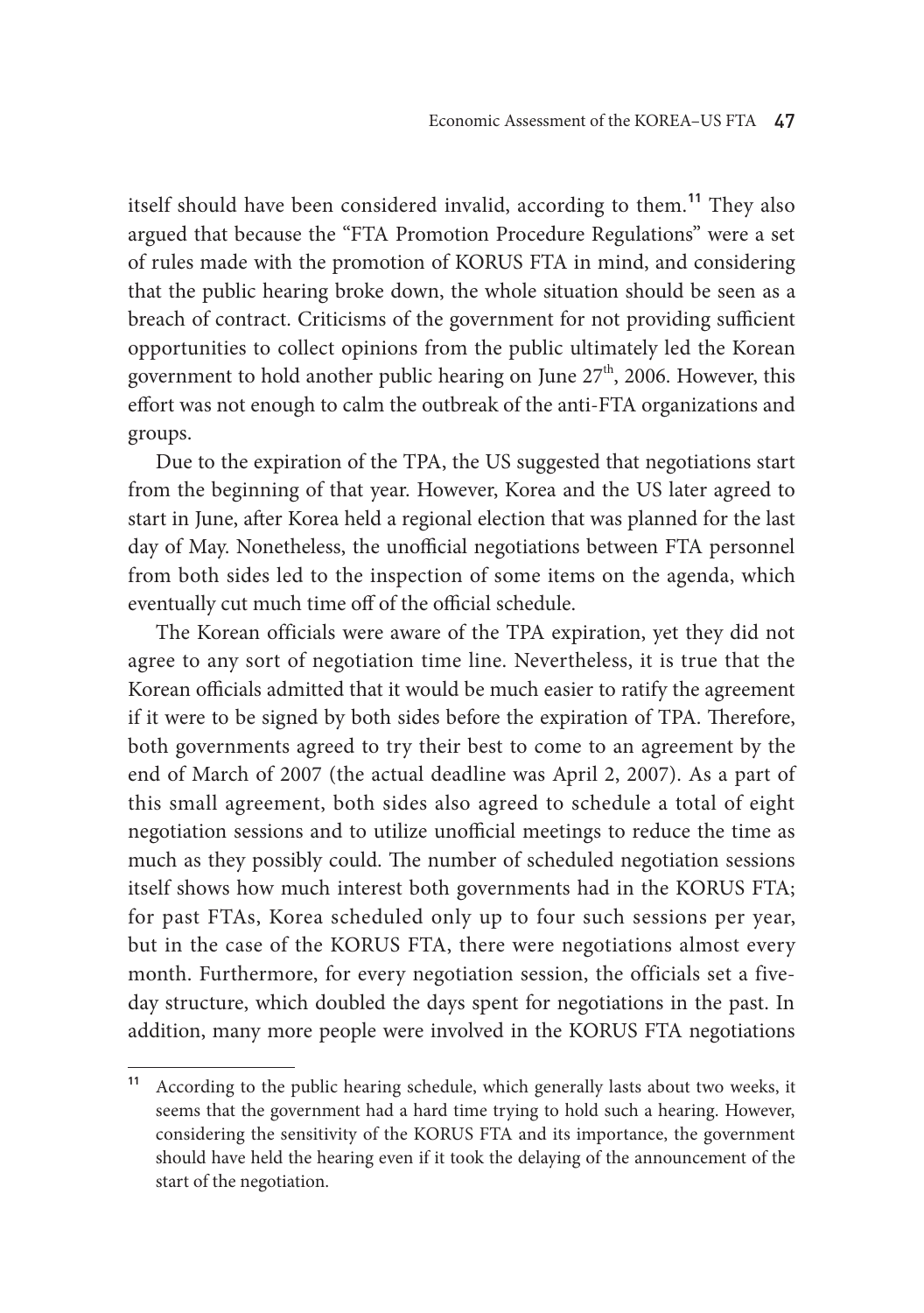compared to those of other FTAs.

Despite the eight negotiations held until March of 2007, both sides failed to close the gaps on a majority of the issues in the KORUS FTA. Mainly, these issues were related to automobiles, textiles, and agriculture. In attempts to reach an agreement, telephone negotiations were conducted between the heads of the two states in March, with multiple high-level-official negotiations thereafter. Thanks to these efforts, negotiations miraculously came to an end on April  $2<sup>nd</sup>$ , 2007. However, the very next month, in May, the American administration and Congress agreed on a new trade policy, which eventually led to additional negotiations. The final agreement was reached in late June, and the agreement was thus signed by both parties on the  $30<sup>th</sup>$  of June. Soon after, the Korean government drafted a new set of domestic implementation laws, and in September, a letter requesting KORUS FTA ratification was presented to Congress.

# III. KORUS FTA: Main Contents

The KORUS FTA is an all-inclusive, wide-open trade agreement. Thus, it is not easy to analyze every detail of it simply. To discuss the contents of the KORUS FTA in a more efficient manner, I have divided its contents into broad sections. The first of these is the removal of the tariff wall; the second is customs; the third, government procurement; fourth is trade remedies; fifth, patent rights/trade policy liberalization; and finally, service industry investment. In analyzing each section, I will discuss the main issues as well as the pros and cons of the issues from the perspective of Korea. Concerning the main issues, I will adjust the depth of the analysis based on the level of importance of each issue.

# **1. Tariffs**

Traditionally, tariffs have been the core of economic profit in any FTA. Thus, the economy usually takes the majority of the weight during the negotiations. It is generally known that FTA negotiations are conducted with economic analysis at their core. Tariffs become a type of primary indicator to the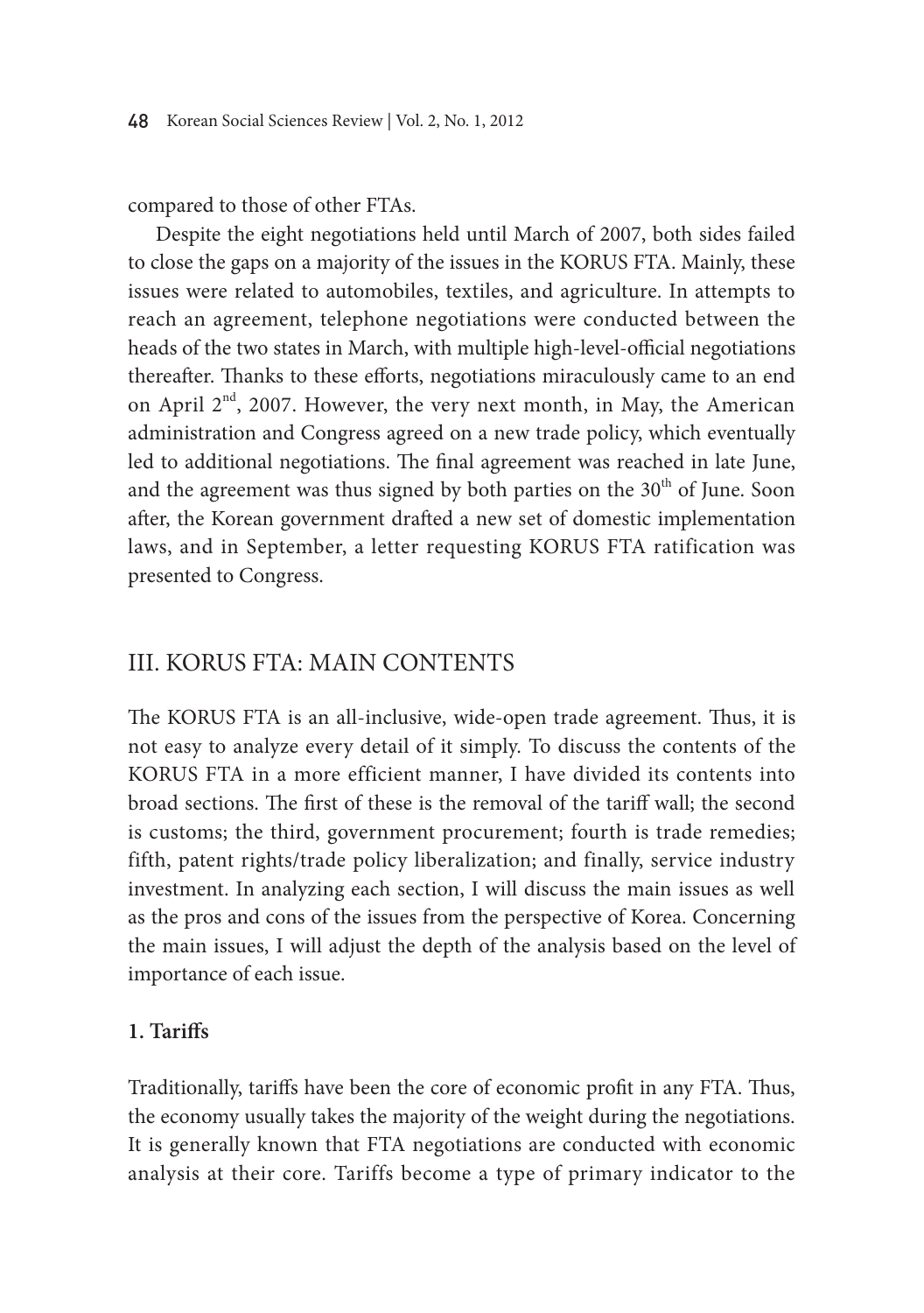members of the FTA, not only because they can be analyzed quantitatively, but also because they are relatively easy for the participating nations to cross-correlate. Tariffs are so closely related to other areas of the FTA that they ultimately determine how inclusive or open it will be; thus, there is a tendency for the whole structure to be designed and built toward the end of the negotiation process.

The level of tariff reduction in the KORUS FTA is incomparable by both international and domestic standards. There are few international trade agreements that are as open as the KORUS FTA. It is true that there are some international agreements, such as the CER (Closer Economic Relations) of Australia and New Zealand and the US-Chile FTA, in which tariffs are completely removed, but with the exception of those agreements, it is rare to find international trade agreements that eliminate all tariffs. In the KORUS FTA, tariffs on textiles are completely eliminated. Tariffs on agricultural products, with the exception of rice, reached a 99.9% tariff reduction.

In the case of the KORUS FTA, Korea focused primarily on exceptions to the opening of its rice market, and the US focused primarily on entering the Korean market with its items of interest. Both nations agreed to eliminate

| <b>Section</b> | Agreement          | Remarks                                                                                               |
|----------------|--------------------|-------------------------------------------------------------------------------------------------------|
|                | Chile              | (tariff concession of 99.8%: 100% for industrial products,<br>98.5% for agricultural products)        |
|                | Singapore          | 2004 (tariff concession of 91.6%: 97.4% for industrial<br>products, 66.6% for agricultural products)  |
| Announcement   | <b>EFTA</b>        | 2006 (tariff concession of 98.5%: 99.7% for industrial<br>products, 34~58% for agricultural products) |
|                | 9 ASEAN<br>nations | 2007 (tariff concession of 99.1%: 100% for industrial<br>products, 93.2% for agricultural products)   |
|                | 4 AFTA<br>nations  | 2006 (preferential tariff rate of $14~35.7\%$ : import tariff<br>rate of $6.1 \times 52.7\%)$         |
| Conclusion     | U.S.               | Tariff Concession of 99.9%: 100% for industrial products,<br>99.9% for agricultural products          |

**Table 2.** The Range of Tariff Reductions in Korean FTAs

Note: AFTA (formerly 'Bangkok Agreement') is subject to not tariff elimination but tariff reduction.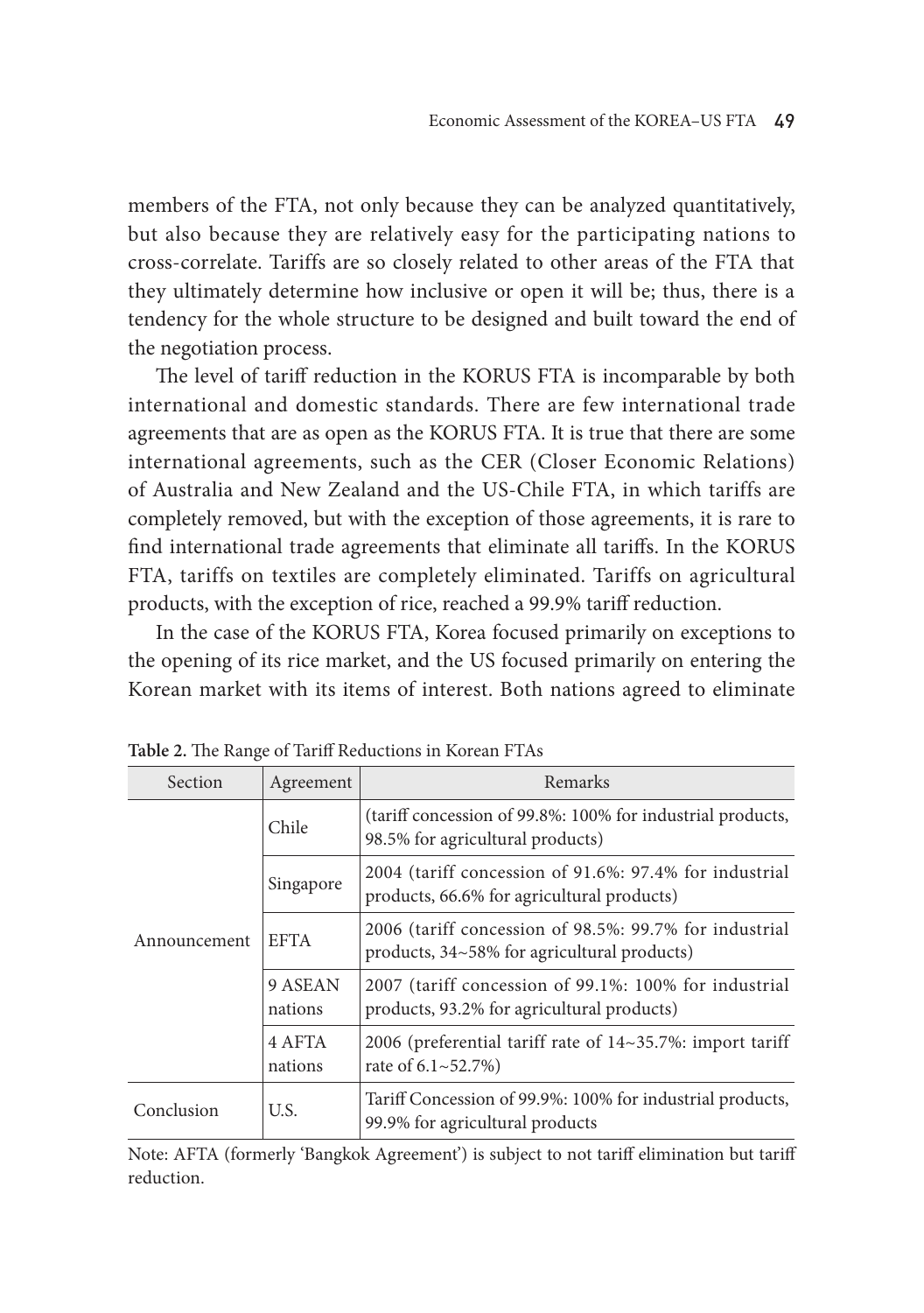tariffs on almost all items, other than rice. For produce such as oranges, potatoes, grapes and other agricultural products, they agreed to apply a seasonal tariff so that the current tariffs would be maintained during specific circulation seasons and that tariffs would be eliminated during the seasons when the Korean market would not suffer any damage. With the exception of these items, it is true that tariffs on all agricultural products will be removed as a result of the KORUS FTA.

| Concession Type                                    | Item                                                                                                                                                                                   |
|----------------------------------------------------|----------------------------------------------------------------------------------------------------------------------------------------------------------------------------------------|
| Concession Exempted                                | Rice                                                                                                                                                                                   |
| Current Tariff/Import<br>Quota                     | Oranges, Soybeans, Potatoes, Skim and Whole Milk,<br>Condensed Milk, Natural Honey                                                                                                     |
| Seasonal Tariff                                    | Grapes, Potato Chips                                                                                                                                                                   |
| Long-term Elimination,<br>Tri-Interval-Elimination | Apples (Fuji 20 years, Others 10 years), Pears (Asian Pears 20<br>years, Others 10 years)                                                                                              |
| Long-term Elimination,<br>Safeguard                | Beef (15 Years), Pork (Frozen 10 Years), Chiles, Garlic, Onions<br>(15 Years), Ginseng (18 Years), Barley (15 Years), Beer Malt<br>and Malting Barley (15 Years), Starch (10~15 Years) |
| 15 Years                                           | Walnut, Chestnuts, Mandarins, Matsutake Mushrooms,<br>Shitake Mushrooms, Filtered Tobacco                                                                                              |
| 12 Years                                           | Chicken (Frozen, Wings), Frozen Onions, Watermelons,<br>Subsidiary Feed                                                                                                                |
| 10 Years                                           | Peaches, Persimmons, Mandarin Juice, Tobacco Leaves, Plums                                                                                                                             |
| $6~9$ Years                                        | Fresh Strawberries (9 Years), Beer, Ice Cream, Apricots,<br>Popcorn Corn, Ice Cream (7 Years), Pork (2014.1.1, etc.)<br>Walnuts, High-Fructose Corn Syrup (6 Years)                    |
| Within 5 Years                                     | Peas, Potatoes (Frozen), Tomato Juice, Orange Juice, Whiskey,<br>Brandy (5 Years), Seafood (3 Years), Avocados, Lemons (2<br>Years)                                                    |
| Immediate Elimination                              | Orange Juice (Frozen), Living Animals, Flowers, Coffee,<br>Wine, Mill, Field Corn, Soybeans for Oil, Almonds                                                                           |

**Table 3.** Classification of Items of Interest and their Concession Type

Annotation: Numbers inside the parentheses represent the duration of the tariff elimination.

Source: Ministry of Agriculture and Forestry, 2007.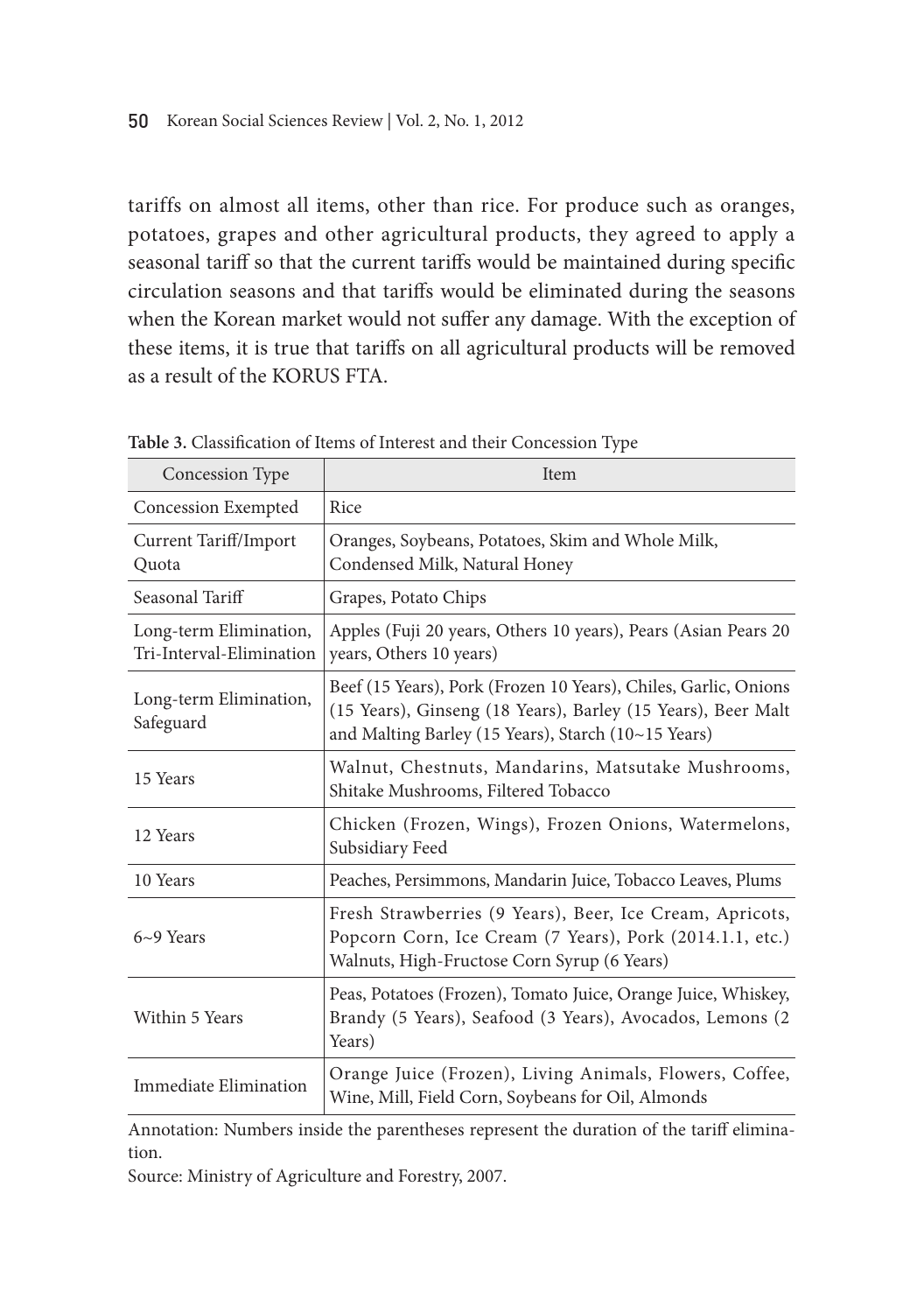In the case of the manufacturing industry, the majority of the products received 5 or more years to collect duty, whereas tariffs on the majority of agricultural products, which have a history of trade revenue, are subject to elimination systematically over five or more years. In addition, the manufacturing industry will face immediate tariff elimination on 84% of its products, and tariffs on the rest of the products will be eliminated within ten years of the implementation of the policy. The agricultural product concession negotiation was one of the most challenging points in the negotiation for both sides. Korea considered the sensitivity of the agriculture industry opening early on and therefore set the main goals of the concession negotiation as the following: first, secure as much exceptional treatment as possible; second, secure the longest possible policy implementation time frame for the agriculture industry. Approximately 10% of products, including rice, received an exceptional treatment or of at least 15 years of time before the complete elimination of the tariff (products with an average trade revenue of 25% or higher), but those that are relatively less sensitive were categorized for either immediate tariff elimination or for elimination over 10 years. However, most of the agricultural products assigned to the category of immediate tariff elimination were those that do not critically affect or have no effect on the domestic market. The contents of the agriculture negotiations agreement clearly show the compromises of the two nations. These compromises included import quota (TQR) management and agricultural product safeguard methods.

Rice or rice-related products were completely eliminated from the list of items subject to tariff liberalization. For some of the items, i.e., those with either large external price differences or tariffs high enough that the tariff elimination is expected to have a critical impact on the economy, tariffs were maintained at their current levels. However, in consideration of the American position in the agriculture industry, Korea decided to allow import quotas on some products. Examples of these products are soybeans, potatoes, powdered milk, natural honey, and oranges. Seasonal tariffs were only to be applied to those products with a high level of sensitivity and those products that have distinct seasons of harvesting and distribution. This is meant to protect domestic products. Examples of these products are grapes (May-October 15<sup>th</sup>), oranges (September-February), and potatoes for potato chips (May-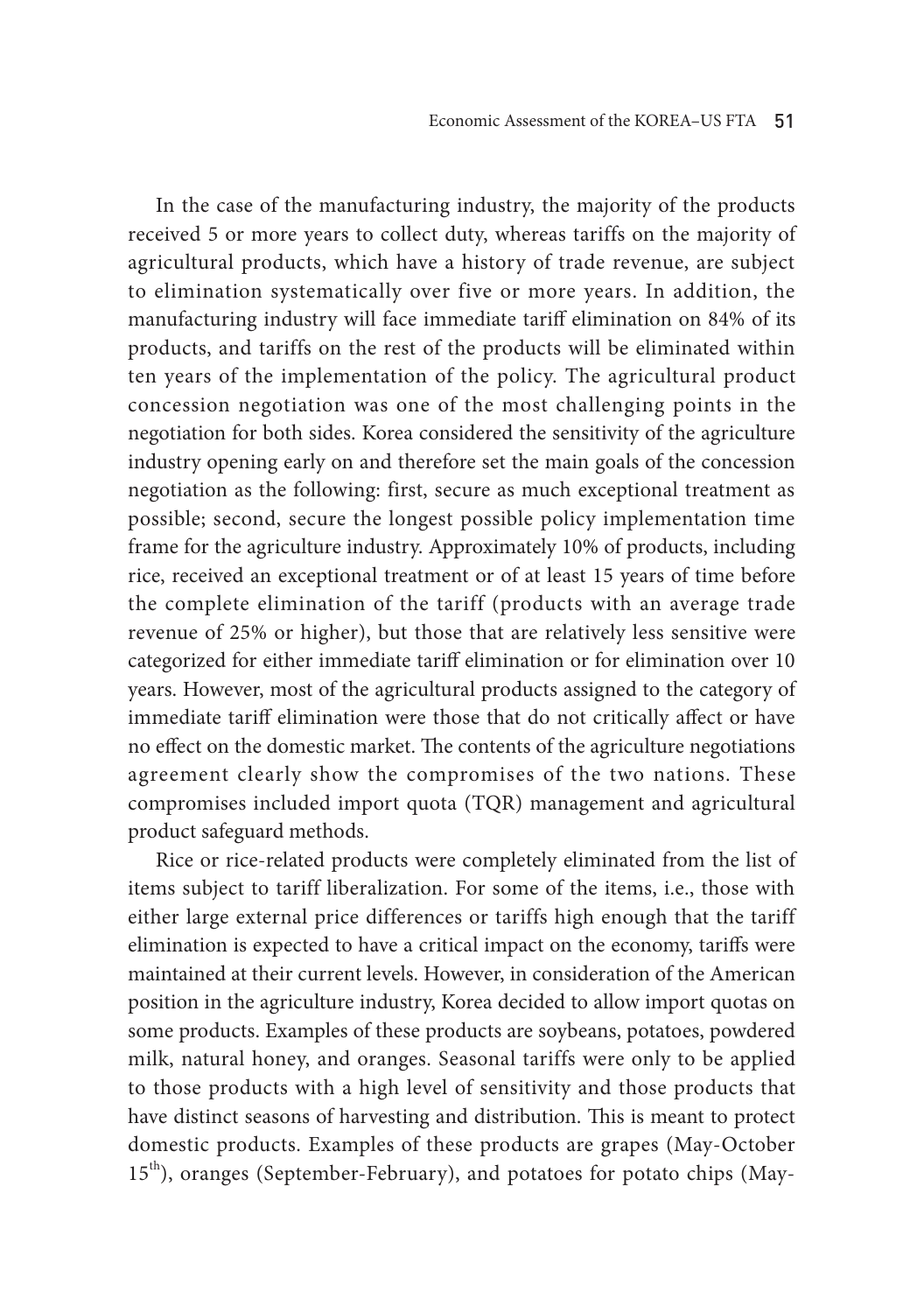#### November).

Furthermore, the parties introduced a tri-elimination of tariffs (elimination of tariffs in three intervals) to minimize the impact of the FTA opening. This is usually applied in cases in which the variety and use of the main products are specifically classified by the participating nations. When there were worries that American apples might replace Korean apples, the Korean government decided to eliminate tariffs on American Fuji apples within 20 years (a safeguard of 23 years). For products with a low level of import probability, the Korean government decided to eliminate tariffs within 10 years. In addition, American Asian pears or similar species were targeted for tariff elimination within 20 years, and tariffs on other species were to be eliminated within 10 years. Because potatoes and soybeans are highly competitive, the tariffs on edible potatoes and soybeans were to be maintained at their current levels, yet tariffs on potatoes and soybeans used for food processing were subject to immediate elimination to reflect the understanding between the producer and the consumer.

According to the main item-by-item concessions, tariffs on beef (40%) are to be eliminated within 15 years, while tariffs on pork (22.5~25%) are to be eliminated by 2014. However, for frozen pork, which has a very high expected level of future imports, the tariffs are subject to elimination within 10 years. The tariffs for some items were kept at their current levels in exchange for import quotas. For instance, tariffs on natural honey (243%) were kept at their current levels, but an import quota (200 tons with a 3% annual increase) was set. Skim milk, dry whole milk (176%), and condensed milk (89%) are also to be increased by 3% annually from the initial 5,000 tons.

Given the nature of the American agriculture industry, there are few vegetable imports, but considering how much they contribute to agriculture income, Korea adopted conservative concessions. Among the vegetable and special produce items, sesame seeds, sesame oil (630%), chili peppers (270%), garlic (360%), onions (135%), ginger (377.3%), and peanuts (230.5%) were subject to tariff elimination within 15 years. To compete against American ginseng, fresh ginseng, white ginseng, red ginseng, and seven other items from the ginseng (222.8~754.3%) category, were subject to tariff elimination within 18 years. Among fruits, mandarin oranges (144%) and kiwis (45%) were subject to tariff elimination within 15 years, while peaches, sweet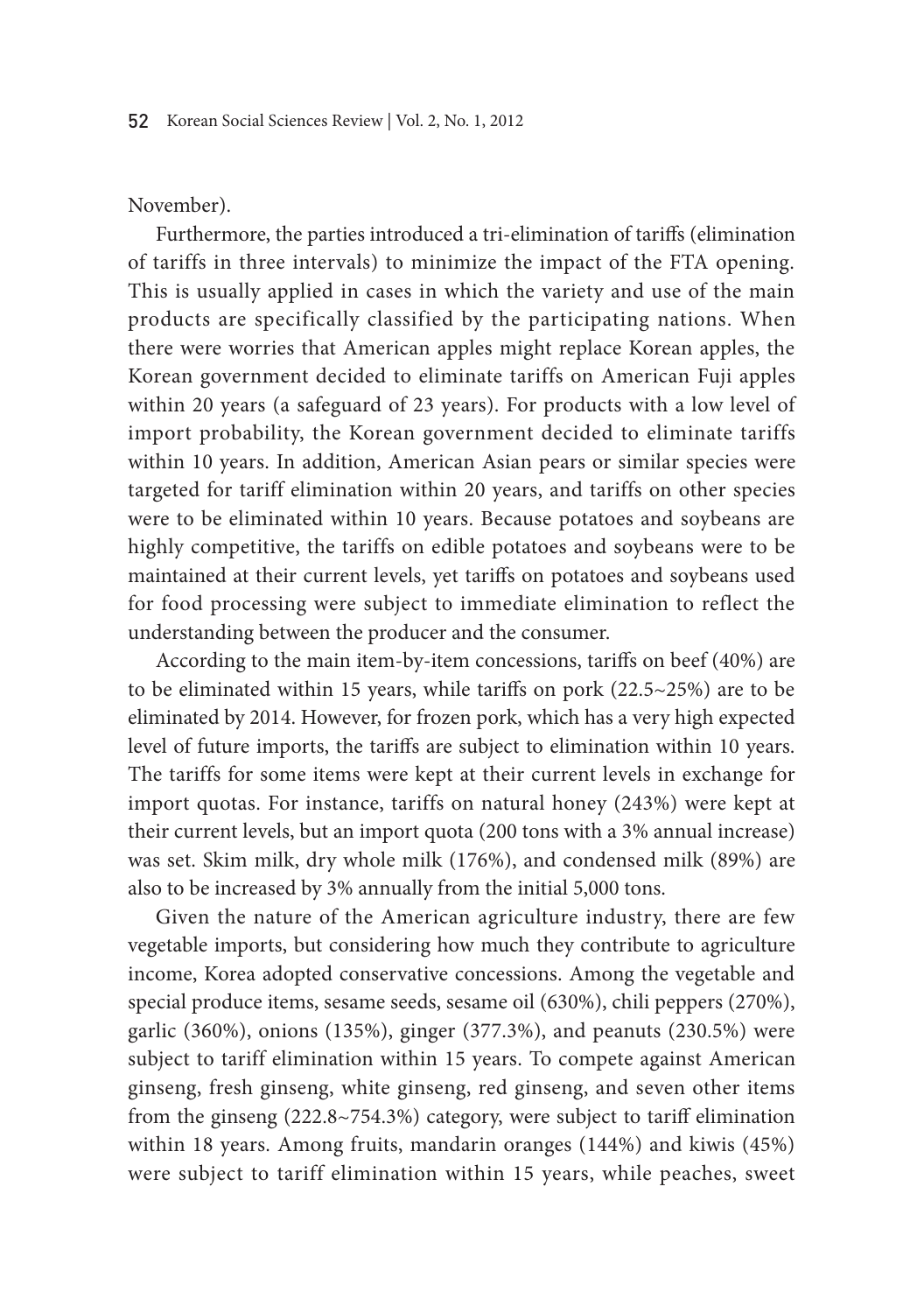|                          | <b>KOREA</b>                                                                                                                                                                                               | <b>USA</b>                                                                                                                                                                                                                                     |
|--------------------------|------------------------------------------------------------------------------------------------------------------------------------------------------------------------------------------------------------|------------------------------------------------------------------------------------------------------------------------------------------------------------------------------------------------------------------------------------------------|
| Immediate<br>Elimination | Automobiles (8), Auto Parts $(3-8)$ ,<br>Xylene (5), Fiber-Optic Cables (8),<br>Jet Engines (3), Airbags (8), Back<br>Mirrors (8), Digital Projection TVs<br>$(8)$ , etc.                                  | $>3,000$ cc Automobiles (2.5), Auto<br>Parts $(1.3~10.2)$ , LCD Monitors $(5)$ ,<br>Camcorders (2.1), Precious Metal<br>Jewelry $(5.5)$ , Polystyrene $(6.5)$ ,<br>Color TVs (5), Shoes (8.5), Light<br>bulbs (2.6), Electric Amplifiers (4.9) |
| 3 Years                  | Element(6.5), Silicon Oil $(6.5)$ ,<br>Polyurethane (6.5), Toothpaste (8),<br>Fragrances (8), Golf Clubs (8), etc.                                                                                         | DTVs $(5)$ , <3,000 $cc$ Automobiles<br>(2.5), Color TVs (5), Golf Products<br>$(4.9)$ , Chandeliers $(3.9)$ , etc.                                                                                                                            |
| 5 Years                  | Radio amplifiers (8), Aluminum<br>Boards (8), Safe Razors (8), Patient<br>Monitors (8), Razors (8), Detergent<br>(6.5), Hair Conditioner (8), Lobsters<br>$(20)$ , etc.                                    | Tires $(4)$ , Leatherwear $(6)$ , Polyether<br>(6.5), Speakers (4.9), etc.                                                                                                                                                                     |
| 10 Years                 | Basic Makeup (8), Phenol (5.5), Microwaves (2), Washing Machines<br>Ultrasound Imaging Devices $(8)$ , $(1.4)$ , Polyester Resin $(6.5)$ , Imitation<br>Ball Bearings (13), Contact Lenses<br>$(8)$ , etc. | Jewelry (11), Bearings (9), Textile<br>Dryers (3.4), Trucks (25), etc.                                                                                                                                                                         |
| 10 Years,<br>Non-linear  | Particle Boards (8), Textile Boards<br>(8), Plywood (12), etc.                                                                                                                                             | Ceramic Tiles (8.5/10), Steel<br>$(4.3 - 6.2)$                                                                                                                                                                                                 |
| More than<br>10 Years    |                                                                                                                                                                                                            | Special Shoes $(20~55.3)$                                                                                                                                                                                                                      |

| ×<br>. . | ٧ |  |
|----------|---|--|
|          |   |  |

Footnote: (#) represents the tariff %.

Source: The Korean Government (2007).

persimmons (45%), and persimmons (50%) were subject to tariff elimination within 10 years. Tariffs on barley, malting barley, and malt were to be eliminated within 15 years, and unhulled barley (324%), rye (299.7%), malt (269%), and malting barley (513%) were to be granted import quotas.

All tariffs on the manufacturing industry are to be eliminated immediately; items that make up approximately 94% of the standard amount of imports were set for early elimination (within 3 years). Owing to this, both nations have high hopes of increasing actual trade rates. According to documents from the Korean Ministry of Commerce, Industry and Energy (2007), upon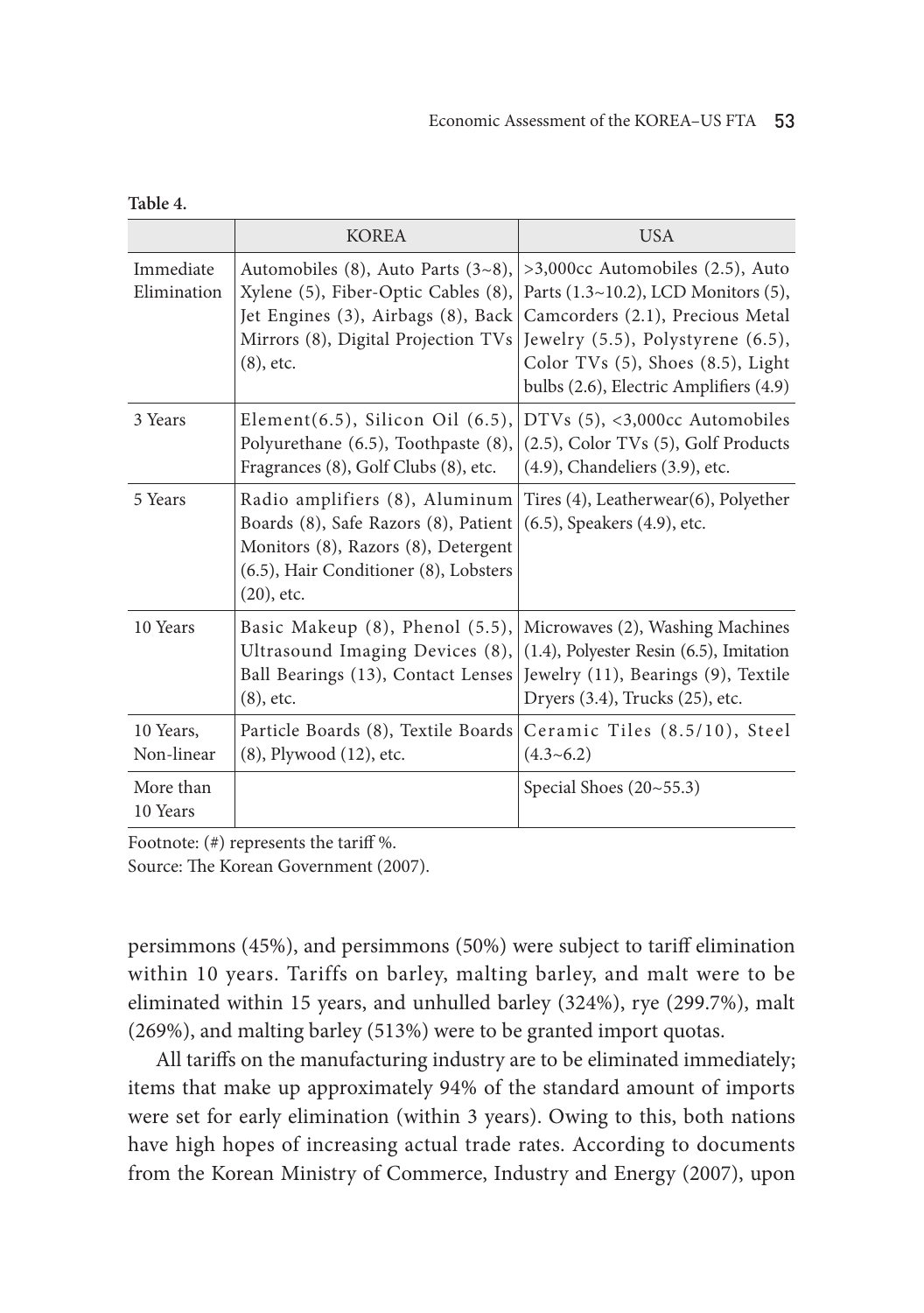the signing of the KORUS FTA, Korean-made products are expected to enter the overseas market. Some products that benefit the most from the shortterm tariff elimination and that are expected to increase in market share are Korean automobiles, LCD monitors, camcorders, TVs, cameras, audio amps, polystyrene, metal cutting manufacturing machinery, earphones, epoxy resin, and color TVs.

Some items were subject to tariff eliminations over 5 years or more, and in case of the US, these items were tires (4), aluminum foil (5.8), glue (2.1), leather wear (6), silicon ferromanganese (3.9), polyether (6.5), polystyrene (6.5), safety glasses (4.9), speakers (4.9), bicycles (11), and others. Those items that were subject to tariff elimination within 10 years were microwaves (2), washing machines (1.4), polyester resin (6.5), bearings (9), ABS resin (6.5), vinyl tile covers (5.3), air conditioners (2.2), paint (6.6), textile dryers (3.4), dish washers (2.4), electric blenders (4.2), imitation jewelry (11), metal tableware  $(14)$ , glass goods  $(5.0~38)$ , and trucks  $(25)$ .

Korea assigned the following items for tariff elimination within 5 years: radio amplifiers (8), aluminum boards (8), safety razors (8), patient monitoring systems (8), razors (8), detergents (6.5), < 3-ton forklifts (8), hair conditioner (8), and dental scalers (8). The items assigned for 10 years are acrylic nitrile (6.5), basic makeup (8), phenol (5.5), ultrasound imaging devices (8), MRI scanners (8), ball bearings (13), polyethylene (6.5), complex amplifiers (8), acetone (5.5), safety valves (8), endoscopes (8), and latex (8).

# **2. Trade System Areas**

# *a. Customs Clearance Procedures*

American non-tariff barriers are generally low. However, after the September 11, 2001 terrorist attacks, the US implemented the CSI (Container Security Initiative), which slowed the customs process. It is true that similar initiatives may be implemented in the future, which could significantly slow the process of importing and exporting, ultimately inflating the distribution cost. Nonetheless, through the KORUS FTA, both parties have agreed to initiate a system oriented toward minimizing the distribution costs at all times. According to KOTRA's (Korean Trade-Investment Promotion Agency) publication in early 2008, entitled "Present Conditions of the Major Export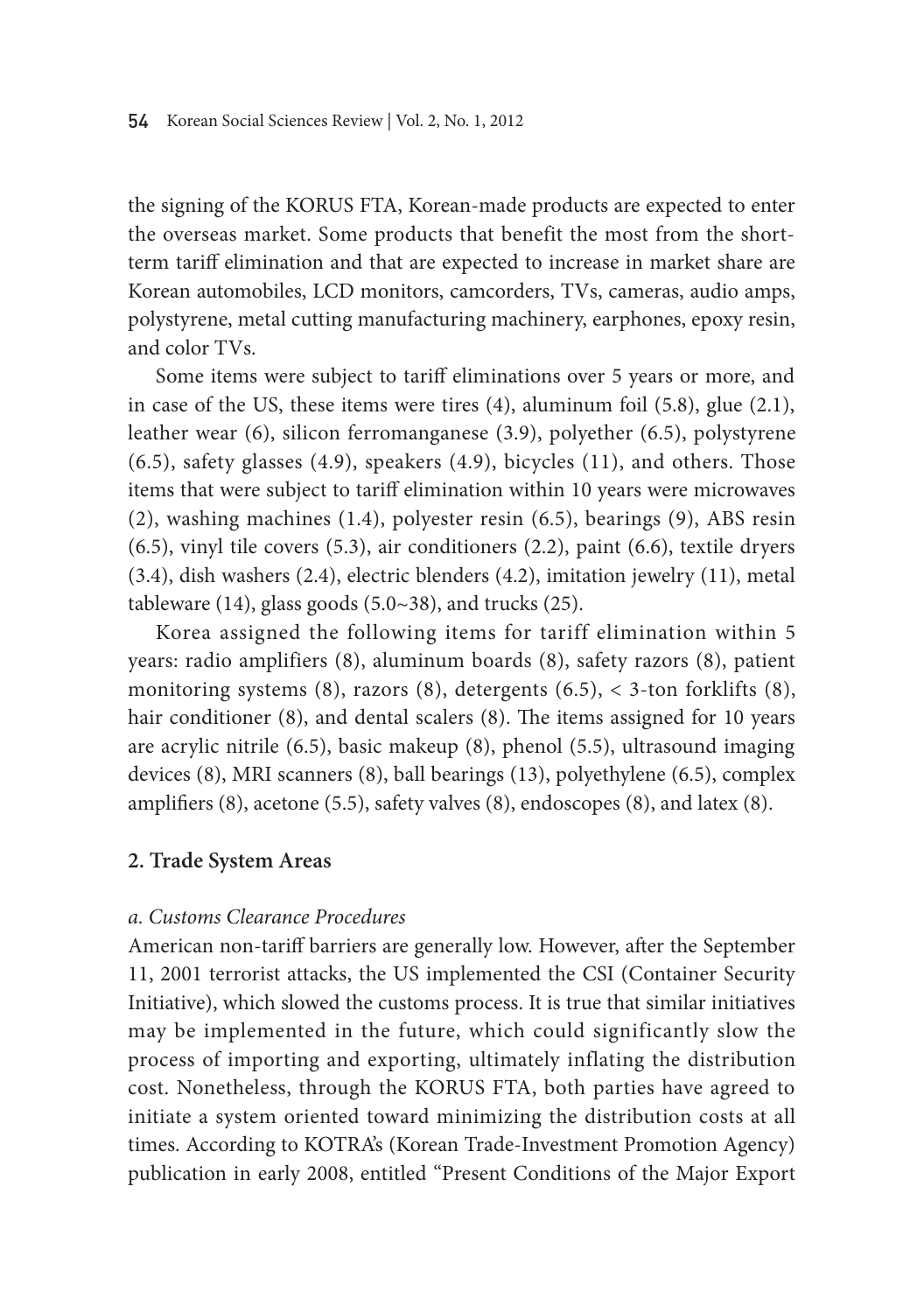Markets' Non-Tariff Barriers," the customs clearance process is by far the greatest obstacle that Korean firms face in exports.

To expedite and smooth the process of trade between the parties, each member state must either adopt or maintain an effective customs-clearance procedure. Also, they must consider a system that allows transport of goods within 48 hours of arrival. In the KORUS FTA, to expedite the transport of goods, all information about the goods is to be submitted and processed electronically. In addition, the KORUS FTA implements a system that allows exporters to transport goods out of the customs house before the authorities finalize the decisions on matters such as applicable tariffs and processing fees.**<sup>12</sup>**

To expedite and automate customs clearance procedures, the involved parties must develop a compatible electronic system and must adopt or maintain an automated risk management system. To smooth the trade system for both parties, each member state must improve its risk management techniques, smooth its international distribution net standards, simplify procedures for efficient and timely trade, improve employees' techniques, and provide technical support and consultation to the participating party to improve or enhance the applied technology. A member state must issue a pre-evaluation within 90 days after its customs officials submit a request, and a requester must submit a copy of all information, including samples of the goods, requested by the member state.

### *b. Government Procurement*

By 2005 standards, it is estimated that the size of the American procurement market totals approximately 1 trillion dollars. The South Korean Ministry of Finance and Economy determines that as a result of the KORUS FTA, US Federal government procurement will increase to 6 trillion won. Thus far, Korean firms' participation in the American procurement market has been extremely limited. According to 2005 standards, Korean firms only acquired \$9.4 billion dollars, which is only 0.25% of the total US federal government procurement. This is lower than the participation of Germany, England,

**<sup>12</sup>** A member state may request sufficient collateral, a deposit or other means of guarantee regarding domestic tariffs or commission fees on imports.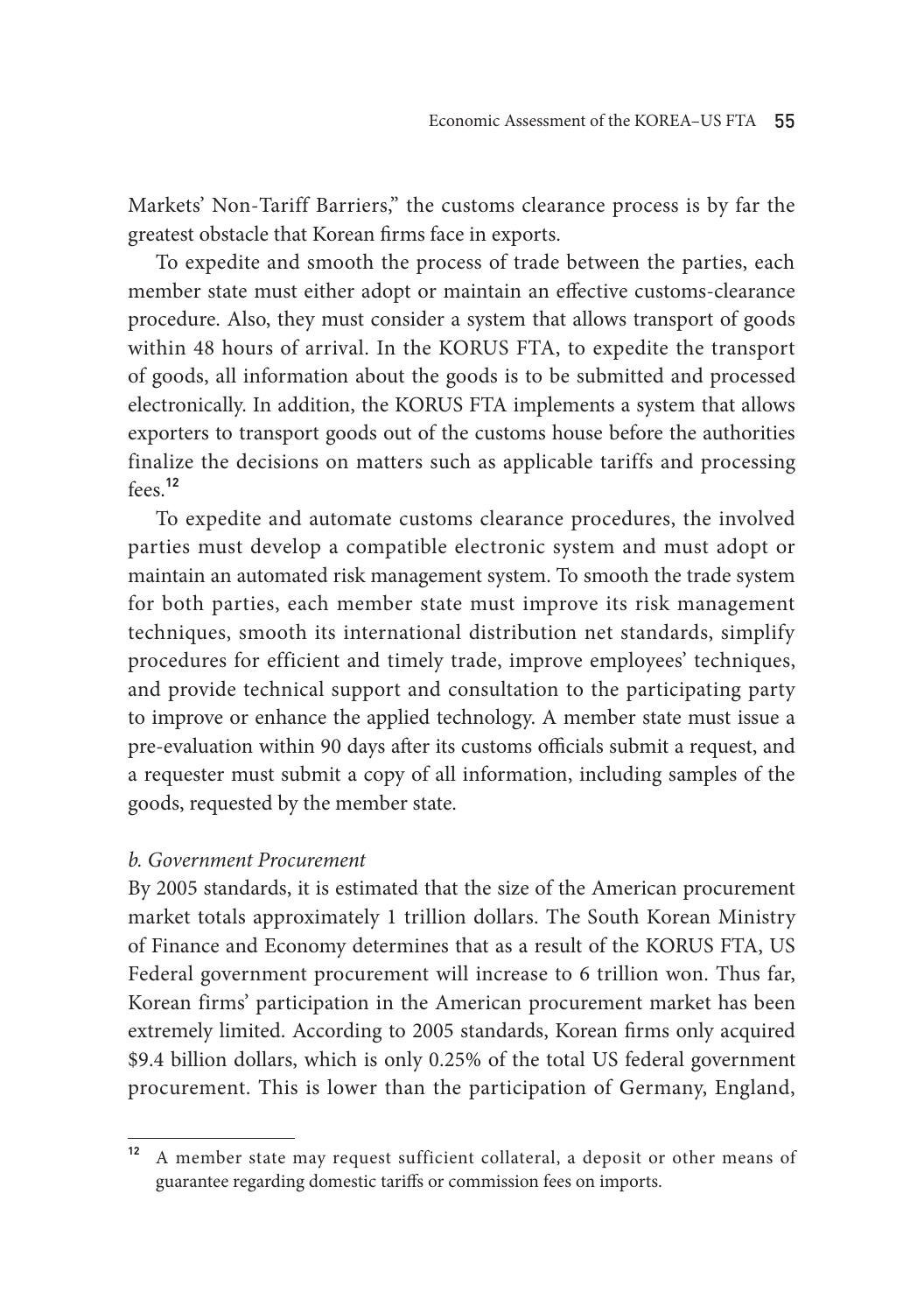Japan, Canada, and others. Additionally, most of the 9.4 billion dollars came from distributions to the US Armed Forces in Korea. Explanations for this are Korean firms' lack of information on procurement markets and the highly complicated procedures that are involved.

According to a 2007 report by South Korea's Small & Medium Business Administration,**<sup>13</sup>** General Service Administration (GSA) schedule submission and other complicated requirements and qualification standards, such as Multiple Award Supply (MAS), have been the barriers that have kept Korean firms from participating. The report revealed that Korean firms' hardships in finding a prime contractor, local consultants, and agents, as well as details related to bids and paperwork were the greatest problems faced. Also, although it is true that defense procurement, by 2005 standards, totaled 70% of the US federal government procurement market, due to separate defense procurement agreements, evaluation programs and other complicated measures remained as the de facto barrier that prevented Korean firms from further participation.

Korea's Small & Medium Business Administration estimates that because foreign procurement markets, including that of the US, are increasing, South Korean small- and medium-sized businesses can enter foreign markets much more easily through the KORUS FTA. In the actual words of the agreement, in chapter 17, which deals with government procurement, it states that first, member states have agreed to the expansion of the bilateral procurement market and have agreed on cooperation in other procurement-related international affairs with APEC and others. This portion (chapter 17) of the KORUS FTA must not be understood as a means of evading the WTO's government procurement code, and it applies to all actions regarding eligible procurements.

Both Korea and the US have agreed to reduce their federal government products and service thresholds from 2 billion to 1 billion won for Korea, and for the US, from 200,000 dollars to 100,000 dollars. This definitely opened the procurement market more widely for both parties. The US decided to maintain the WTO government procurement code at the state

**<sup>13</sup>** The Small and Medium Business Administration, "The Land of Opportunities for the Medium Size Industries, Aim for the Offshore Procurement Market," Government Briefing, August 20, 2007.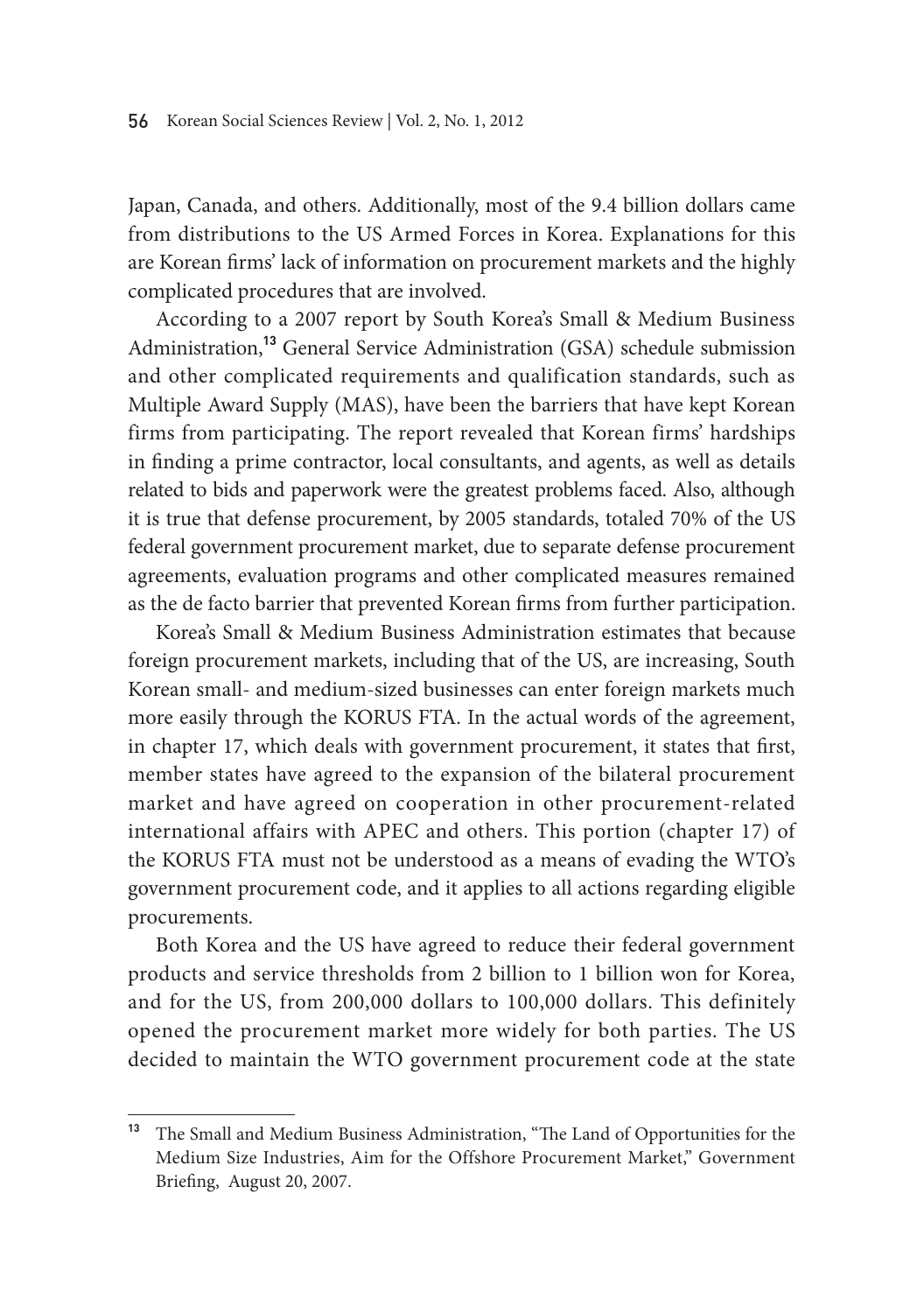level; thus, to counter this, South Korea agreed to exclude not only local governments but also public enterprises. However, despite the exclusion of local governments and public enterprises in the KORUS FTA, according to the WTO government procurement code, in 37 American states and 6 public enterprises, the procurement market has already been opened.

### *c. Trade Liberalization*

The trade liberalization part of the KORUS FTA is broadly divided into two parts, anti-dumping/countervailing duties and global safeguards/bilateral safeguards. In the anti-dumping/countervailing duty section, the parties agreed to the vitalization of prices and supply sums, advanced notices, and the procurement of other agreement duties. They also agreed to install a trade liberalization committee, as a means of mediating communication between the participants.

While presenting the need to promote the KORUS FTA, there was an overwhelming amount of discussion concerning the need to develop a plan to prevent abuse of anti-dumping lawsuits. Anti-dumping lawsuits are a WTO-recognized trade liberalization policy, and recently, more nations are paying closer attention to investigations of anti-dumping (4 nations (1980)  $\rightarrow$  18 nations (1995)  $\rightarrow$  24 nations (2003)). According to Korea's Ministry of Knowledge Economy, previously the Ministry of Commerce, Industry and Energy, among these nations, the US has the most anti-dumping lawsuits, followed by China and South Korea, respectively.**<sup>14</sup>**

The effects of anti-dumping actions on trade have been verified in numerous studies, such as Prusa (1997, 2001) and Brenton (2001). According to Park (2006), Prusa (2001) focused on US-led anti-dumping efforts between

**<sup>14</sup>** As shown in the chart below, Korea is sued more than it sues others.

|      | '95            | '96' | '97 | '98 | '99 | 00' | $\cdot$ 01 $\cdot$ | $^{\prime}02$ | $^{\prime}03$ |    | $04$ Total |
|------|----------------|------|-----|-----|-----|-----|--------------------|---------------|---------------|----|------------|
| Sue  | $\overline{4}$ | 13   | 15  |     | 6   | ∠   |                    |               | 18            |    | 77         |
| Sued | 14             |      | 15  | 24  | 34  | 22  | 23                 | 23            | 17            | 24 | 207        |

Anti-Dumping Litigation Actions, Korea

Source: Ministry of Commerce, Industry and Energy Trade Committee, *The Trade Environment in Recent Years and the Trade Remedy System*, November, 2005.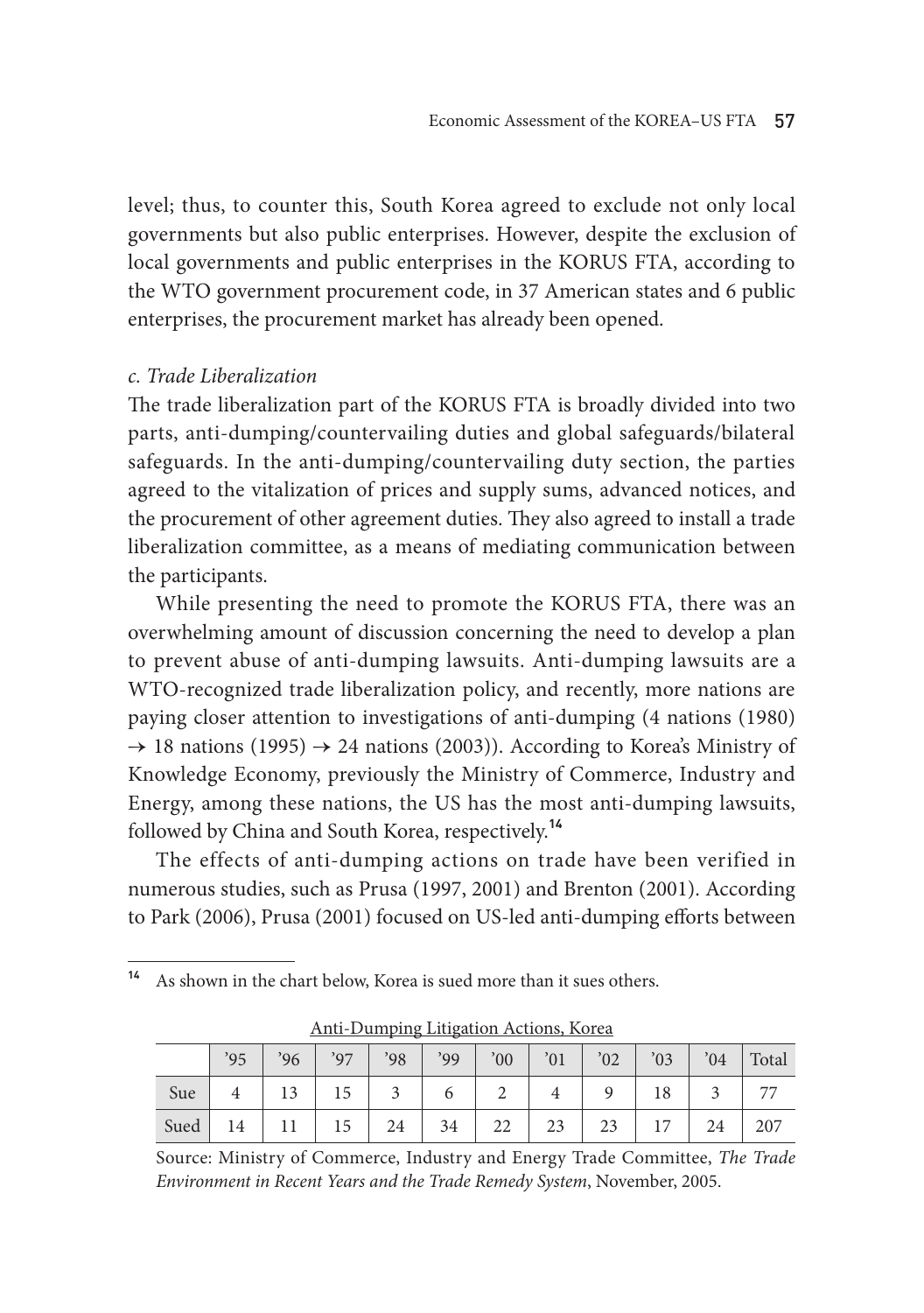1980 and 1994, specifically on its income, with the conclusion that after one year, the corresponding nations' imports decreased by about 55% while that of the nations acquitted on charges decreased by 33%. Even if some arrangements are made, it is a common trend that the nation experiences a decline in imports by about 40% or more.**<sup>15</sup>**

On a closer examination of trade liberalization, one will find that once exporters or the home authorities offer a price or a quantity settlement, American authorities consider this to be an adequate opportunity for an agreement. Once the parties agree upon a price or quantity, the investigations of anti-dumping and of the countervailing duties are finalized.

Currently, the US is going through approximately 300 anti-dumping investigations. Of the 300 anti-dumping cases, the US has reached an agreement on only 6 of them, which shows that it rarely considers price or quantity settlement agreements as a means to reach a settlement. The KORUS FTA offers many more opportunities for such agreements between the US and Korea. Price increases are determined within the boundaries of the anti-dumping duties; thus, exporters can expect a price increase to be a gain for them. Furthermore, the Trade Liberalization Committee will oversee and inspect the agreement periodically to guarantee its effectiveness and rightfulness.

In the agreement, the possibility of granting exemptions to subjects of global safeguards has been reflected as well. Regarding the implementation of global safeguards, if the partnering nation isn't experiencing overly burdensome damage to its exports, it will be exempt from global safeguards. For example, if the imports coming into Korea are not significantly greater than that of NAFTA nations, or if Korean exports are inflicting minimal damages, it is expected that South Korea will be exempt from global safeguards.

As for Korea being exempt from the global safeguards, South Korea can expect to find itself on the higher end of export numbers. Foreign market

**<sup>15</sup>** Meanwhile, Korea experienced quite an economic impact due to the Korea Trade Commission (2005) Anti-Dumping verdict. The Korea Trade Commission reports that due to the imposition of an anti-dumping tariff on Chinese and Japanese batteries in 2000, the corresponding domestic industry performed twice as well in the following three years.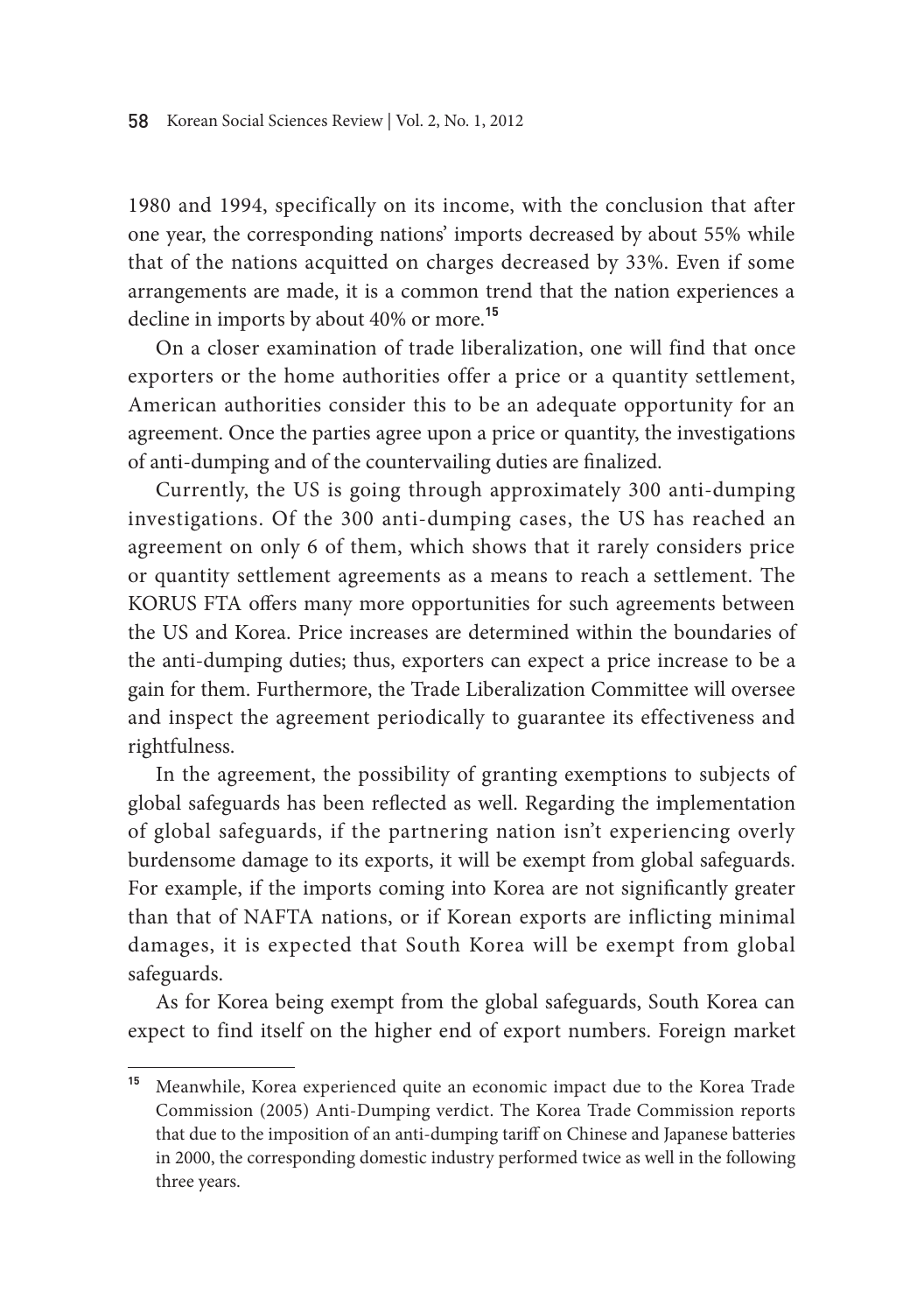shares may also increase. However, if this is not the case, then the US has no obligation to take any action, which implies that the effectiveness will be highly variable.

Also, through the KORUS FTA, Korea gained a channel to counter problems from stages of prior notices or agreement obligations on antidumping investigations. Both parties, once an anti-dumping investigation is requested, must notify each other and provide simultaneous or similar opportunities for future agreements. The WTO agreement only states that parties be notified prior to the investigation; however, the KORUS FTA actually seeks to make it an obligation for the parties to take proper action.

In this case, the authorities can actively summon organizations or companies to counter effectively American corporations' request for antidumping investigations and their initiation. It is important that anti-dumping investigations not begin immediately after a request, as the start of an antidumping investigation marks the decrease in sales for both suing and sued parties. That is, prior negotiations or agreements provide the suppression of indiscreet anti-dumping lawsuits and room for authorities to conduct a thorough analysis of the validity of the submitted documents for the lawsuits, which ultimately saves both time and money for Korean exporting companies.

### *d. Intellectual Property*

It is undeniable that intangible assets such as technology and knowledge are increasingly becoming influential factors in determining a nation's place in terms of international competition. An economic transformation to a knowledge-based economy is rapidly in progress, and many developed nations, such as the US and Japan, generate more than 50% of their total added value from knowledge. Just as futurologist Peter Drucker suggested, the 21<sup>st</sup> century will be made up of knowledge-based societies, in which knowledge and information have become the core essence of personal and national competitiveness. By 2006 standards, Korea is the fourth-largest industrial and intellectual property-rights nation, following China, the US, and Japan, respectively. However, the Korea's quality of evaluation and judgment are relatively low compared to that of the other developed nations. Also, the South Korean level of research products and its intellectual property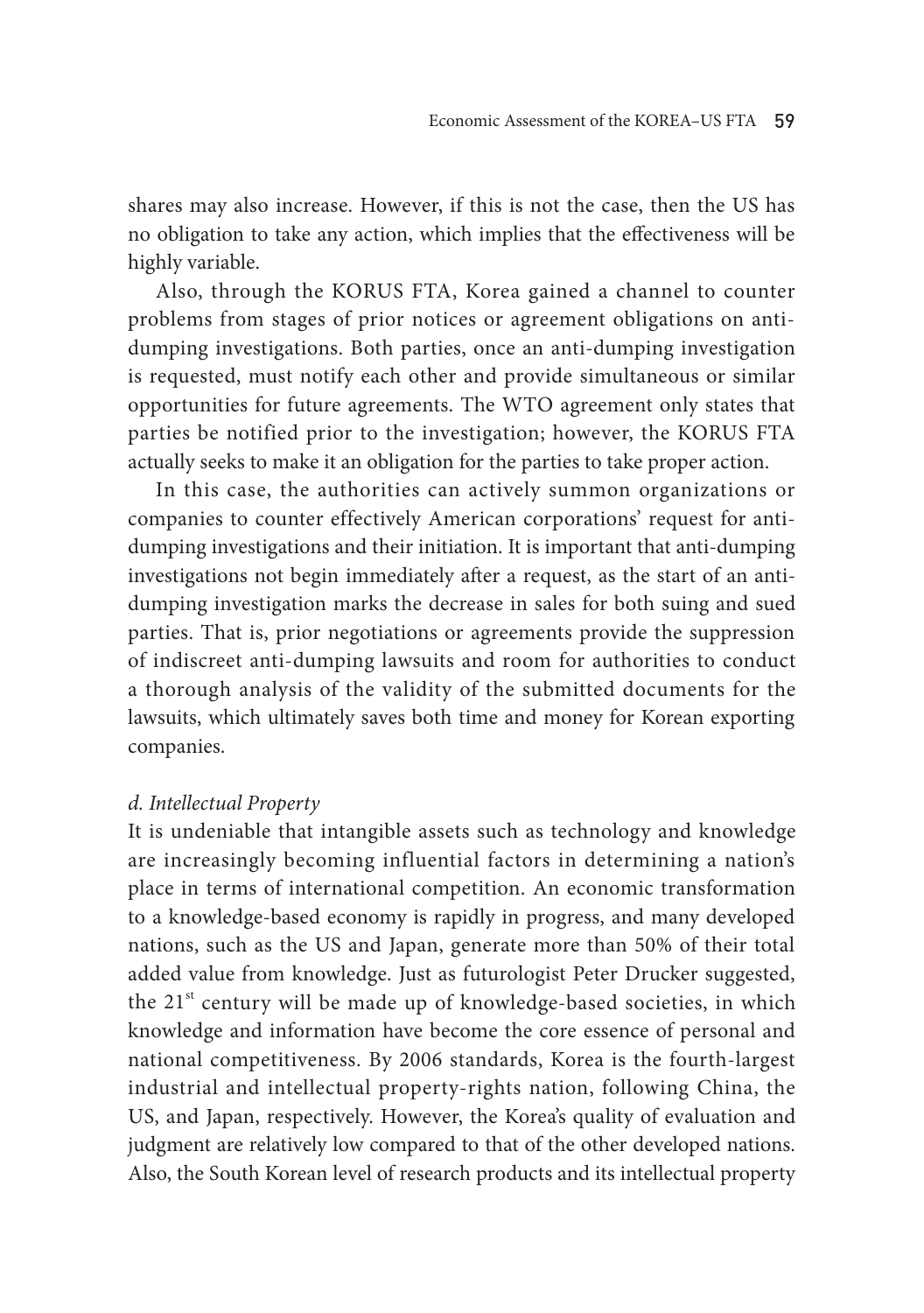security and related practical application are very low. South Korea needs to upgrade its protection of intellectual property and to utilize developed technologies for economic profit generation by commercializing patent technology and technology trade. Intellectual property protection in a world of knowledge-based economies is the key infrastructure to maintaining national competitiveness and technical innovation; however, due to its failure to control counterfeit goods, Korea is experiencing difficulties in keeping a healthy sovereign credit rating.**<sup>16</sup>**

While it is true that the intellectual property part of the KORUS FTA may pressure the Korean economy to some degree, it is generally judged to strengthen Korean policy and enhance its intellectual property. First, the copyright protection period has been extended from 50 years to 70 years following the death of the owner, with the condition that a two-year grace period be provided. The parties agreed that patent registrations are unreasonably delayed, and they agreed to implement a legal compensatory damage policy for copyright and trademark rights violations, which sets a lower limit on compensation for damages ahead of time. In the KORUS FTA, the parties agreed to acknowledge 'transient reproduction rights', yet exemptions were to be placed for its application in the public interest, such as education and research with the stipulation of 'access control technological restraint for protection'. They also agreed to extend the lifespan of patents that experience an unreasonable delay of their patent registration. This agenda generally reflects the US position. The agenda that reflected the Korean position was the item on non-violation complaints and its application to intellectual property, which was delayed until further WTO decisions are made.

The system that extends the lifespan of patents that were subjects of unreasonable delays can find its roots from the rule that sets the standard application period to the time after 4 years from the date of application or 3 years from the date of the appeal for a review. This system seeks to standardize the Korean patent evaluation process and registration period.

**<sup>16</sup>** This is paraphrased from the Korean Intellectual Property Office's "2007 White Paper on Intellectual Property," pages 5-17.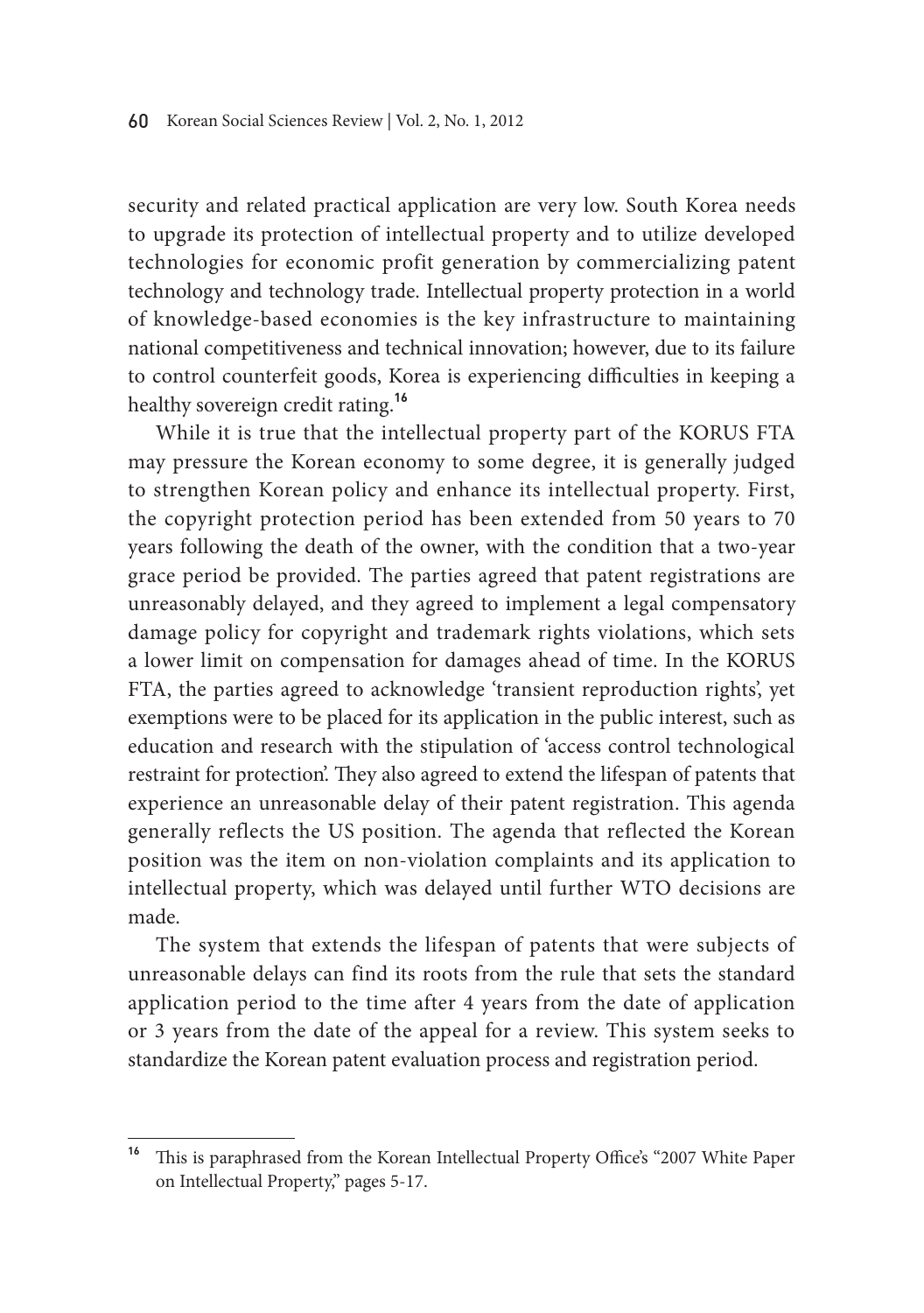According to the Korean Intellectual Property Office  $(2007)^{17}$  (the Patent and Trademark Office), The KORUS FTA industrial property rights negotiation process minimizes its effect on the South Korean economy while serving as a base that enhances its industrial property rights system. Originally, many speculated that the field of industrial property rights or other intellectual property rights would reflect mainly the American position. In fact, the US has thus far been proposing its version of standard templates in the previous FTAs into which it has entered, which shows the very onesided nature forced by the US.

American brands were generally embraced concerning trademark rights as well. First, the parties agreed to eliminate the recordation demands on the American trademark exclusive right-to-use due to the criticism that the trademark users' rights cannot be protected adequately when exclusive rights are nullified when an application for trademark exclusive use rights is not submitted to the Patent and Trademark Office. In addition, the recent trend of international usage rights and registration qualification issues, with its consideration of a trademark as property to be used freely at the will of the right holder, also facilitated the agreement.

A certification mark system was introduced. A certification mark is a mark used to certify the quality of the goods or service provided. It was introduced after considering the positive aspect of the system that seeks to strengthen quality certification functions. This is expected to vitalize the already inuse certification mark systems at various levels of government and private organizations, which will ultimately cut costs and spending.

Sound and scent trademarks were also accepted. International smell/ scent trademark protection trends and an increasing number of trademark protection subjects were all considered as positive before the introduction of such a system. South Korean trademark law limits trademarks to something that must be visible; thus, invisible trademarks such as sound and scent have not been subject to protection, which suggests changes in the Korean code in the future. According to the Korean Intellectual Property Office, sound and scent trademarks are already being accepted not only in the US, but also

**<sup>17</sup>** The Korean Intellectual Property Office, "KORUS FTA, Industrial Intellectual Property Rights Negotiation Results," Korean International Cooperation Team, 2007.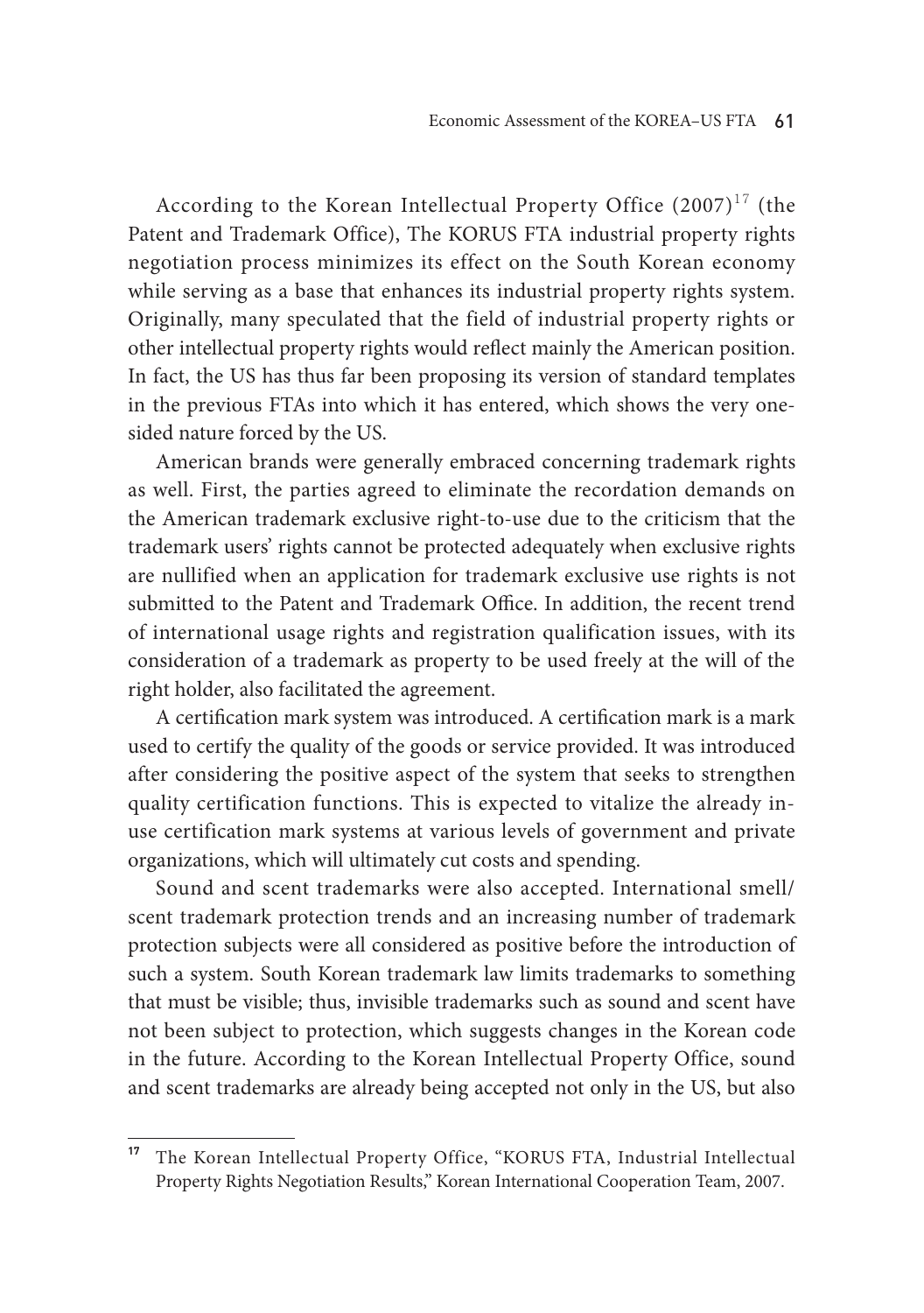in Europe and Australia. Therefore, South Korea also took the initiative to modify its code to accept invisible trademarks as well.

#### **3. System Improvement**

Much of the KORUS FTA content pertains to how South Korea can enhance its economic system. The KORUS FTA will serve as a crucial cornerstone in implementing enhanced and developed systems, and modifications of law codes to accommodate them will not only make South Korean systems more transparent, but also more fair. Among the many areas in which the KORUS FTA is expected to have the greatest impact are automobiles, medical supplies, technological barriers, consent order systems, competition, intellectual properties, labor, and the environment. Strengthening competitiveness by opening these industries along with enhancing the current system will maximize the effects of the KORUS FTA.

<Table 5> shows Korean laws that must be altered once the KORUS FTA is in effect. As shown in the table, two automobile laws must change, and the administrative procedure law must be altered to extend the legislation notification period. Once technological standardization occurs, more laws must be changed to increase public participation for transparency, fair trade, and to protect investors with the Investor-State Dispute (ISD) clause.

Such contents, in detail, show that in a situation in which a trading party submits a corrective measure which is in violation of the law to the FTC, especially regarding cases which take a rather long time for a decision to be reached, the FTC may take administrative actions without having to take additional measures in order to expedite the conclusion of the case, only if the case has a high degree of validity, i.e., a policy that acknowledges an arrangement between a state and the corresponding party or an individual.

A review of this system has been pending by the Korean FTC, the Ministry of Finance and Economy, and the Ministry of Commerce, Industry, and Energy since 2005. However, due to opposition from the Ministry of Justice, it has failed to make further progress. This system relieves pressure from corporations' it has already been adopted by the US, the EU, Germany, Japan, and other developed nations.

Procedural transparency related to telecommunications standards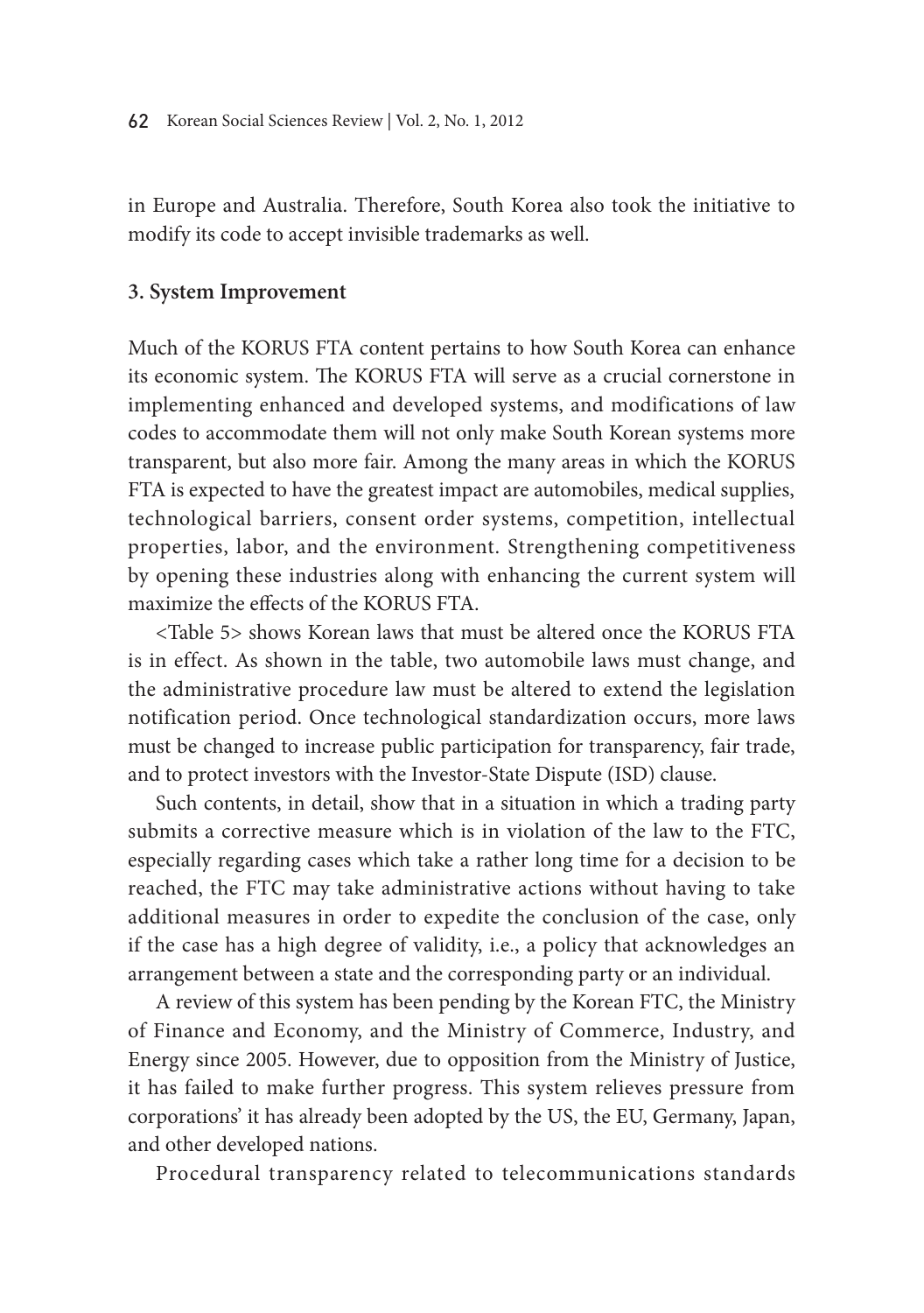| Department                                                      | Law Code Title                                                                     | -Changing Contents                                                                                                                                                                                                                                                                                                |
|-----------------------------------------------------------------|------------------------------------------------------------------------------------|-------------------------------------------------------------------------------------------------------------------------------------------------------------------------------------------------------------------------------------------------------------------------------------------------------------------|
| Ministry of<br>Finance and<br>Economy                           | Luxury Tax Law                                                                     | -Automobile Tax System Related                                                                                                                                                                                                                                                                                    |
| Ministry of<br>Government<br>Administration<br>and Home Affairs | Local Tax Law                                                                      | -Automobile Tax Reduction                                                                                                                                                                                                                                                                                         |
| Ministry of<br>Government<br>Administration<br>and Home Affairs | Administrative<br>Procedure Law                                                    | -Legislation Notification Period Extension                                                                                                                                                                                                                                                                        |
| Ministry of<br>Culture and<br>Tourism                           | Copyright Law                                                                      | -Copyright Law Protection Period Extension<br>-Acknowledgment of Transient Reproduction<br>Right and Exemption Policy Development<br>-Online Work Access Control and<br><b>Technological Protection System</b><br>Development                                                                                     |
| Ministry of<br>Commerce,<br>Industry and<br>Energy              | Laws on investiga-<br>tion on unfair trade<br>acts and industrial<br>damage relief | -Trade Liberalization Committee Installment,<br>Anti-Dumping Policy Strengthening                                                                                                                                                                                                                                 |
| Ministry of<br>Information and<br>Communication                 | Telecommunications<br>Basic Law                                                    | -Acknowledging Information Technology<br>Certification by American Institutions<br>-Develop Grounds to Authorize Low-Rank<br>Legislation of the Certification Institutions                                                                                                                                        |
| Ministry of Health<br>and Welfare                               | Pharmaceutical<br>Affairs Law                                                      | -Authorize Medicine and Medical Supplies<br>Patent Liaison, New Medicine/ New<br><b>Information Monopoly System</b>                                                                                                                                                                                               |
| Fair Trade<br>Commission                                        | Monopoly<br>Regulations and Fair<br>Trade Law                                      | -Implement a system in which, in case an<br>illegitimate party submits corrective mea-<br>sures in violation of the law, the FTC is not<br>obligated to take additional actions, such as<br>corrections and victim liberalization actions,<br>but should immediately proceed to take ad-<br>ministrative measures |

**Table 5.** Expected Changes in South Korean Law Following the Implementation of the KORUS FTA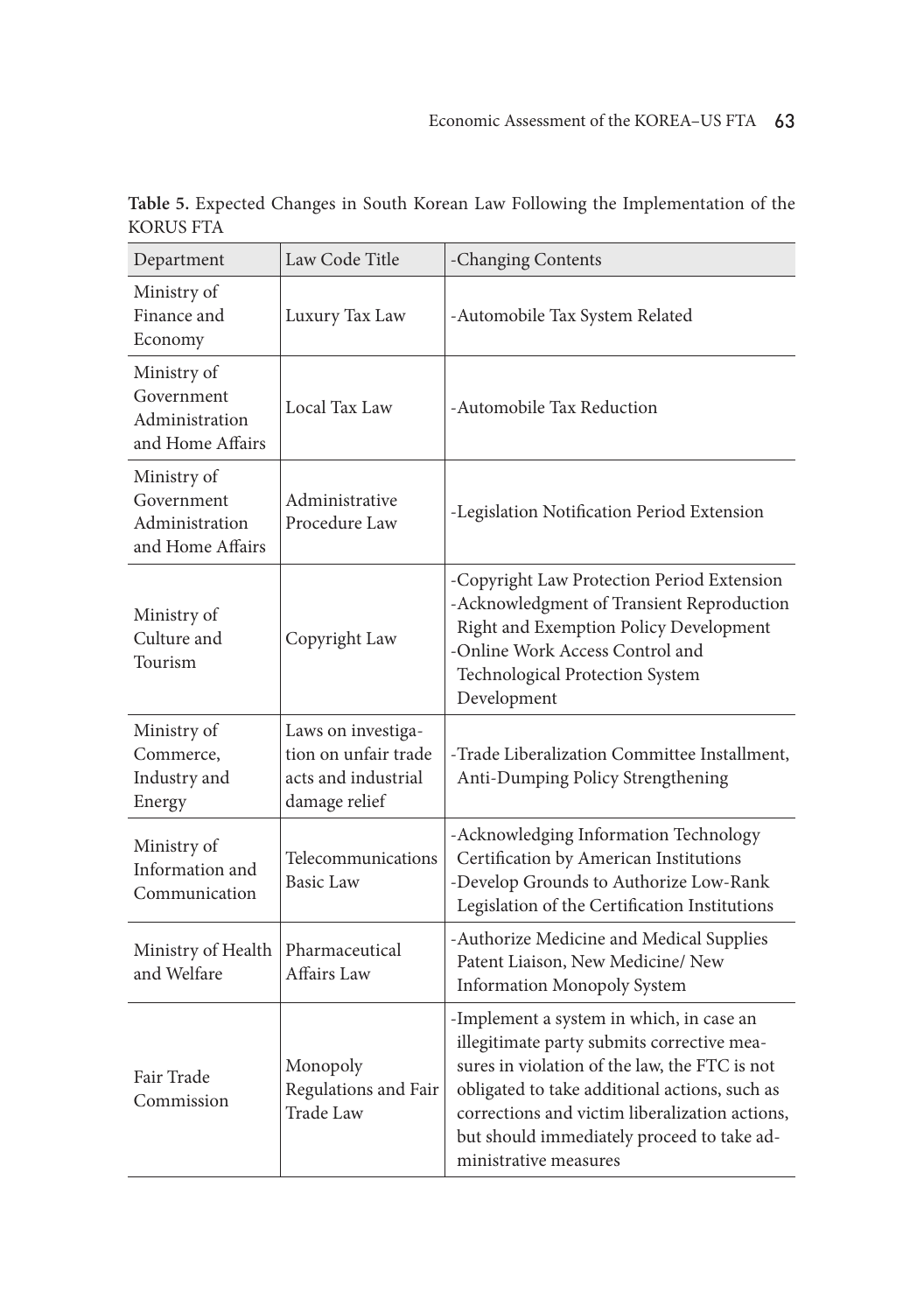selections was strengthened as well. During the negotiations, the Korean government placed emphasis on government-led technological standardization. However, the US opposed this idea for the reason that such action is a non-market-like measure. Therefore, the two nations agreed to strengthen transparency once the technological standardization decisions are made. This was meant to improve technological efficiency; if there is a common goal to be accomplished by both governments, the government is to maintain the right to promote a technological standardization policy. In addition, as a means to improve telecommunication transparency, the two governments guaranteed equal participation for all players in the market in the area of frequency assignments and the distribution of public communication services.

To improve medical price transparency and fairness, the two governments agreed to publish medicine and medical supply-related policies. The parties must publish all laws or policies concerning medicine and medical supplyrelated wages and prices prior to making final decisions, and those parties concerned are granted more opportunities to express opinions. Additionally, the two nations decided to implement an independent appeals system to accommodate the need to raise faults and problems concerning prices and wages pertaining to medicine and medical supplies.

The two nations agreed to improve the business practices of the medicine and medical supply industry by making it illegal for them to provide unfair gifts. To accommodate this, they agreed to implement appropriate policies and rules. They also agreed to improve other business practices such as eliminating rebates related to purchasing medicine and medical supplies.

In the labor area, a Public Communication System was introduced. This system makes a member state file requests, opinions, and complaints in case a labor-related law is broken.**<sup>18</sup>** Once a public opinion is submitted, the authorities must release information on the issue and on the investigation and results that come later. With this system introduced, the two nations have

**<sup>18</sup>** Similar rules apply to violations of the environment. That is, a concerned person can request an investigation by the corresponding state on a case involving environmental law violations, and that state guarantees punishment procedures and relief for the concerned person.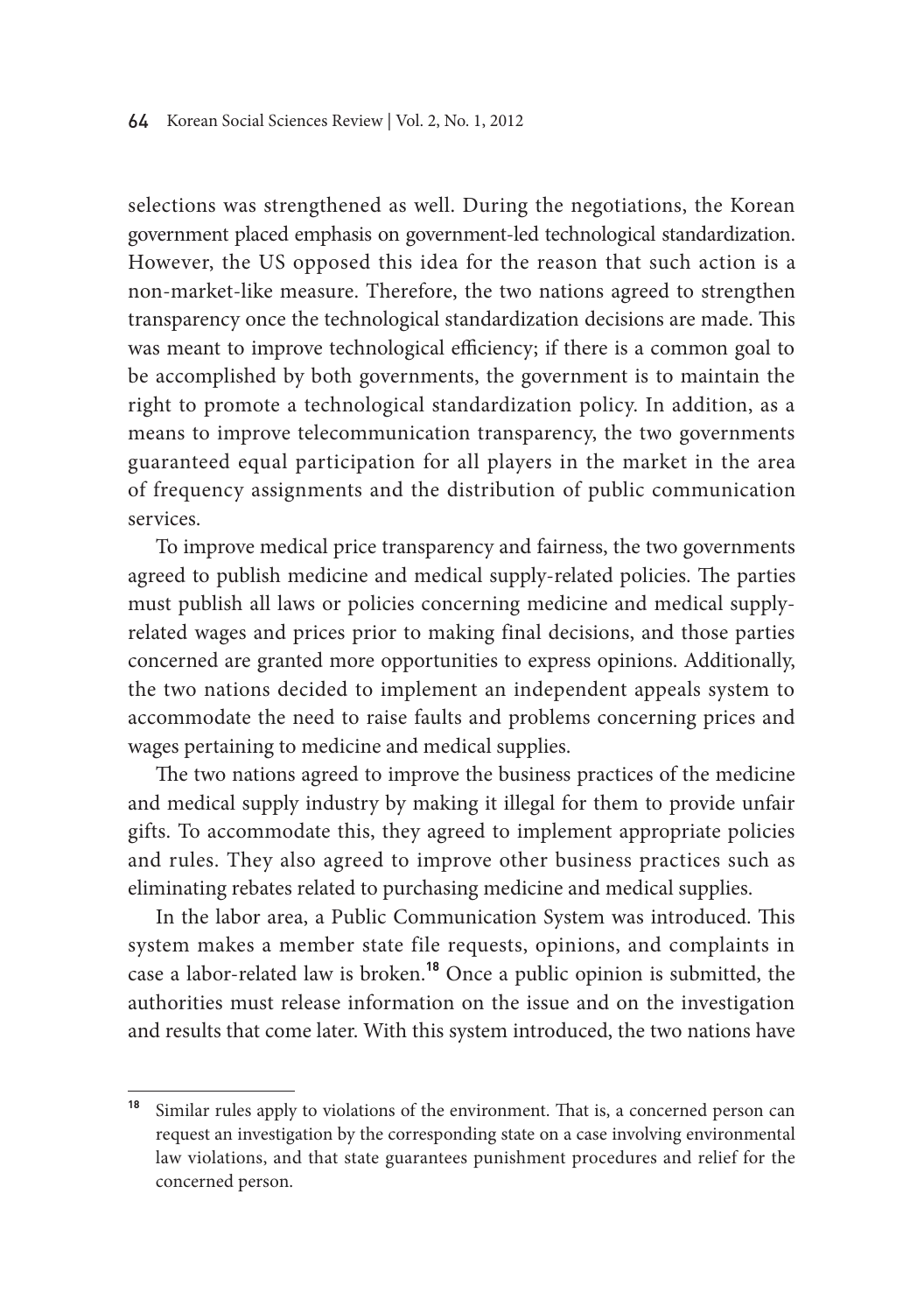created an opportunity to cooperate with the public as well as other civic organizations and thus strengthen the transparency of all processes.

#### **4. Service, Investment**

#### *a. Service*

All services are subject to service agreements, except gambling services, financial services, air traffic services, government procurement actions, government supplements, and government provision services. The partnering service providers are charged with four general obligations, which are limited to National Treatment (NT), Most Favored Nation (MFN), Market Access (MA), and a Local Presence (LP) duty imposed ban. However, if one wishes to not conform to these obligations, the obligation may be deferred according to the Non-Conforming Measure clause.**<sup>19</sup>**

During deferments due to range-related negotiations, the problem of local government measures becomes important. The American state government incongruent system is posted currently as Annex I, in which the parties agreed to apply a ratchet mechanism. However, considering the technological hardship this would entail for the US, in return for listing all state government incongruent systems, a non-confining prefiguring list was applied. Moreover, in the case of a home investor or service provider entering the American market and thus facing a specific hardship concerning a state government incongruent system, a negotiation channel was established to exchange information and to discuss such matters further. Such channels are to be applied not only to the service industry, but also to non-service industries as well, such as the mining industry, manufacturing industry, and the agriculture and fisheries industry. Meanwhile, all of the local governments, including the Korean provincial governments and American county governments, were permitted to not abide by the four general obligations.

**<sup>19</sup>** Methods to postpone this are as follows: Annex I (Immediate Postponement) and Annex II (Future Postponement). Annex I is a list of existing actions that do not coincide with negotiation duties. A ratchet mechanism is applied here. For example, if current limits put on foreign investments are 30% and if the limit is lowered to 20% or increased to 40%, it cannot return to 30% once adjusted. Annex II (Future Postponement) is a list of areas subject to change or to maintain.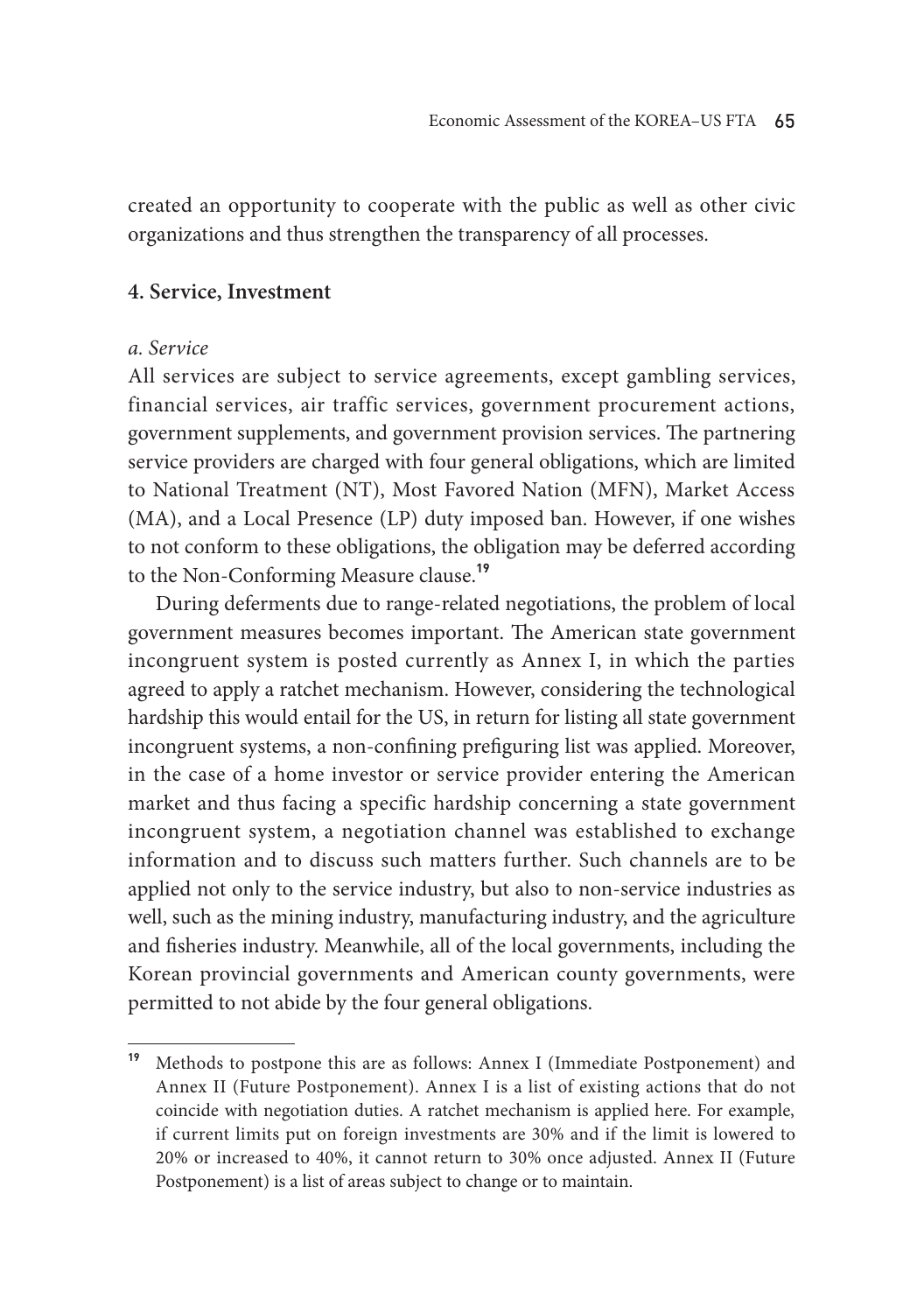In the case of the financial sector, considering that the South Korean financial service market was opened on a commercial basis, the KORUS FTA talks on the finance industry were mainly concerned with the bilateral opening of the service and of new financial industries. The two parties agreed to allow four types of insurance brokerages: reinsurance, flight insurance, export and import cargo insurance, and marine insurance. In the case of credit rating agencies, no bilateral trade was allowed, but in the case of a foreign firm entering a home market, the entering qualification standards were lowered. For new financial products, only case-by-case openings were allowed due to their highly risky nature; thus, those products with exceptionally high risk, such as retail finance products, were removed from the list allowed products. Additionally, a Memorandum of Understanding (MOU) was signed to accommodate the expansion of bilateral trade and allow new financial service products. Korea defended the American request to end government support for national policy financial institutions (Korea Development Bank, Industry Bank, Korea Finance Corporation, National Agricultural Cooperative Federation, and the Fisheries Cooperative Association). Also, the two parties agreed to acknowledge the distinct characteristics of the post office and other public institutions and yet strengthen their financial supervision to minimize any potential weakness which may arise in the future.

Furthermore, Korean professional services (legal, accounting, and tax) are to be gradually opened. Three stages were set for legal services, in which an American law practitioner with a valid bar license can provide legal consultation about American laws in Korea. In a similar manner, two stages were set for accounting and tax services.

Korean broadcast services will be partially opened as well. The approval system, foreigner share limits, and screen quotas on ground-wave, cable broadcast, and System Operators (SOs) were to be kept at the current standing. However, some parts surrounding the Program Provider (PP) were partially liberalized. Foreign investment in home PP is to be kept at a maximum of 49%, whereas domestic corporations may hold anywhere from 50% to 100% of ownership (within three years of the agreement taking effect). However, reports, coverage, general services, and home shopping categories were subjected to exemption. Concerning the screen quota, regulations on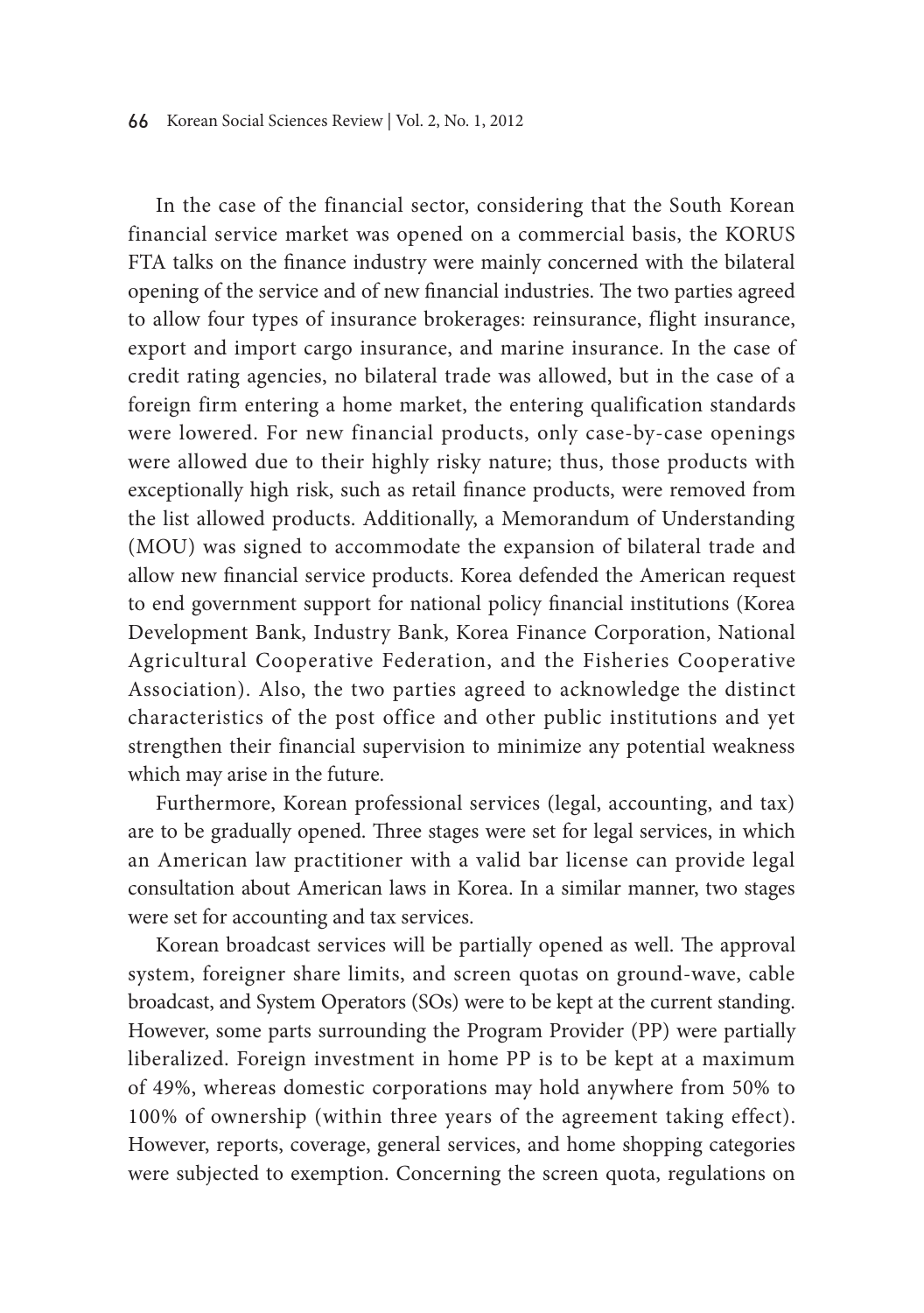those domestic programs that apply to PP and others were eased. Once the agreement takes effect, the movie sector will drop its quota from 25% to 20%, and for animations from 35% to 30%. Screen quotas on ground-wave broadcasts are to be kept at the current status. Single-country quotas are to be adjusted from 60% to 80%. The concept of a single-country quota refers to a policy that limits programs from a certain country from occupying a specific percentage of the total number of foreign programs in play. The easing of single-country quotas is also applied to ground-wave, cable, and SO. Other than these issues, resolutions of issues related to broadcast services were postponed (Appendix II).

#### *b. Investment*

Investment agreements are largely composed of 1) obligations of the state attracting foreign investments to protect foreign investors' rights and obligation exemptions, and 2) Investor-State Disputes (ISDs). The investment part of the KORUS FTA does not apply to cases or activities that occurred before the agreement takes effect. It applies to central, local and provincial governments and to other NGOs that have been authorized by the state.

Concerning the issue of expropriation and compensation, the South Korean government allows this for the following: 1) for public purposes, 2) with non-discriminatory measures, and 3) for investors' assets to be nationalized via legal routes, but only with accommodating rapid, appropriate, and effective compensation that reflects the fair market value. Additionally, the policy sets a rule to compensate appropriately those damaged by indirect accommodation, which is equivalent to a violation of property rights. "Indirect accommodation" refers to a situation in which the value of an investment becomes equivalent to that of direct accommodation due to special government measures which prohibits an investor from actually conducting business. Generally, the issue of indirect accommodation is included not only in the KORUS FTA but in all of the other FTAs and other major investment agreements around the world.

ISD procedures state that in case an investor experiences a loss due to the investment-attracting state regulations or characteristics, the investor is granted power to file a lawsuit against the state. During this process, the investor may request international arbitration. International arbitration is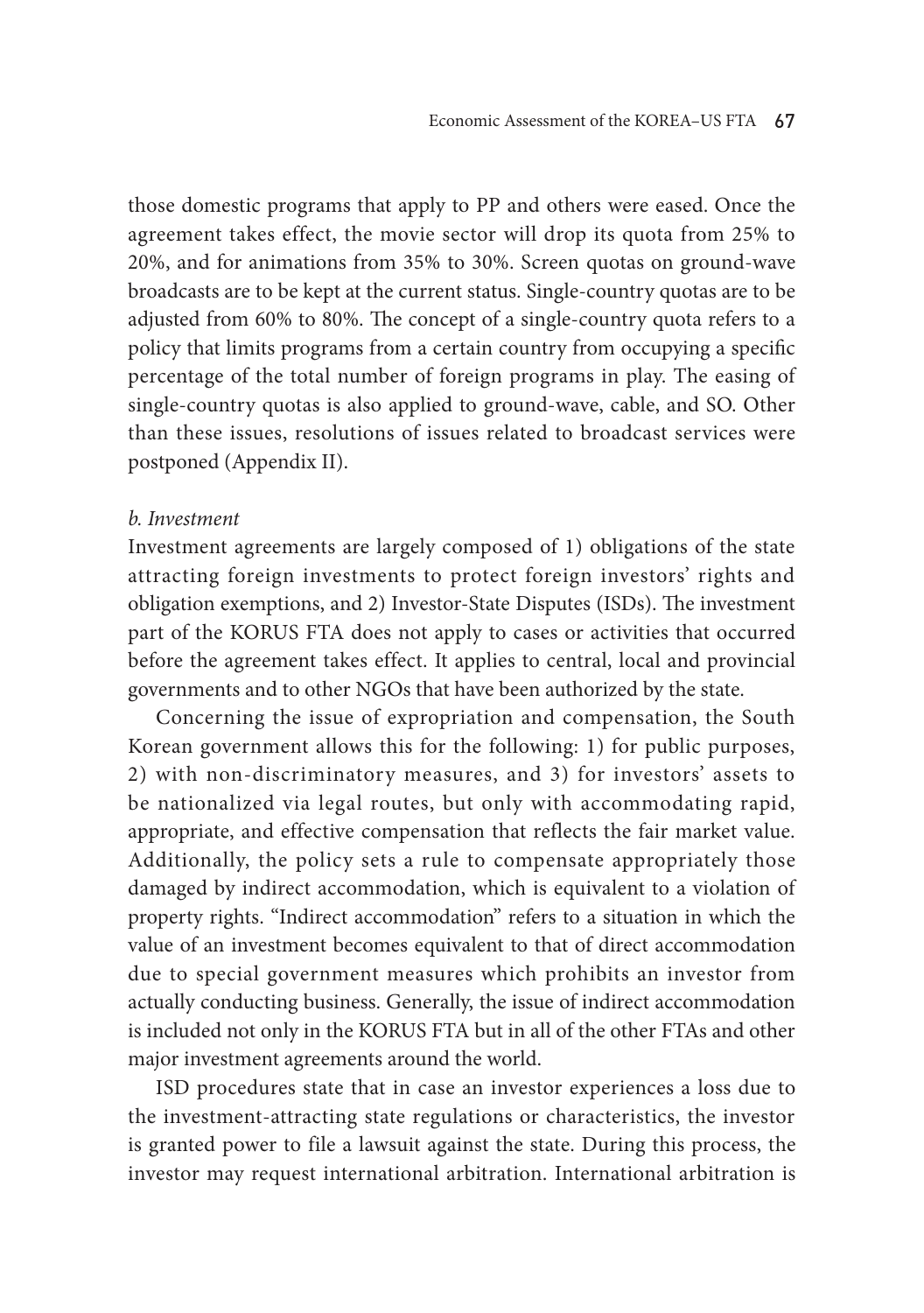overseen by a three-person tribunal, and both the investor and the state may assign one person each and then appoint an arbitrator chairperson. If such a tribunal is not organized within 75 days of the lawsuit, the secretary general of the International Centre for Settlement of Investment Disputes (ICSID) may appoint a third party as the arbitrator chairperson, who must have a different nationality than both of the litigating parties. An investor cannot file a lawsuit three years after a loss incurred due to the state.

# IV. Economic Effects of the KORUS FTA

Many institutions and individuals have evaluated the KORUS FTA negotiations and, generally, they have returned positive analyses. Both Korean and American authorities used quantitative analysis to present an economic examination, and major Korean political parties, such as the Grand National Party and the Open Uri Party, published similar results. The majority of studies conducted on the economic effects of the KORUS FTA evaluate its economic effects very highly; however, the Democratic Labor Party of Korea, the Korean Alliance against the KORUS FTA, and other organizations gave a rather negative evaluation.

There are two distinct methods used to analyze the KORUS FTA: quantitative and qualitative. The quantitative method is widely used in recent FTA economic analyses in which macroeconomic tools, such as GDP, exports, and industrial production, are used. This method presents the main contents of the FTA in a quantitative manner; thus, it has the benefit of being able to emphasize the appropriateness of the agreement. However, only a small portion of the FTA is actually included in the quantitative analysis, giving rise to problems and lending validity to the criticism of underestimation. Criticism following the negotiations targets the methods used to estimate the economic impact of the KORUS FTA, but such criticism can be explained simply as the contradicting views of different perspectives. Meanwhile, the qualitative method has the downside of not containing quantitative estimations, but it does have the benefit of being able to analyze the overall content of the agreement and its characteristics from the perspectives of specific industries or citizen groups.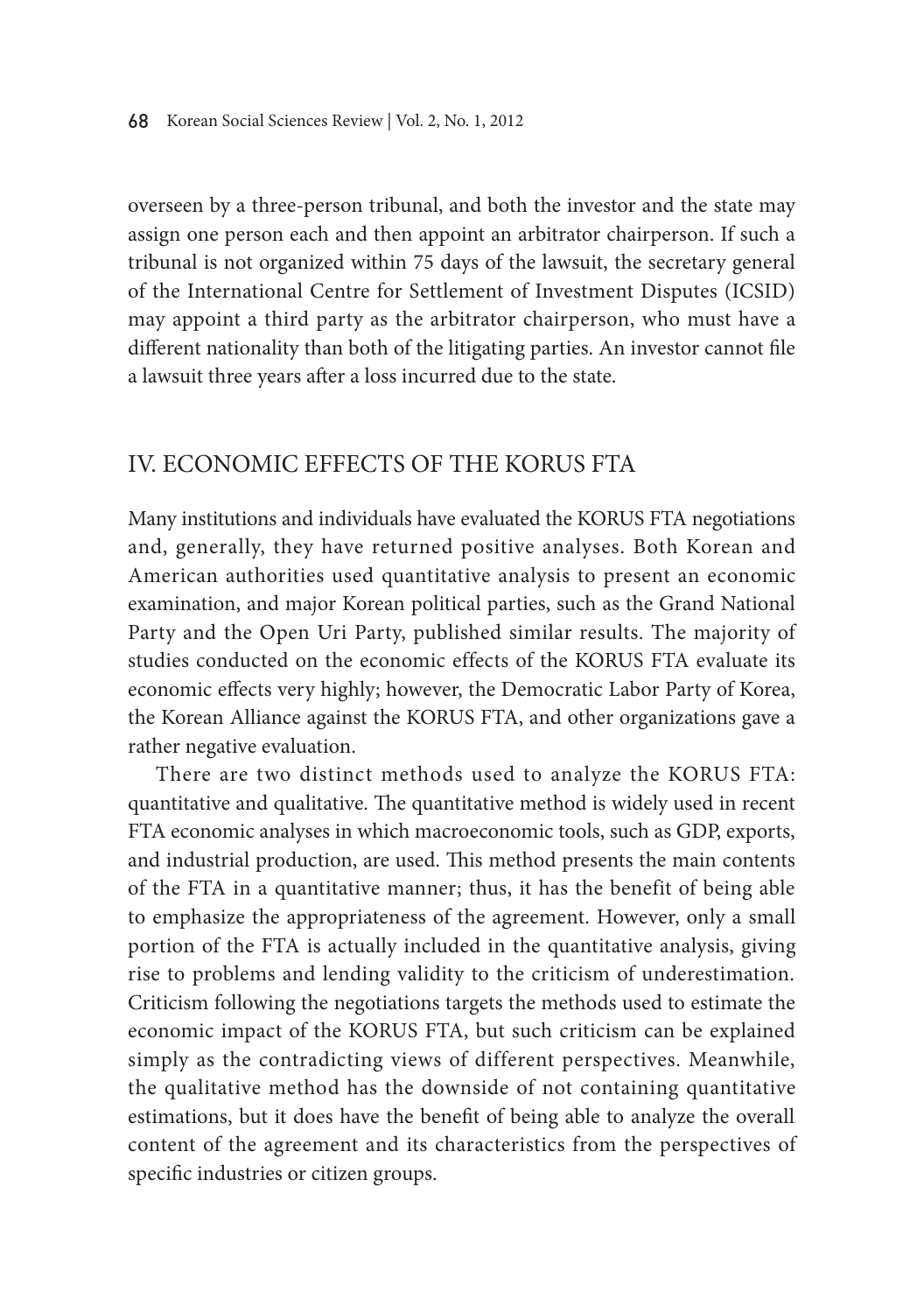# **1. CGE Quantitative Analysis**

The Computable General Equilibrium (CGE) model, which is widely used to assess the economic impacts of FTAs, can take a variety of forms depending on the purpose of the researcher. However, the model used most commonly at present is the GTAP model, produced and developed by Purdue University.**<sup>20</sup>** The Purdue GTAP secretariat developed the ordinary general equilibrium model, and expanded it to the world trade level; thus, the GTAP model allows production, consumption, price and other major economic factors to interact which each other, which ultimately determines the final balance.

Generally, the CGE models function to assess the neoclassical school's economic principles of producer's cost minimization and consumer's utility maximization. It generally assumes perfect competition. It is, however, true that the models ease the market clearing conditions and allow imperfect competition depending on the purpose of the researchers.

Studies that assessed the economic impact of the KORUS FTA include those from KIEP (2006, 2007), USITC (2007), the Democratic Labor Party of Korea (DLP), Cheong (2006), Ko (2007) and others. This paper analyzes the controversial studies conducted by KIEP and the DLP. Also, this paper will present the results of the USITC study as a reference. The results of the KIEP and the DLP studies vary greatly, however, and depending on the range of the assessment, both results can be estimated.**<sup>21</sup>**

### *a. KIEP Estimates*

The KIEP study, which used the CGE model, was presented in seminars held in March of 2006 and April of 2006. Published in 2007, it based its study on the actual contents of the KORUS FTA negotiations. Hence, the study assumed the complete elimination of the manufacturing industry (with the exception of the chemical industry at 97% tax elimination), grains at 94%,

**<sup>20</sup>** Refer to http://www.gtap.agecon.purdue.edu/about the GTAP Model.

<sup>&</sup>lt;sup>21</sup> Some groups claimed that KIEP's KORUS FTA Economic Impact final figures were fixed; however, if one uses the KIEP methods and procedures, s/he can see identical results. In fact, Korea Congress-led economic analysis conducted on October 29, 2007, has been validated by academia.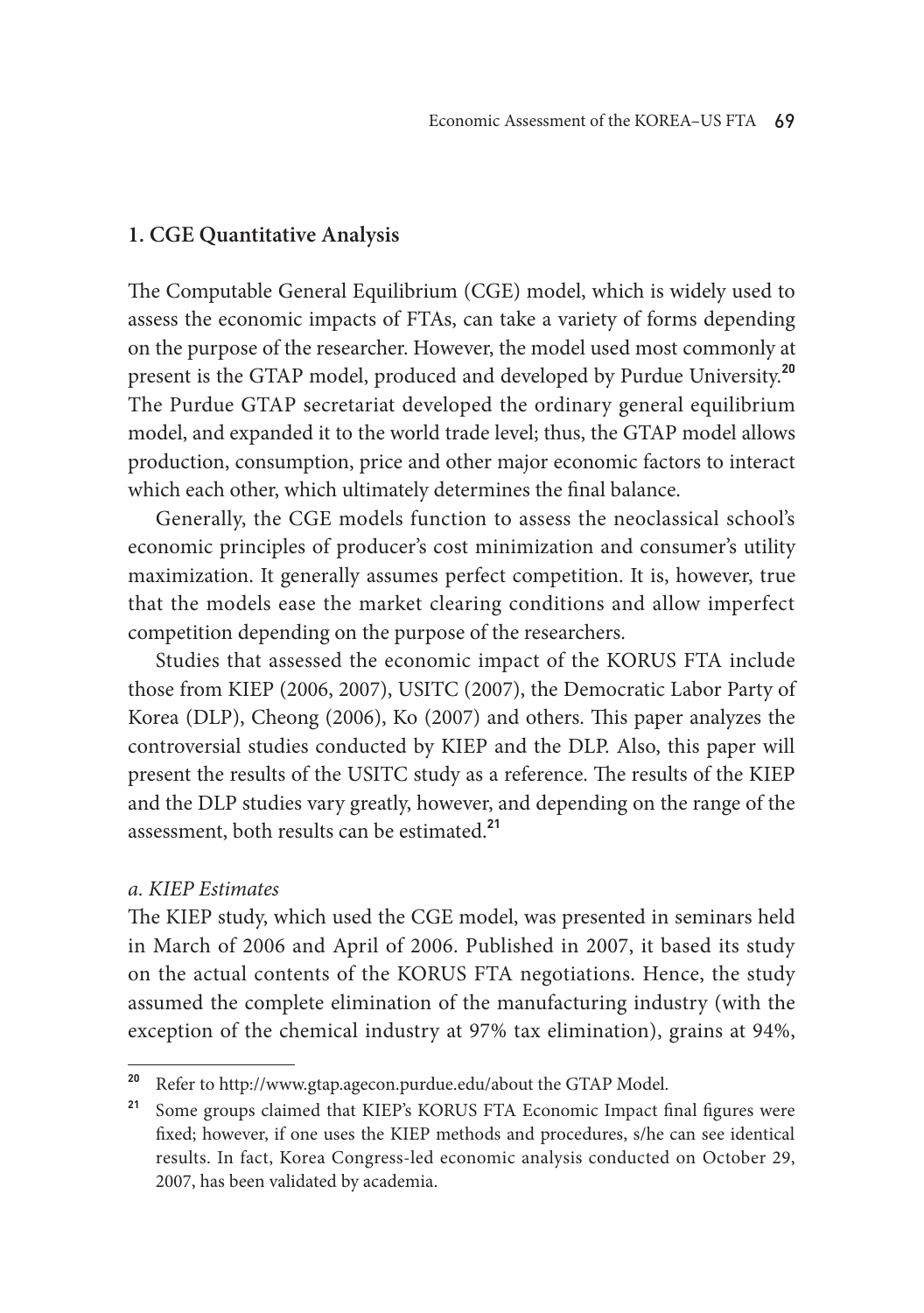vegetables and fruits at 39%, and meat and dairy at 46%. Also, this study calculated the deregulation of the service sector as its tariff equivalent.

KIEP used three methods to derive their results. First, it used the standing basic GTAP model (referred to as the short-term stationary effect in Table 6). Second, it supplemented the accumulation of capital onto the basic model. Third, it supplemented the growth of production assumptions onto the accumulation of capital model. Generally, the first model is used to derive the effects of tariff elimination, and the growth of production factor was used to estimate a variety of other economic effects of the FTA apart from tariff eliminations. The DLP and the Korean Alliance against the KORUS FTA have continuously raised issues about the model that used the growth of production factor. The two argue that KIEP, in order to exaggerate the economic impact, externally reflected manufacturing production assumptions, which ultimately resulted in an estimation of a 7.75% increase in  $GDP<sup>22</sup>$ 

In 2006, before the negotiations, the KIEP studies reveal that the economic impact of the KORUS FTA with a short-term stationary effect at 0.42%, with the accumulation of capital estimated at 1.99%, and with both

|                           | <b>KIEP</b><br>2006/1/18, 2006/3/3 |                                         | <b>KIEP</b><br>2006/3/23        | KIEP and 10 Additional Institutes<br>2007/4/30 |                      |                                     |                                 |
|---------------------------|------------------------------------|-----------------------------------------|---------------------------------|------------------------------------------------|----------------------|-------------------------------------|---------------------------------|
| Classi-<br>fication       | Short-<br>Term                     | <b>Accumulation of Capital</b><br>Model |                                 | Accumul-<br>ation of<br>Capital<br>Model       | Short-<br>Term       | Model                               | <b>Accumulation of Capital</b>  |
|                           | Stationary<br>Effect               | Produc-<br>tivity Not<br>Considered     | Produc-<br>tivity<br>Considered | Productivity<br>Considered                     | Stationary<br>Effect | Produc-<br>tivity Not<br>Considered | Produc-<br>tivity<br>Considered |
| Real GDP                  | 0.42%<br>(\$2.9 B.)                | 1.99%<br>(\$13.5 B.)                    | 7.75%<br>(\$35.2 B.)            | 7.21%<br>(\$32.6B.)                            | 0.32%                | 1.28%                               | 5.97%                           |
| Welfare/<br>Benefit Level | 0.61%<br>(\$2.4 B.)                | 1.73%<br>(\$6.8B.)                      | 6.99%<br>(\$28.1 B.)            | 6.61%<br>(\$26.3 B.)                           | 0.43%<br>(\$1.7 B.)  | 1.00%<br>(\$4B.)                    | 5.23%<br>(\$20.9 B.)            |

**Table 6.** Economic Impacts of the KORUS FTA: National Policy Research Institute

**<sup>22</sup>** The KIEP research team assumed that the KORUS FTA will improve the industrial production rate by 1.0-1.2%.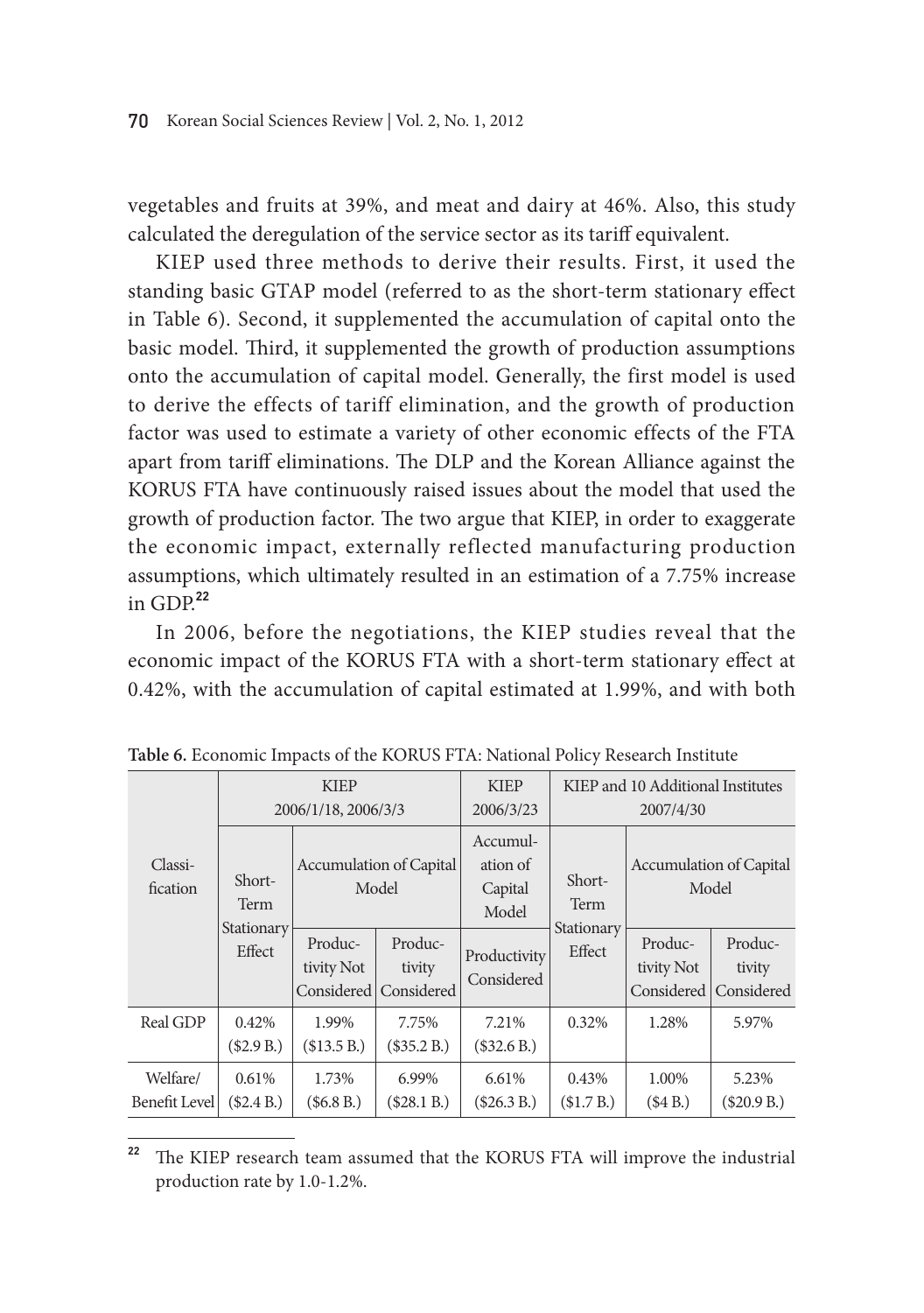the accumulation of capital and productivity estimated at 7.75%. However, in their 2007 report, the results were readjusted to show that the GDP increased, in the short term, by 0.32%. With productivity considered, the Korea GDP ultimately increased by 5.97%. The 2007 results were lowered because the KIEP study considered the negotiation factors in their studies.

# *b. DLP Estimation*

Figures from the Democratic Labor Party's (DLP) "Assessment of the KORUS FTA's Impact on Economy and Legal Systems," which was composed after the settlement of the KORUS FTA, are based on the industrial tariff reductions discussed and settled during the negotiations.**<sup>23</sup>** That is, in scenario 1, it was assumed that tariffs on agriculture products, with the exception of rice, would be reduced between 60-80% and that rice was exempt from tariff liberalization policies. Manufacturing and industrial tariffs were assumed to be eliminated, but textile tariffs were assumed to be reduced by only 20%, considering the application of the yarn-forward standards. In scenario 2, tariffs on all agricultural products, with the exception of rice, were assumed to be eliminated.

The GTAP basic model and the accumulation of capital model were used in the DLP assessment. Unlike the KIEP assessment, the DLP assessment did not assume a productivity increase. In its version of scenario 1, with the basic model, the Korea GDP showed a 0.22% increase; with the accumulation of capital model, the GDP showed a 0.71% increase. In scenario 2, which rice excluded, similar increases in GDP were shown. However, the figures showed

|                                      | Scenario 1                  |                                  | Scenario 2                  |                                  |  |
|--------------------------------------|-----------------------------|----------------------------------|-----------------------------|----------------------------------|--|
| Section (on an<br>incremental basis) | <b>Static Model</b>         | Capital<br>Accumulation<br>Model | Static Model                | Capital<br>Accumulation<br>Model |  |
| Real GDP                             | 0.22%<br>(KRW 1.0 trillion) | 0.71%                            | 0.28%<br>(KRW 1.2 trillion) | 0.87%                            |  |

**Table 7.** Economic Effects of the KORUS FTA in the Democratic Labor Party's Study

**<sup>23</sup>** The DLP Study was headed by Bum-Cheol Shin, a Kyunggi University professor, and others.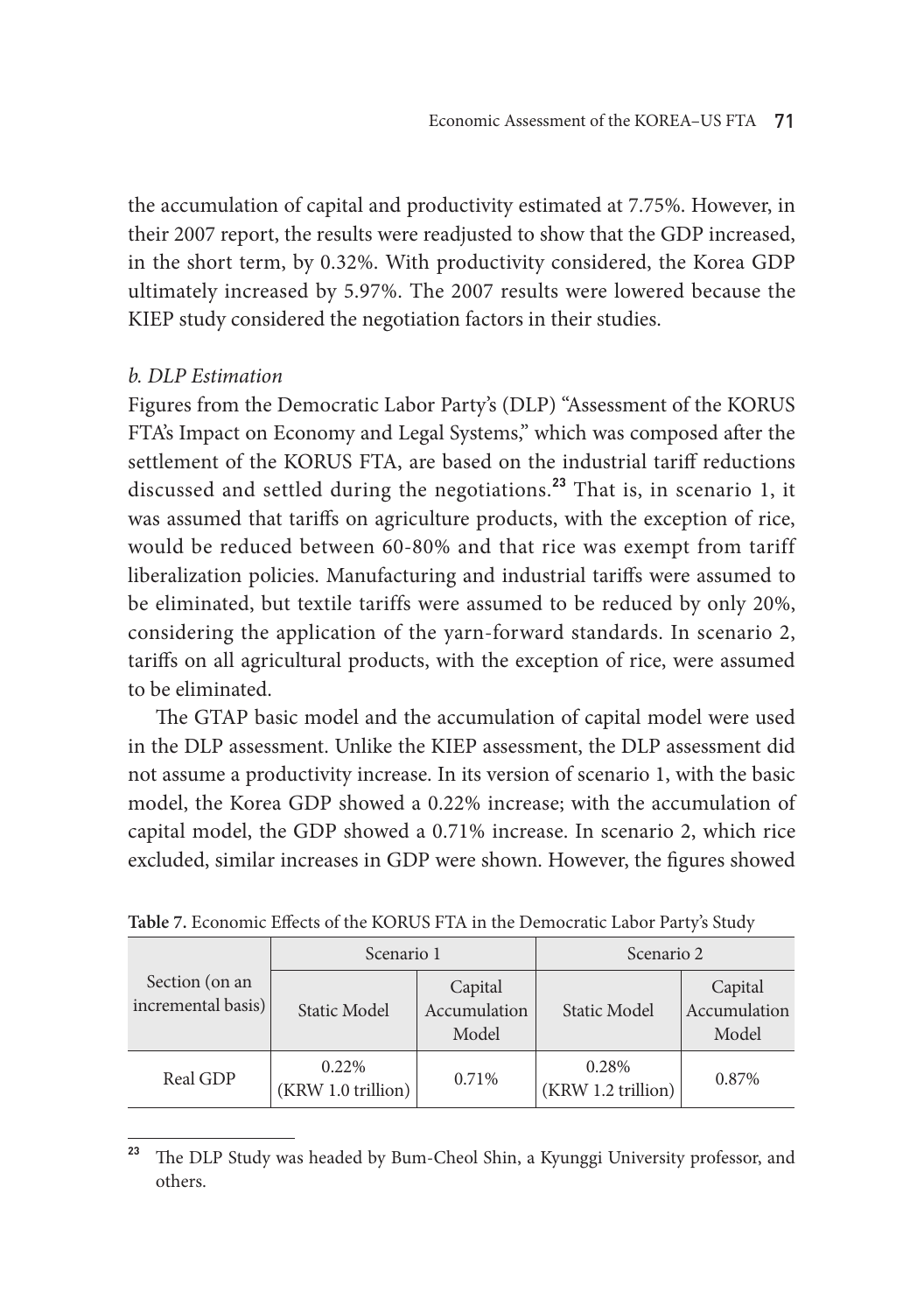a partial increase from that of scenario 1, which was 0.28% with the basic model and 0.87% with the accumulation of capital model.

### *c. USITC Report*

On September 20, 2007, the United States International Trade Commission (USITC) released its "Review of the KORUS FTA."**<sup>24</sup>** According to its Trade Act of 2002, Section 2104(f), the US President must provide the detailed contents of the USITC negotiations within 90 days of signing the trade agreement, and the USITC, within 90 days of signing, must report an economic review of the agreement to the President and the Congress. The USITC report assumed the complete liberalization of tariffs in all industries, including the agriculture industry, and its figures showed an approximate increase of 0.1% of GDP, which would be the equivalent of 10.1-11.9 billion dollars.

The USITC report also expects \$9.7-\$10.9 billion dollars in increased trade with South Korea, also expecting that Korean income will increase by 6.4-6.9 billion dollars, which will improve the Korean trade balance by 3.3- 4.0 billion dollars. The USITC expects American exports of dairy, meat, and clothing products to increase and expects extra exports of machinery, chemical, rubber, plastic, beef, and other foodstuffs will be more profitable.

If the KORUS FTA is to go in effect, the USITC expects an increased imports of textiles, clothing, leather goods, and shoes from Korea, with a steady increase in electronic goods and automobile imports.

Effects of the KORUS FTA on the US agriculture industry are expected generally to increase due to reductions or eliminations of the Korea's high tariffs and trade-rate quotas. The USITC expects increased exports of grain, livestock feeds, fruits, dairy products, processed foods, meat, and seafood. However, it only expects limited effects on agriculture industry employment and production considering the Korea's small market. Nonetheless, trade in electronics, machinery, transportation equipment, automobiles and auto parts, despite the slight tariff reduction, are expected to increase due to each country's heavy reliance on these products. Exports of medical supplies,

**<sup>24</sup>** USITC, *U.S.-Korea Free Trade Agreement: Potential Economy-wide and Selected Sectoral Effects,* Investigation No.TA-2104-24, September 2007.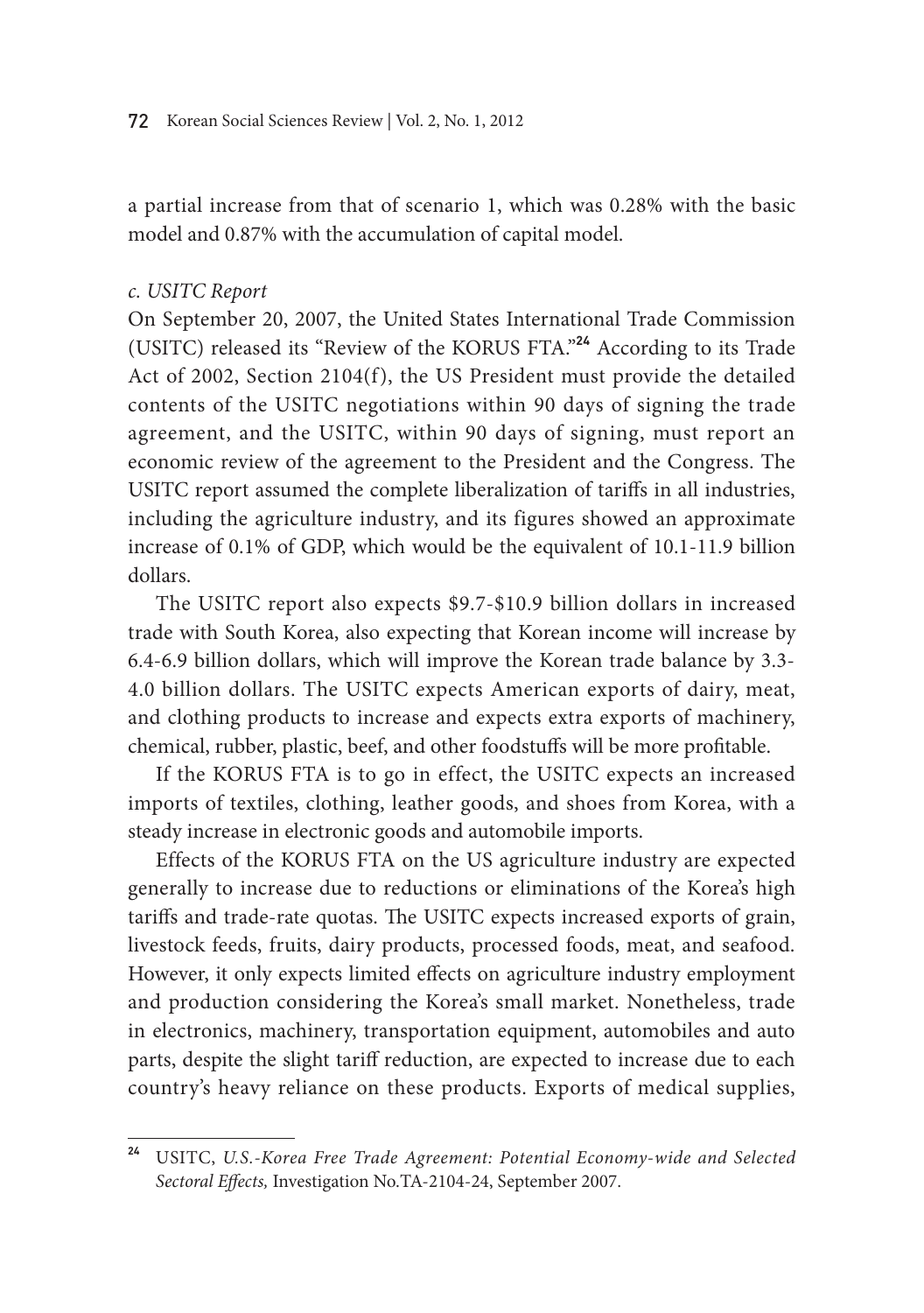medical equipment, and other high-tech products are also expected to increase considering the policy improvements from the KORUS FTA.

The USITC predicts that the US will experience an increase of Korean imports, especially textiles, clothing, shoes, machinery, electronics, automobiles, and auto parts. However, even if the US increases Korean imports, due to the income diversion effects and for other reasons, the negative effects on US domestic employment and production will be less than 1%. In the case of automobiles, the USITC concludes that despite Korea's automobile exports to the US, the KORUS FTA effects on American automobile industry employment and production will be limited due to the income diversion effect.

# *d. Evaluation On Economic Effects Figures*

The USITC report mostly analyzes the KORUS FTA effects on the American economy, and although there may be different views on the figures, generally the figures are very similar to those in the studies conducted in Korea. Many evaluate the economic effects of the KORUS FTA negatively and point out its inequity. Tae In Jung (2007) stated that "something that shouldn't have started in the first place got started and ultimately settled. But it is still rational to stop it. One fundamental of economics is that being regretful of locked expenses and insisting on incorrect decisions will incur bigger losses. Thus, what is the best way to straighten things out? The answer is rather simple: stop the KORUS FTA, like the Korea-Japan FTA. Congress cannot present an agreement, postpone it indefinitely, or reject the ratification of the agreement."**<sup>25</sup>**

The part that needs the most discussion in terms of its economic analysis figures is the part concerning the relationship between FTA openings and industrial productivity. In the early stages of industrialization, an infancy stage of industrialization may seem to be beneficial; however, in the middle stages of industrialization, one can expect an increase of productivity or other economic effects due to openings. In case of Korea, a nation that climbed the ladder to become one of the world's top-10 economies, it is apparent that

**<sup>25</sup>** Chung, Tae In "KORUS FTA, What to Do Now?" Incheon Councilor's Members Association Seminar Presentation Documents, 2007.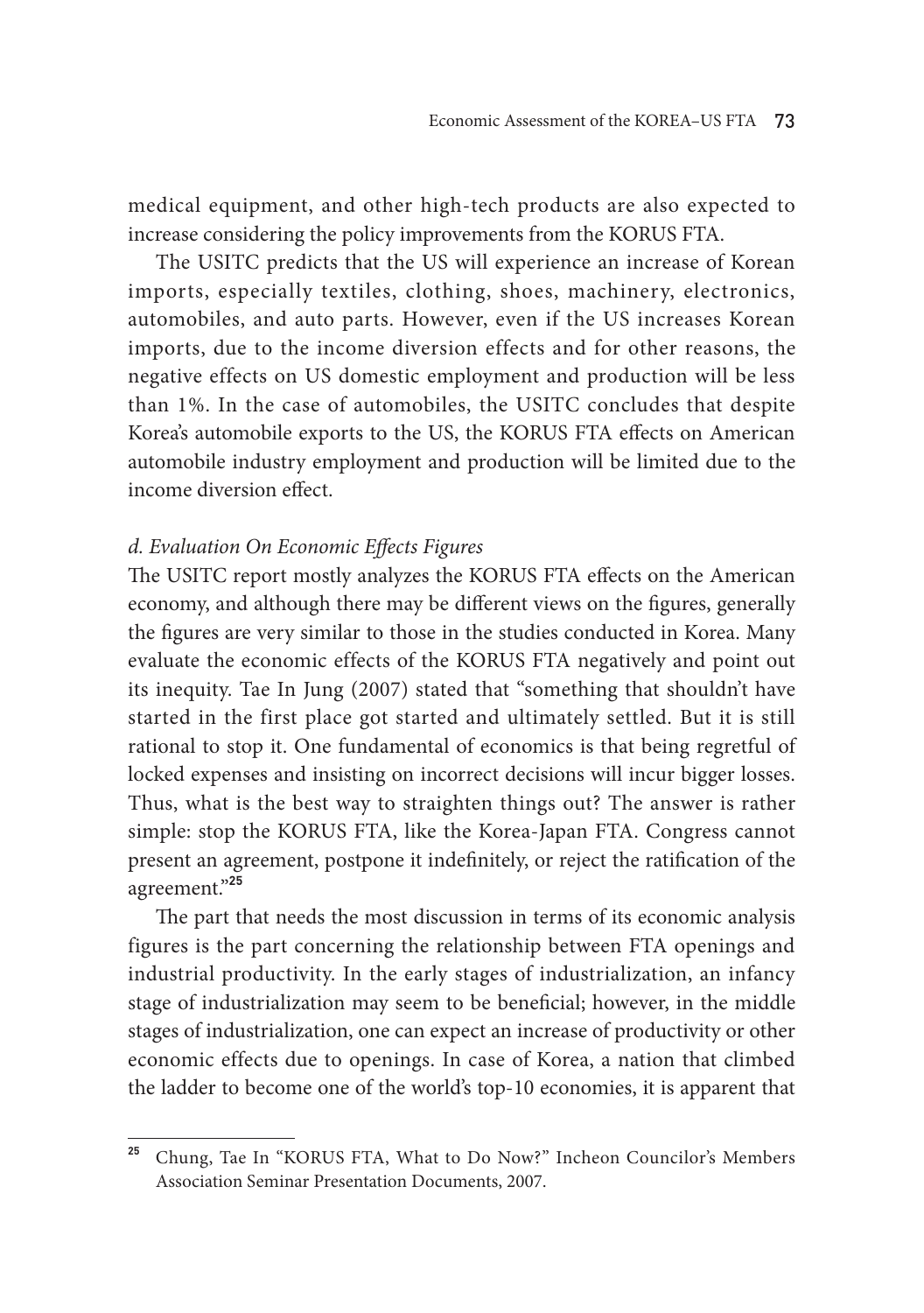#### 74 Korean Social Sciences Review | Vol. 2, No. 1, 2012

| Productivity Growth Channel |                                                                    | Main Trading Types              | <b>Trading Partner</b>                   |
|-----------------------------|--------------------------------------------------------------------|---------------------------------|------------------------------------------|
|                             | Fulfillment of economies of scale                                  | Export                          | Advanced & underdevel-<br>oped countries |
| Mounting<br>competitive     | Declining inefficiency                                             | Import & direct in-<br>vestment | Advanced & underdevel-<br>oped countries |
| pressure                    | Growing attraction of tech-<br>nology investment                   | Import & direct in-<br>vestment | Advanced & underdevel-<br>oped countries |
|                             | Intra- and Inter-Industry<br>Flow of Production Factors investment | Import & direct                 | Advanced & underdevel-<br>oped countries |
|                             | R&D effects Rise in international tech-<br>nology transfer         | Import & direct in-<br>vestment | Advanced nation                          |
|                             | Price reduction in import-<br>ed capital goods                     | Import                          | Advanced nation                          |

**Table 8.** Productivity Growth Channel via Market Opening Means through

Data: Lee, Si-Wook (2007).

further openings will increase its productivity and competiveness. There are number of studies that support such an argument. The most renowned studies include Lawrence and Weinstein (1999), Pavcnik (2002), Baggs et al. (2002), Woo et al. (2003), the World Bank (2005), Fernandes (2006), and Lee (2007). The Lawrence and Weinstein (1999) study shows that Japan and Korea's productivity increase is largely due to the stimulation of competition through import expansions and technology investment expansions. Also, Si Wook Lee's (2007) study shows that with a 1% import tariff rate decrease in Korea, productivity at individual businesses increases on average by 1.5%.

As shown in Table 8, market openings increase industrial productivity in dynamic ways. Trade liberalization increases the pressure of competition, but the increased competition pressure decreases corporate production and management ineffectiveness, cultivates innovative capabilities, increases international technology transfers, lowers import capital good costs, and extends research and development (R&D). "Considering that Korean manufacturing industry's standard tariff rates are within 4-6%, the productivity boost from the KORUS FTA is expected to increase by at least 0.9-1.4% (Lee, S. 2007)."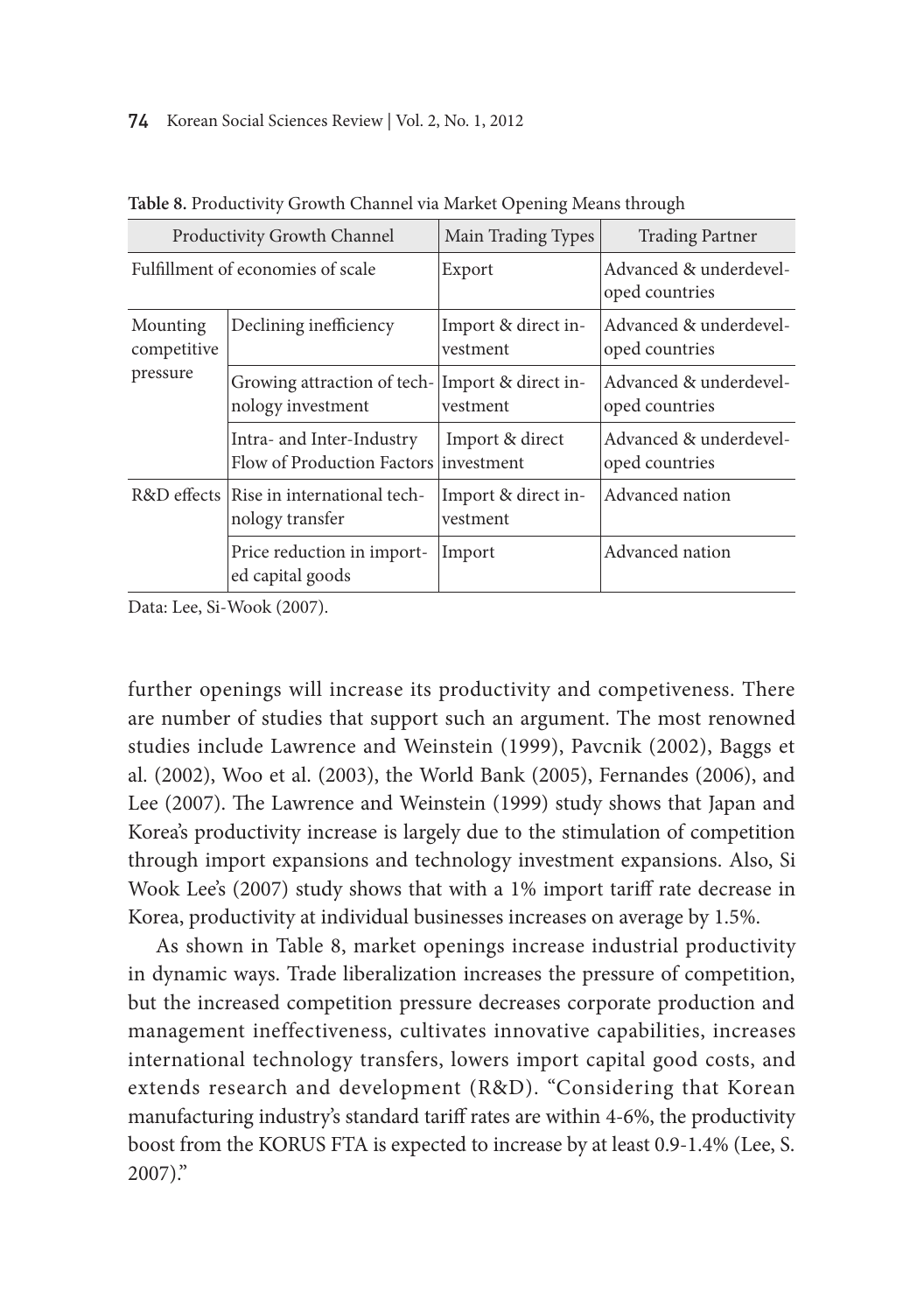| Section    |                                                                              | Scenario 1                                     | Scenario 2                                       |
|------------|------------------------------------------------------------------------------|------------------------------------------------|--------------------------------------------------|
| Production | Real $GDP1$                                                                  | Up 0.22%<br>(Addition of KRW<br>956.4 billion) | Up 0.28%<br>(Addition of KRW<br>1.186.9 billion) |
| Income     | Extension of pharmaceutical pat-<br>ents                                     | Reduction of KRW<br>5,881.1 billion            | Reduction of KRW<br>5,881.1 billion              |
|            | Extension of copyrights                                                      | Reduction of KRW<br>211.1 billion              | Reduction of KRW<br>211.1 billion                |
|            | Nullification of 'Drug Expenditure Reduction of KRW<br>Rationalization Plan' | 5,764.6 billion                                | Reduction of KRW<br>5,764.6 billion              |
|            | Trade adjustment costs                                                       | Reduction of KRW<br>1,226.8 billion            | Reduction of KRW<br>1,283.7 billion              |
|            | Rise or fall of personal disposable income                                   | Reduction of KRW<br>12.127.2 billion           | Reduction of KRW<br>11.953.6 billion             |

**Table 9.** The Democratic Labor Party's Assessment of Economic Effects of the KORUS FTA

Data: Democratic Labor Party, "Assessment of the KORUS FTA's Impact on Economy and Legal Systems," 2007.

Therefore, estimating only the direct effects of the tariff reduction on trade is underestimating the full economic effects of the KORUS FTA. Such narrow approaches are the main reasons behind the differences between the KIEP and the DLP studies. Specifically, the KIEP study includes investment and services liberalization, which show a positive improvement to the Korean economy; in contrast, the DLP study shows that most effects of KORUS FTA are rather harmful to the Korean economy. As a result, despite the optimistic estimation of the tariff elimination, the DLP plays up the negative effects of the policy improvement, which has become their main point of contention for rejecting the KORUS FTA.

The DLP forecasts that the total damages from the pharmaceutical patent extensions, copyright extensions, neutralization of drug cost rationalization measures, and trade adjustment costs, among other issues, are between 10.77 trillion won and 11.17 trillion won. The DLP only calculates the part that considers the possible short-term damage and neglects the long-term benefits. For example, the pharmaceutical patent extension ultimately increases Korea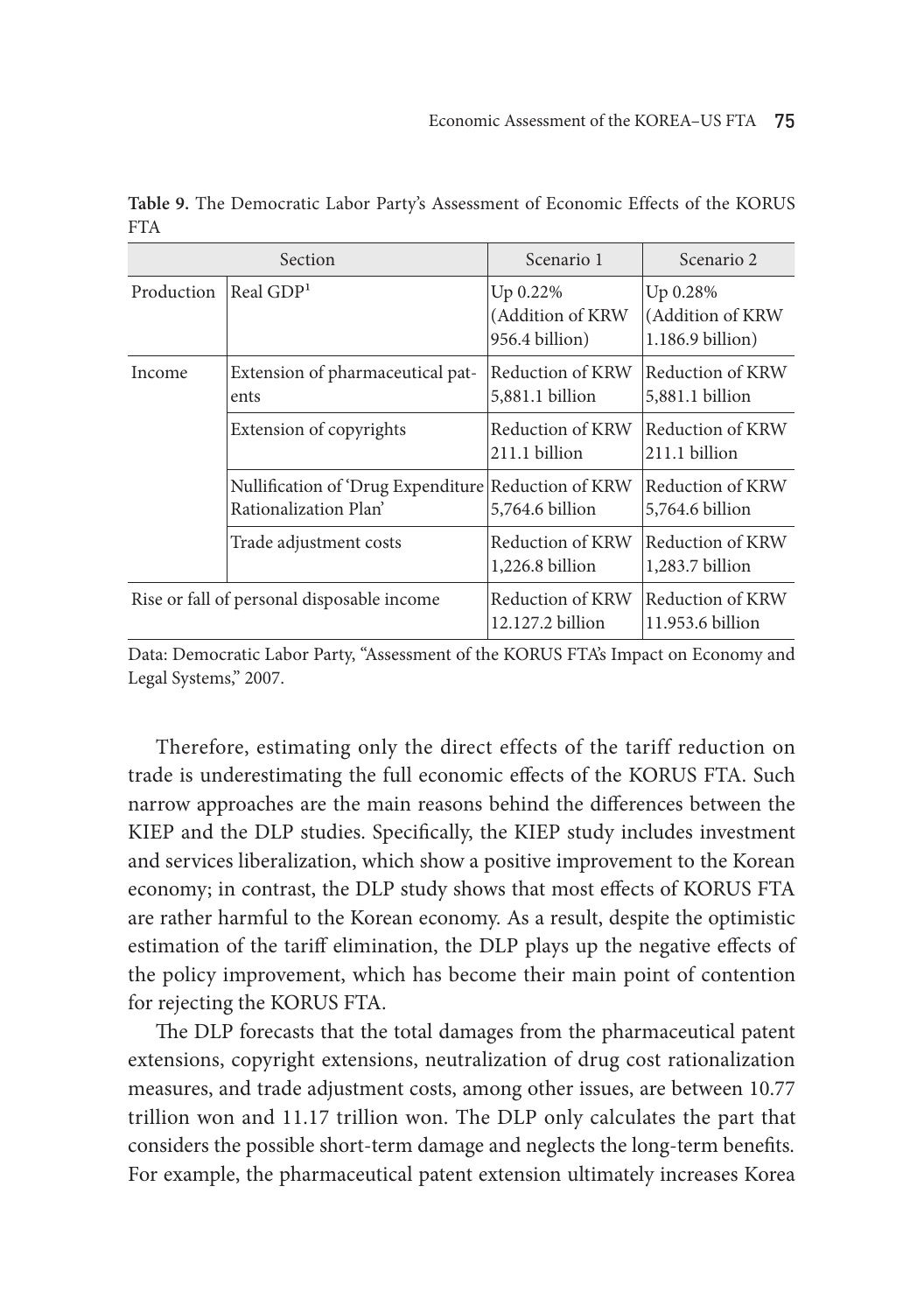business' patent development incentives. Also, according to the patent-license connections and information protections, domestic firms that depend on generic pharmaceutical products may experience product launch delays. According to estimations by the Korea Health Industry Development Institute (KHIDI), strengthening of intellectual property rights and tariff eliminations reduce the anticipated sales of domestic pharmaceutical companies by 57- 100 billion won (for five years, approximately 280-500 billion won). However, the DLP study argues that the amount of damage is ten times more than that noted by the KHIDI.

Today, it is widely known that the inclusive economic effects of FTAs arise mostly from economic policy improvements and not necessarily from tariff eliminations. Specifically, for developing countries, the effects of policy improvements and deregulations appear to be more prominent. Ultimately, the problems pointed out by the DLP on KIEP studies can be a result of the DLP's biased perspectives on deregulations and the policy improvement aspects of the KORUS FTA. Cheong (2006), Ko (2007), and others view the policy improvements of the KORUS FTA to be rather optimistic.**<sup>26</sup>**

It is also true that there is a need to improve the methods that reflect the productivity improvements of the analysis model, as the DLP points out. However, it is in fact not easy to reflect the numerous factors related to productivity in the FTA agreement. It is possible to reflect a couple of specific policy improvement factors in the models. Thus, the KIEP study reflects general productivity improvements externally in its model. The DLP views the external nature of the KIEP's decision to reflect productivity improvements to be arbitrary; externalities are more straightforward in the estimation process, but the productivity of production factors, along with externalizing models, can become an issue. As such, there is a need to develop an estimation method that does not use the externalization factor or

**<sup>26</sup>** According to Jong-Hwan Ko's analysis (2007), the KORUS FTA will raise the South Korean GDP by 1.2% within a year, increasing it to 4% within 10 years. The effects of the tariff elimination are 0.4% within a year and 0.8% within 10 years, which shows generally productive effects. This study referenced the KIET research results that showed an increase of total factor productivity (TFP) by 0.5% for every 1% increase in imports. Ko's study also used an annual increase rate of American imports of 0.1% as the productivity improvement index.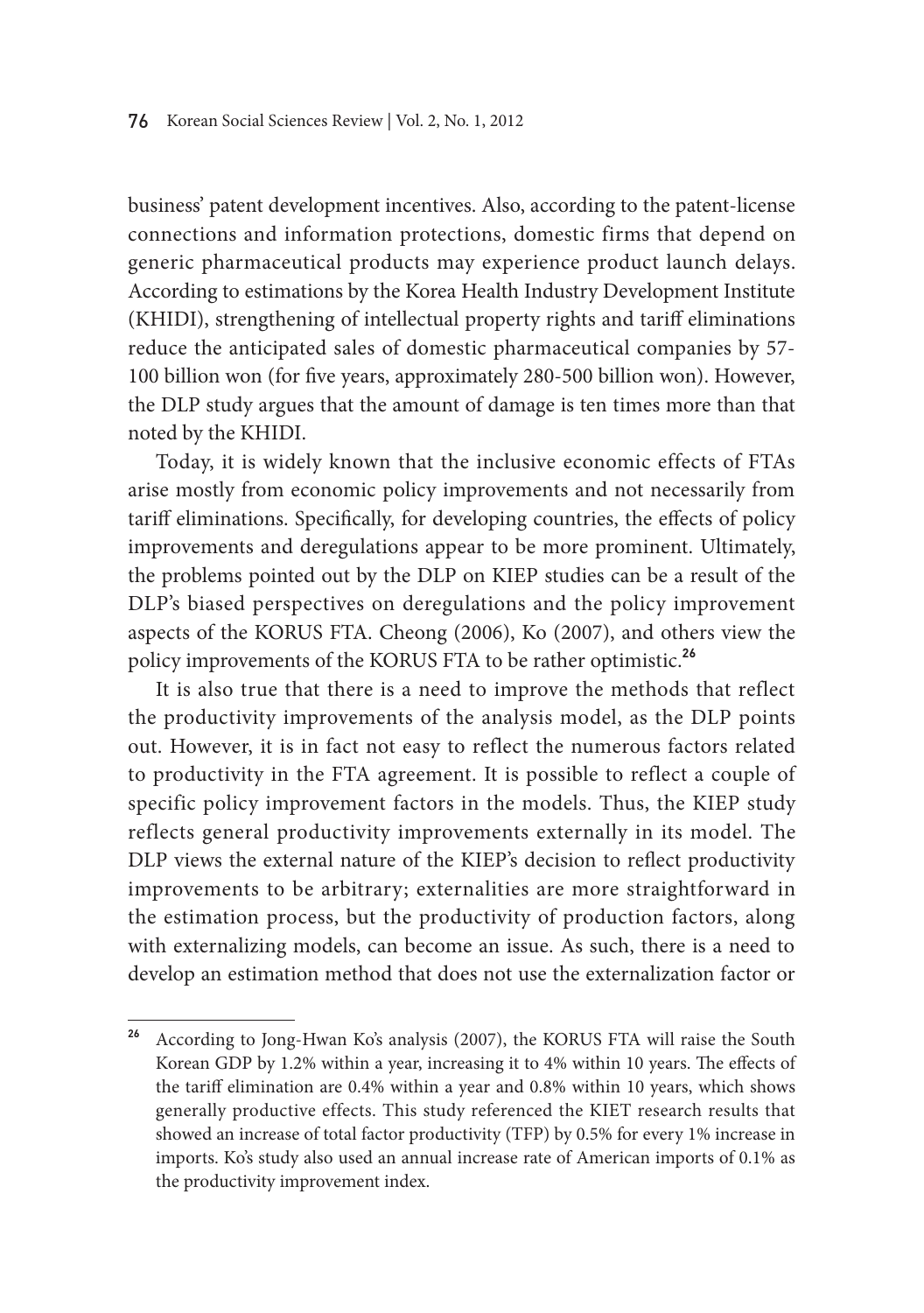productivity increase assumptions. An alternative may be to change the basis of the model to include the internalization of the change in productivity or a more elastic supply of production factors. An analysis of the latter case is a bit easier than that of the case before it. Both the KIEP and the DLP studies' production factors are assumed as inelastic, with full employment as their caveat. This paper uses a CGE model that assumes the inelasticity of the production factors to estimate the economic effects of the KORUS FTA.**<sup>27</sup>**

Both the KIEP and the DLP use the industrial tariff reduction rates to estimate the economic effects of the KORUS FTA. KIEP researched the actual negotiation results, item by item, to assume the complete tariff reduction of the manufacturing industry, with the exception of the chemical industry and in the agriculture industry, with grains at 94%, fruits and vegetables at 39%, and meat at 46%. In addition, it includes in the estimation process the productivity improvement of the manufacturing and service industries stemming from policy improvements. The DLP set up two different scenarios; under scenario 1, it was assumed that tariffs on agriculture products were reduced by 60-80% (rice was exempt) and tariffs on textiles with a strict product specific rule attached were only reduced by 20% out of the total implement tariff. In scenario 2, it was assumed that tariffs on all goods, with the exception of rice, were eliminated.

This study references both the KIEP and the DLP studies to set up two analysis models and six economic effect assumption scenarios, combining a total of three tariff reduction assumptions. First, the analysis models use the traditional GTAP, which was used by the DLP, an inelastic supply of productivity factors CGE model (basic/standard) and an elastic productivity factor CGE model (elastic model) to analyze the economic effects of the KORUS FTA. Also, this study introduced three tariff reduction assumptions used by the two institutions. As in the KIEP study, this study agrees with the argument that many parts of the FTA economic effects stem from service industry improvements, but because the DLP study did not include the service industry, this study did not consider the service industry.

**<sup>27</sup>** Like Itakura, Hertel, and Reimer (2003), this study introduced factor productivity endogenization. This research uses the method in which productivity is not influenced; rather, productivity factor supplies are endogenized.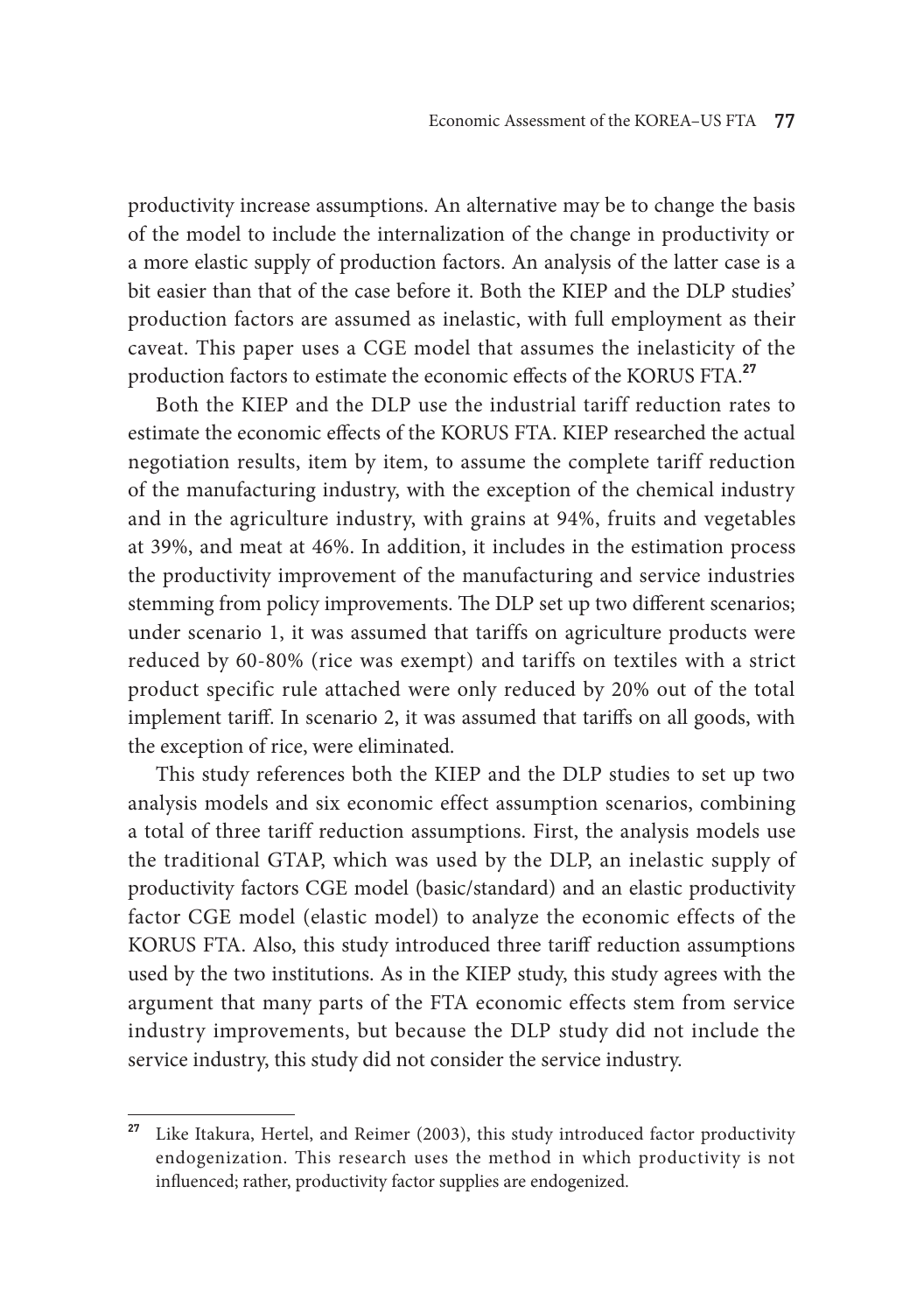|                                   | <b>KIEP</b>        | Democratic Labor Party                                                                                               | Full Liberalization |
|-----------------------------------|--------------------|----------------------------------------------------------------------------------------------------------------------|---------------------|
| Details<br>of Tariff<br>Reduction | - Agriculture: 50% | - Agriculture: 70%<br>- Manufacturing: 100% - Textile & Clothing: 20% - Manufacturing: 100%<br>- Manufacturing: 100% | - Agriculture: 100% |

**Table 10.** Assumption of Tariff Reduction

Data: Combined assumptions sourced from the KIEP (2007) and the Democratic Labor Party's study (2007).

<Table 11> suggests an FTA economic effect that was derived from the two models (basic/standard and elastic) and the tariff reduction assumptions (<Table 10>). According to the GTAP model, which is very similar to the model used by the DLP, the Korea GDP is expected to increase by 0.33-0.46%, whereas, according to the elastic production factor model, which was used as an alternative to the KIEP model, the Korea GDP is estimated to increase by 2.12-2.98%, showing large differences in the economic effects of the KORUS FTA depending on the model. The DLP study assumes a small textile opening range while also assuming wide agriculture liberalization, which estimates a much larger economic effect than the KIEP study regardless of the model it uses.

|                                               |                | Assumption of tariff reduction |                           |                        |
|-----------------------------------------------|----------------|--------------------------------|---------------------------|------------------------|
|                                               |                | <b>KIEP</b>                    | Democratic Labor<br>Party | Full<br>Liberalization |
| Assumption of supply<br>of production factors | Standard Model | 0.33                           | 0.41                      | 0.46                   |
|                                               | Flexible Model | 2.12                           | 2.48                      | 2.98                   |

**Table 11.** Estimated Results of the KORUS FTA's Effects on Korean GDP Growth

If one looks only at the economic effects of tariff eliminations, <Table 11> the estimations are not much different from that of the KIEP and the DLP studies.**<sup>28</sup>** The DLP report states that "the KIEP reports that the real GDP,

**<sup>28</sup>** For this, the reader is invited to compare the figures shown in <Table 11> and the figures in the table below.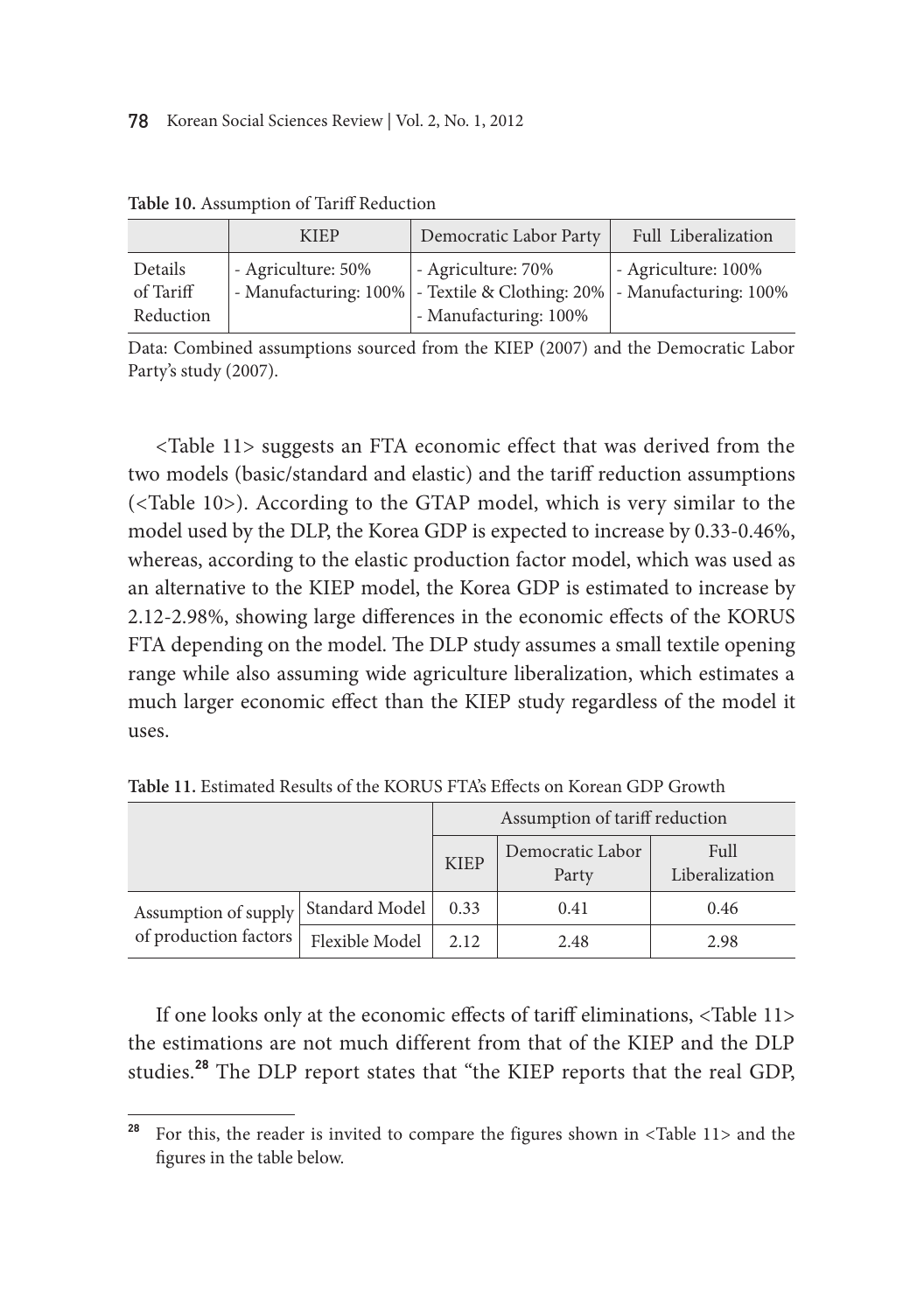according to the basic model, is expected to increase by 0.42% and that the real GDP, according to the accumulation of wealth model, is expected to increase by 1.99%, which shows a large gap," but the current study, which used an elastic model and the complete liberalization of tariff assumption, shows that the real GDP can increase to 2.98%, suggesting that the KIEP figures are actually underestimated. However, the 2.98% increase suggested in this study, which is approximately half of KIEP's 5.97% maximum increase, arises because the study does not include service sector productivity improvement assumptions. Therefore, according to the analysis by the author of this article, there are no significant differences between the KIEP and the DLP studies. It seems that because the DLP study compartmentalized the 57 industries in the GTAP model used, the economic effects were underestimated. The usual CGE model study compartmentalizes one nation's economy into 12- 15 industries. There hasn't been a single CGE study conducted thus far that compartmentalizes GTAP 57 industries.

# **2. Qualitative Evaluation of the KORUS FTA**

The pros and cons of the KORUS FTA have been suggested numerous times through the press and in many articles. However, the Korea's domestic qualitative evaluations of the KORUS FTA have been rather radical in comparison to the American perspective on it. The most prominent pro-KORUS FTA publications include "KORUS FTA, the Right Choice for the Future," published by the KORUS FTA Civil Measures Committee (2007); "KORUS FTA, Industrial Evaluations of Negotiation Results and its

The Impact of the KORUS FTA's Tariff Elimination Envisaged by the KIEP and the Democratic Labor Party

| Section                           |      | Standard Model   Capital Accumulation Model |
|-----------------------------------|------|---------------------------------------------|
| Democratic Labor Party's Scenario | 0.22 | 0.71                                        |
| Democratic Labor Party's Scenario | 0.28 | 0.87                                        |
| KIEP's Analysis                   | 0.42 | 1.99                                        |
|                                   |      |                                             |

Data: Democratic Labor Party, "Assessment of the KORUS FTA's Impact on Economy and Legal Systems", 2007.

(Unit: % Change vs. GDP)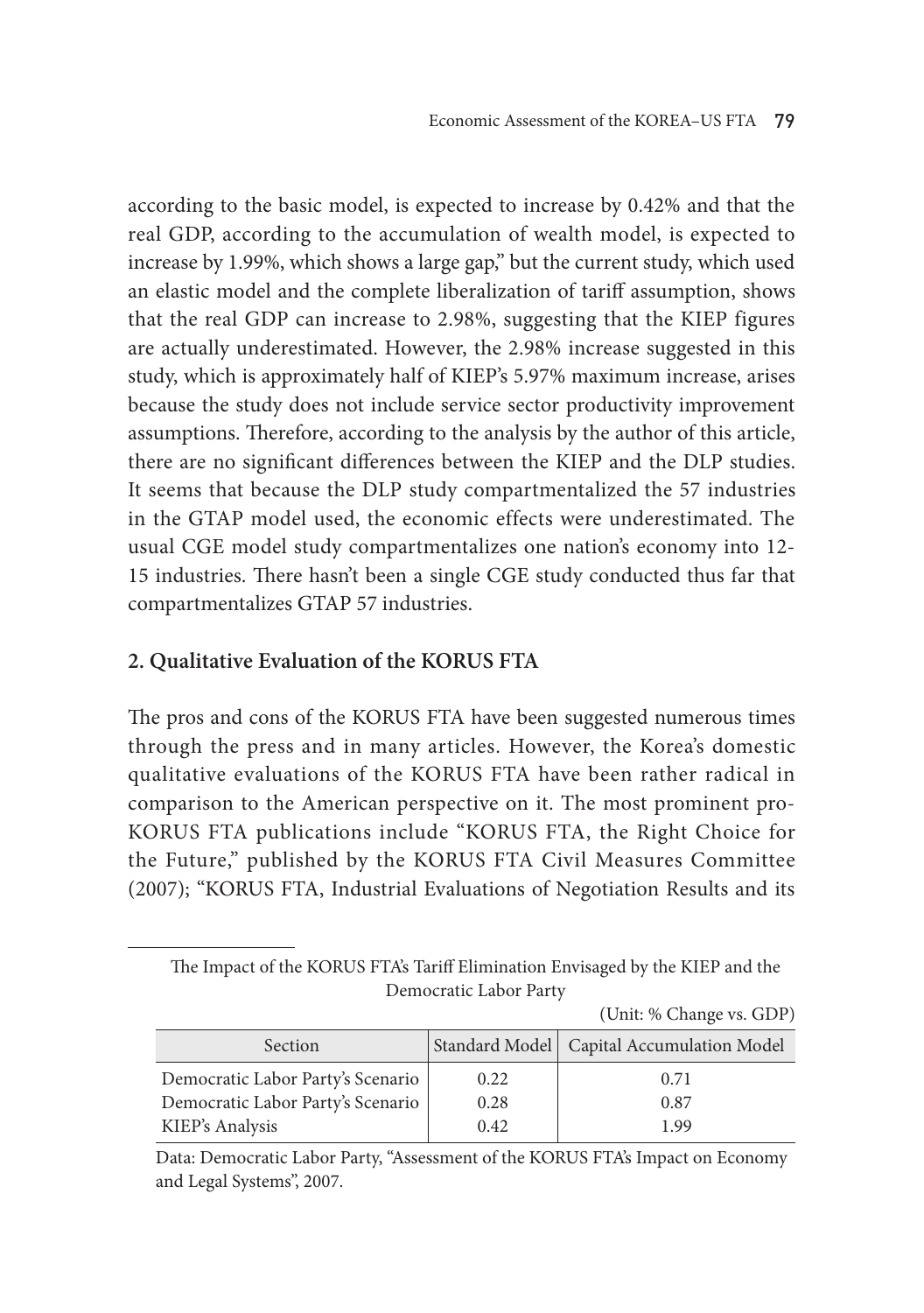Implications for Korean Businesses," by Cheong, I. et al. (2007); and "KORUS FTA, Korea Report," by Sung-Lin Na (2006, Compiled) and others. The most prominent anti-KORUS FTA publications include "KORUS FTA, Citizens' Report," published by the Korean Alliance against the KORUS FTA (2006); and "Unfamiliar Colony, KORUS FTA," by Lee, H. (2006) and others.

The publications from the anti-KORUS FTA groups do include logically explained negative aspects of the KORUS FTA, but it is true that most of these groups are fundamentally against neo-liberalism, understand the FTA as a representation of neo-liberalism, and therefore oppose the FTA itself. Thus, I would like to suggest an American scholar's qualitative review of the KORUS FTA and my own evaluation of it to attempt a qualitative analysis of the KORUS FTA.

#### *a. Schott's Evaluation*

Jeffrey Schott is a world-renowned FTA analyst and a FTA scholar, and the institution that he belongs to, the Peterson Institute for International Economics, is the most highly reputable institution that researches and advises the US government with its trade policies.

According to "The Korea-US Free Trade Agreement: A Summary Assessment," by Jeffrey Schott (2007), the KORUS FTA, which limits certain parts due to political reasons and minimizes openings, is not the 'best agreement,' but Schott evaluates it as an agreement that can bring considerable mutual economic benefits and increased welfare to both nations. The KORUS FTA is by far the most inclusive trade agreement since NAFTA, as it will bring the two nations closer economically.

Schott argues that the KORUS FTA also has security implications and other non-economic implications, which will enhance the Korea's status in East Asia while bringing stability to the Korean peninsula, while also setting the direction for economic cooperation within East Asia. Schott ultimately suggests that the KORUS FTA can serve as a milestone for the US to improve its understanding of the politics surrounding the Korean peninsula. Schott also states that East Asia is by far the most active "hotbed" where economic cooperation is most vigorous and that although the US has yet to secure a channel to get directly involved with the East Asian economic cooperation, the KORUS FTA can lead the US to become more involved in East Asian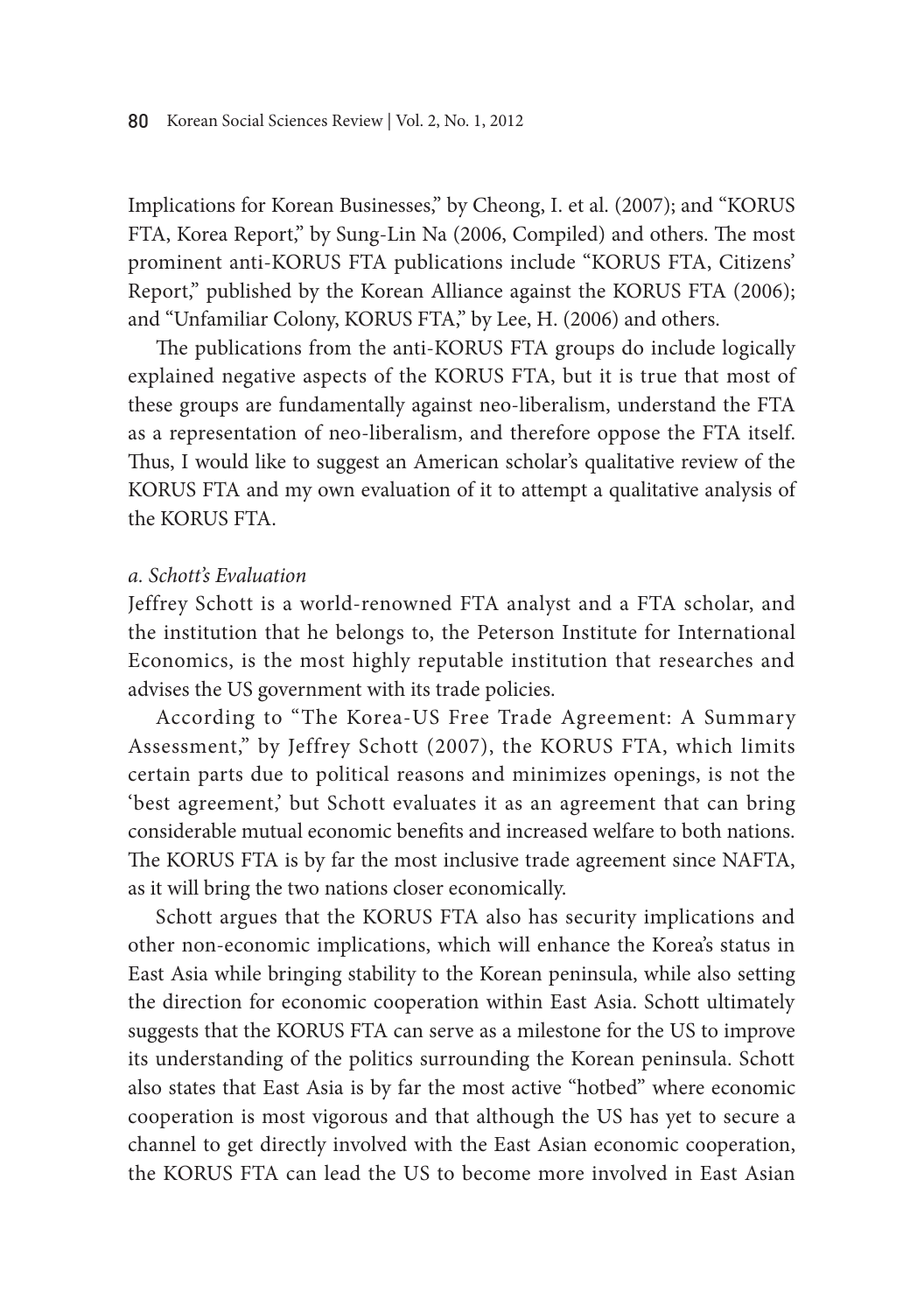politics and in other relations.

Schott agrees that the most important part of the KORUS FTA is definitely the automobiles part. In 2006, automobile trades between the two nations totaled \$11.6 billion dollars, and automobile trade (15%) clearly is of great importance as regards trade between the two countries. In the case of the total traded goods of the US, automobile imports from Korea stand at 24%, which is overwhelmingly high. Between 2001 and 2005, Korean automobile production increased from 2.95 million to 3.70 million, with 70% of them being exported. Within the same timeframe, American automobile production decreased, and due to foreign companies' increased construction and use of US-based factories, total production was maintained at about 12.00 million automobiles. Automobile industry laborers account for 9% out of the total employment (Korea: 0.25 million, US: 1.10 million**<sup>29</sup>**), and both nations' automobile labor unions are very critical of the KORUS FTA. The Korean automobile labor union takes on more of a political struggle characteristic. Its counterpart, the American automobile labor union, clearly takes a protectionist stance, being fearful of the fall of general manufacturing employment and the steady decline of employment in the automobile industry. Also, due to foreign automobiles entering the American market, the Big 3 market share has shrunk, and foreign companies tend to have a lower labor union membership rate, which has ultimately reduced the unionized wage premium. Labor unions, especially those from Ford and Chrysler, are exceptionally against the KORUS FTA, whereas GM, which bought Daewoo, is rather hopeful. Generally, the American labor unions are concerned mostly about the opening of the market itself.

In the case of automobiles, the current structure is rather unilateral, favoring Korean exports, which has been a growing issue that is continuously pointed out by the American Democratic Party; although the Korean government eliminated tariffs early on and reorganized the automobile tariff, there is a chance that Korean automobile exports may destabilize the current trade balance. Ford and Chrysler argue that Korean policies and tariffs are unfair when it comes to exports of larger automobile, but Schott evaluates

**<sup>29</sup>** In the case of the US, jobs in the assembly, body, and parts industries number 0.25 million, 0.18 million, and 67 million, respectively.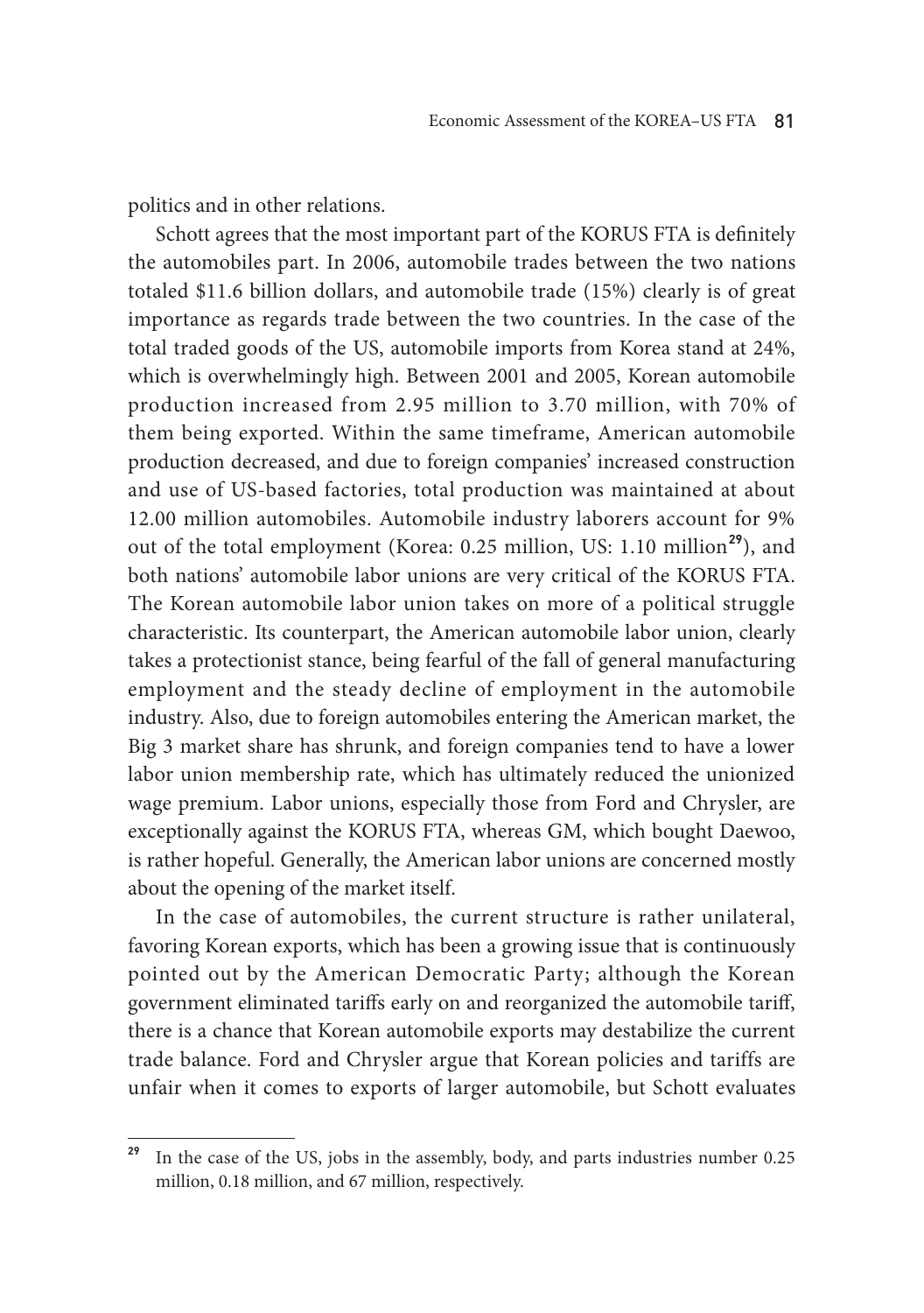that such an argument is not appropriate because American domestic sales of larger automobiles accounts for 40% of all automobile sales.

Agriculture accounts for 3% of all trades between the two nations, but it was the most sensitive issue during the negotiation. The Korea government set the rice market exception as its foundation during the negotiations, and the US government ultimately decided to accept the Korean demands for political benefits and because the economic profit in the rice market was rather small. The US government set beef exports as one of its major demands during the negotiations, and the two nations sought to resolve the beef export quarantine problem, though these efforts were halted during the negotiations due to the mad-cow disease outbreak. Schott sees that partial liberalization of the agriculture industry was settled due to the agriculture protectionist stance that the Korea decided to maintain, but negotiations ultimately allowed American agriculture products to enter the Korean market.

Schott optimistically evaluates the base preparation for the US to enter the Korean market with its financial, consignment and professional services (e.g., legal, accounting) and its other service industries. He also similarly evaluates the communication, film, and broadcasting deregulations and increased investment shares. Schott forecasts that the aforementioned service and investment industry improvements may benefit US companies but ultimately feels that the Korean employees and laborers in those industries will benefit the most. Recognition problems associated with Kaesong Industrial Complex products were settled by allowing an OPZ, and the two nations are expected to solve further problems later through working-level talks. Both nations understood that the Kaesong Industrial Complex could contribute to East Asian cooperation and stability, and also positively to American North Korean policies.

Schott sees the KORUS FTA as having a considerable effect on not only the economic benefits of both nations but also on the economies of other Asia-Pacific nations. The KORUS FTA can stimulate FTAs between various nations, the most prominent example of this being the Korea-EU FTA. East Asia-EU trade has become more active within the last few years, but the danger of a decrease in trade has been the key potential threat due to the number of FTAs that the EU is not a part of. Such a potential threat propelled the US to promote the KORUS FTA more actively, which stimulated the EU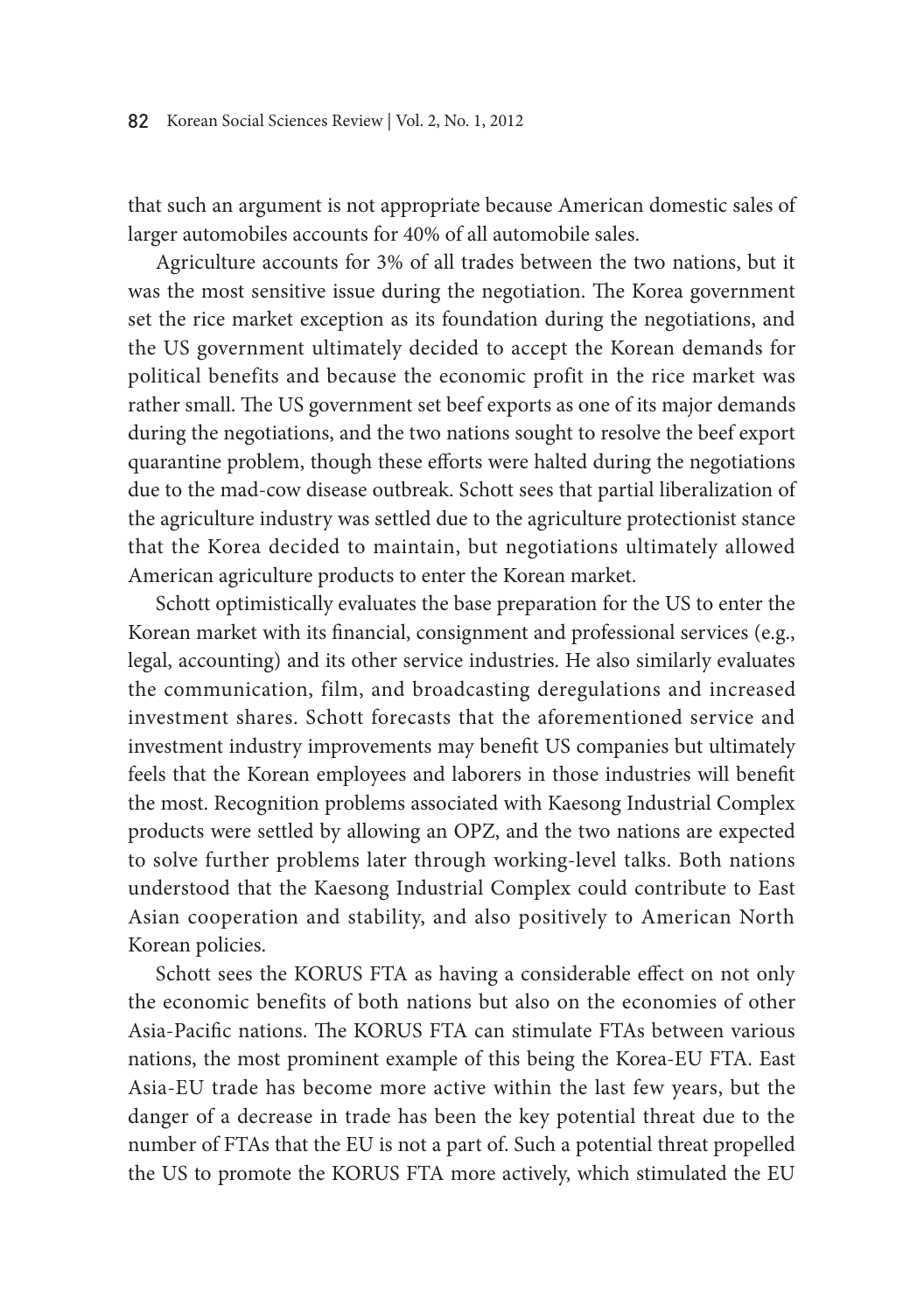to push forward an FTA with Korea as its first FTA partner. Additionally, the EU is looking into the possibility of establishing an FTA with the ASEAN countries and India, and China is requesting to establish an FTA with Korea. In September of 2007, China announced the beginning of China-India FTA negotiations.

Schott foresees a considerable effect of the KORUS FTA on Japan as well. The KORUS FTA can serve as a factor that will expedite Japanese agricultural reform. In the case of the Korea-EU FTA settlement, the Japanese government may resume the indefinitely postponed Korea-Japan FTA talks. Japan has been reviewing the possibility of entering into an FTA with the US for many years now, but the limits put on Japanese agricultural reform and the lack of a will to promote this measure have been the main causes of the stagnation. In April of 2007, the Abe-Bush summit talks postponed the possibility of the Japan-US FTA indefinitely.

The KORUS FTA is expected to have positive effects on the Free Trade Area of the Asia Pacific (FTAAP), but its short-term effects are expected to be weak. However, the status of the ASEAN, which has functioned as the main hub among the large FTAs, including the ASEAN+3, ASEAN+6, and FTAAP, is expected to decline. The ASEAN lacks internal cooperation, and each member state's dynamic economic structure, as well as its lack of central force, will limit its role as the hub of an enormous FTA.

# *b. The Author's Evaluation*

The KORUS FTA negotiation, which began in June 2006, did not make much progress, even until late 2006, due to the differences in opinion between the two nations and due to the political pressure coming from the wide market-opening nature of the agreement. Also, the growth of KORUS FTA opposition in Korea, along with the mad-cow disease outbreak, did not help either. However, starting in 2007, representatives from both countries decided to accommodate each other's demands to a bearable degree, which aided in settling many disputes by the end of March of 2008 (actually April 2, 2008), as planned. Meanwhile, the American Democratic Party, which won an overwhelming victory in the midterm elections, proposed a new trade act to the Republican administration, requesting the new trade act to be reflected in the agreement that was already settled. The government of the Korea decided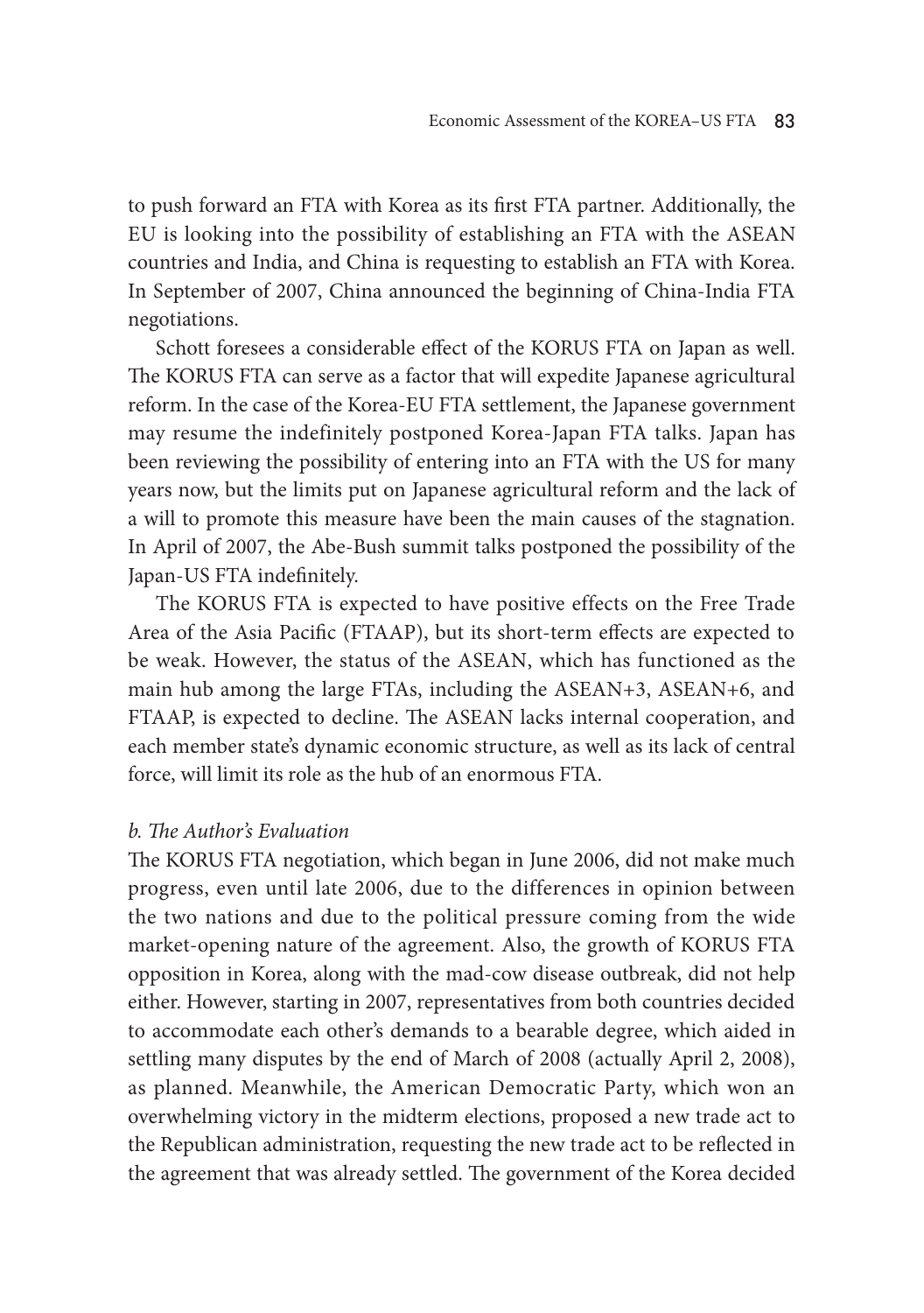to accommodate the American demands after determining that the new trade act, composed of environmental and labor contents, does not change the standing agreement significantly.

I expect the KORUS FTA effects to be dynamic in various aspects, which will ultimately have an extensive economic effect, as the US is one of the Korea's largest trading partners, and because mutual trade between the two countries has been complementary. According to Woo, C. et al. (2003), Korea-US trade is mainly "a trade of goods with different qualities." Furthermore, Oh, S. (2006) states that the Korea-US trade already includes an extensive volume of high-technology goods, and the complementary division of labor characteristics of trade is so evident that the increase in trade is expected to have high level of benefits with minimal damage.

Even the Korea Institute for Industrial Economics and Trade (KIET) finds that the "Korea-US trade, in all industrial aspects, has a high win-win, 2006 possibility of producing an international division of labor structure with minimal competition among industries." As noted in Table 12, the US tends to have comparative advantages in IT, BT, other new-technology industries, and the high-tech parts and materials industries, whereas the Korea has

| Industry                | Korean Comparative Advantages              | American Comparative<br>Advantages |
|-------------------------|--------------------------------------------|------------------------------------|
| Wooden Furniture        | Low- & Mid-Priced Furniture                | Lumber, Raw Material               |
| Petrochemistry          | General Purpose Goods                      | High Value Products                |
| Textile                 | Low- & Mid-Priced General<br>Purpose Goods | Industrial Textile                 |
| Steel                   | General Purpose Goods                      | Scrap                              |
| Communication<br>Device | Mobile Devices                             | Major Parts, Communications        |
| Semiconductor           | Memory                                     | Non-Memory                         |
| Automobile              | Small & Mid-Sized Vehicles, Parts          | Large Luxury Vehicles              |
| Planes                  | Plane Parts                                | Complete Planes                    |
| Shipbuilding            | Merchant Vessels                           | Leisure Boats                      |

**Table 12.** Comparative Advantages in Korea-US Manufacturing Industries

Source: Korea Institute for Industrial Economics & Trade (2006).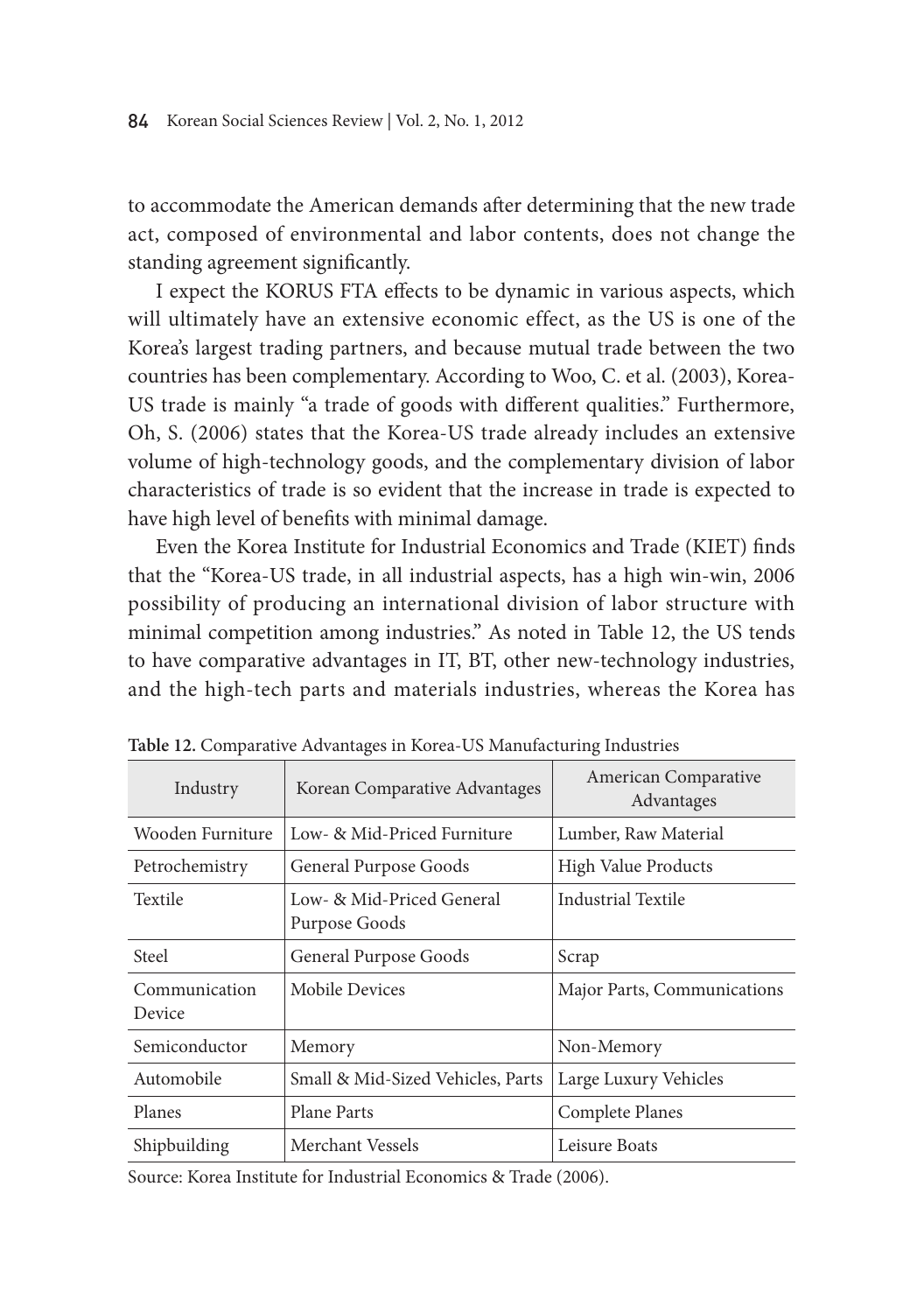comparative advantages in textiles, steel, electronics, shipbuilding, and other traditional industries. Generally, Korea-US trade is complementary.

In 2006, total US imports were the world's largest, at \$1.86 trillion dollars, and its market in 2006 currency standards is 16 times that of Korea, at 14 trillion dollars. It is true that BRICs and other new markets are important, but the Korea should put more weight on maintaining its current status in the US market and furthermore should assume leadership in trade in order to secure a world-renowned reputation. From such a standpoint, the Korean automobile industry and textile industry finalized a considerable amount of the negotiation results.

The primary economic effect of the KORUS FTA on Korea will be generated from the increase in exports to the US. The two nations have agreed to eliminate tariffs on 100% of traded goods. Tariffs on 94% of traded goods were set to be eliminated early (within 3 years) by agreement. Once the KORUS FTA takes full effect and eliminates the 4.9% of the tariff pressure, Korea will gain an opportunity to improve the current situation, in which it lags behind products from China and other developing countries. In addition, an additional US government procurement market was opened due to the agreement to reduce the current 0.2 million dollar federal government service bounded lower limit to 0.1 million dollars. As the KORUS FTA is expected to help Korea gain recognition in the auction participation process in the US, the US procurement market barrier should be lowered. It is generally known that the US procurement market is extremely difficult to enter. However, because the Korea Trade-Investment Promotion Corporation (KOTRA) and other export promoting institutions are promoting measures to enter the US procurement market, the situation appears hopeful for anxious Korean businesses.

Opening of the service and the investment industries was limited and centered around industries that exert less pressure on Korea industries. All of the regulation authority of the government on education, medical and other social and public services was inclusively deferred to disallow additional openings. In the case of broadcasting services, foreign investment admittance on ground-wave, satellite broadcasting, cable, and program providers (PP) was kept at the current level. Regulations on direct investment by program providers were to be eliminated within three years. Foreign investment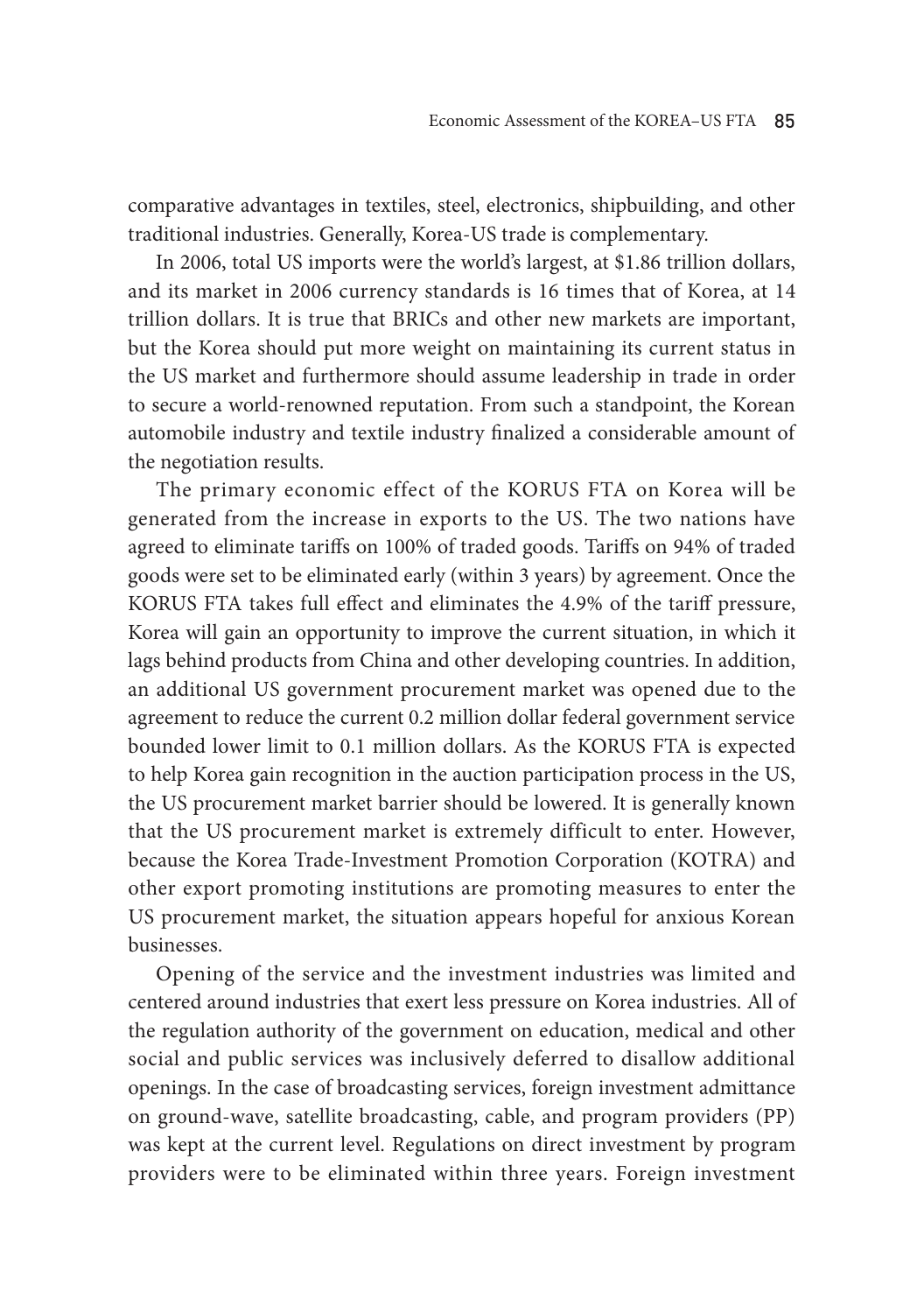in telecommunication carriers was to be kept at the current share limit of 49%, but for carriers besides KT and SKT, 100% of foreign investment was allowed two years after the agreement goes into effect. Considering the highly saturated Korean domestic telecom market, the Korean industry needs to aim to enter the world's largest market, the American telecom market, instead of settling domestically. Furthermore, American program providers entering the Korean market will most likely make it possible for Korean program providers to export Korean program contents to the US.

The recently discussed FTA focuses quite heavily on the enhancement of economic regulations. Most nations face problems regarding policy reforms and how they slow the overall progress of reform. However, one of the FTA's greatest advantages is that it includes reform assignments as a part of the agreement, which then expedites the reform process. Apart from this, the KORUS FTA is helpful for Korea because it strengthens the transparency of the economy, boosts efficiency, improves legal procedures, and improves other systems in dynamic ways.

Regulation improvements, in the long term, help the Korean economy, whereas in the short term they may burden Korean industries. Traditionally, the agriculture industry is most vulnerable to opening. It was forecasted before, during negotiations, that the full opening of the agriculture industry was inevitable, but the negotiated agreement maintained the standing hightariff structure through quotas, seasonal tariffs and other means. Nonetheless, the direct damage expected to be incurred owing to beef, pork and other meat imports is a concern.

In the case of intellectual property, the fact that the copyright protection period was extended from 50 years to 70 years after the death of the author does seem to have reflected the American demands, but rationalized patent examinations, trademark protection, and other intellectual property related policies are ways to strengthen Korean competiveness in the global market. This will expand the added value of Korean intellectual property rights, as created by the Korean wave and other factors. It has also established the grounds for Korea to request intellectual property rights protection from China and other Southeast Asian nations that increasingly violate Korean intellectual property rights.

For the labor and environmental areas of the KORUS FTA, the two nations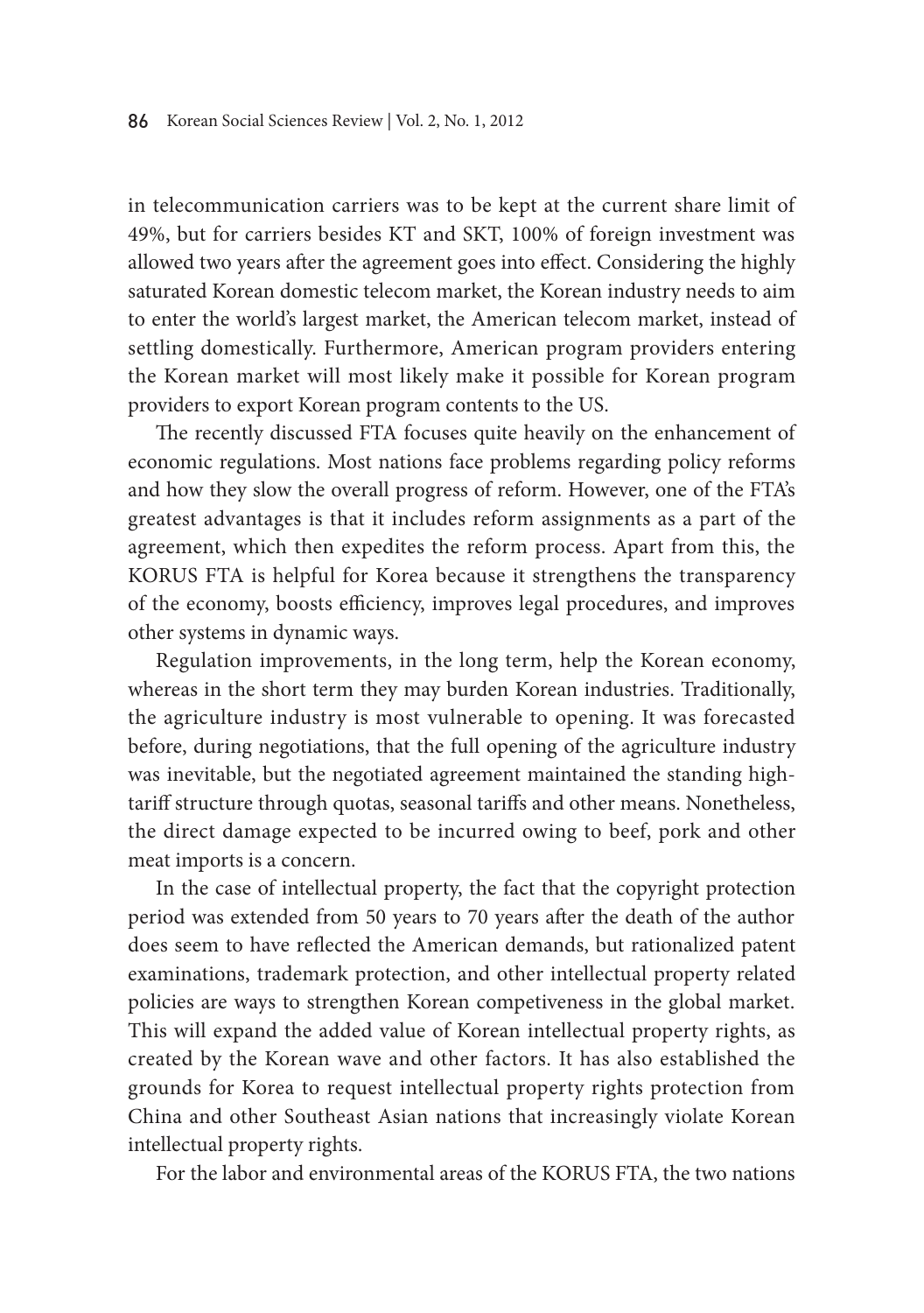agreed to check and efficiently carry out their duties to uphold internationally acknowledged labor and environmental rights. Negotiation results concerning the labor and environment areas were set at the level of checking domestic practices and regulations but not nearly at the level at which domestic firms bear heavy burdens.

Such regulation improvements usually do not show benefits immediately, but rather, the benefits appear in practice in the forms of eliminated unnecessary policies in business management, reduced uncertainty, and eliminated unnecessary costs. For foreign investors, such characteristics are especially attractive, as they simplify their decision-making process.

Meanwhile, those opposing the KORUS FTA have their reasons. Many simply take it for granted that opposition arises from the economic loss aspect of the FTA, but there are a handful of organizations that oppose entering into an FTA with the US from an ideological standpoint. In fact, simply speaking, the labor unions that foster the strengthening of labor rights and standards have no reason to oppose the KORUS FTA, which fulfills their desires, but they oppose it anyway, with temporary employment as their main argument against the agreement. In addition, for the opposing party, the investorstate dispute issue is one of the most toxic provisions, which ultimately fuels their strong argument that the KORUS FTA is an American attempt to spread neoliberal policies around the globe. However, according to many professionals in the field of international investment, previous FTAs in which Korea is a party, such as the Korea-Chile FTA, the Korea-Singapore FTA, and the European Free Trade Association (EFTA), contained all of the "toxic" elements that fuel the opposing arguments. Furthermore, the so-called "toxic" provisions and elements showed up in over 4,000 investment agreements, showing that such provisions and elements are indeed not as harmful as the opposing arguments present them, or are not harmful at all. According to the actual contents of the investment, the government allows ISD provisions to take effect only in cases of severely unfair domestic policies greatly damaging a foreign company. In the ten years since NAFTA went into effect, there was only one such case, which shows that the opposing arguments fueled by the negative effects of ISD are exaggerated. Nonetheless, it is important to realize that the ISD provisions prevent a government from arbitrarily introducing a policy.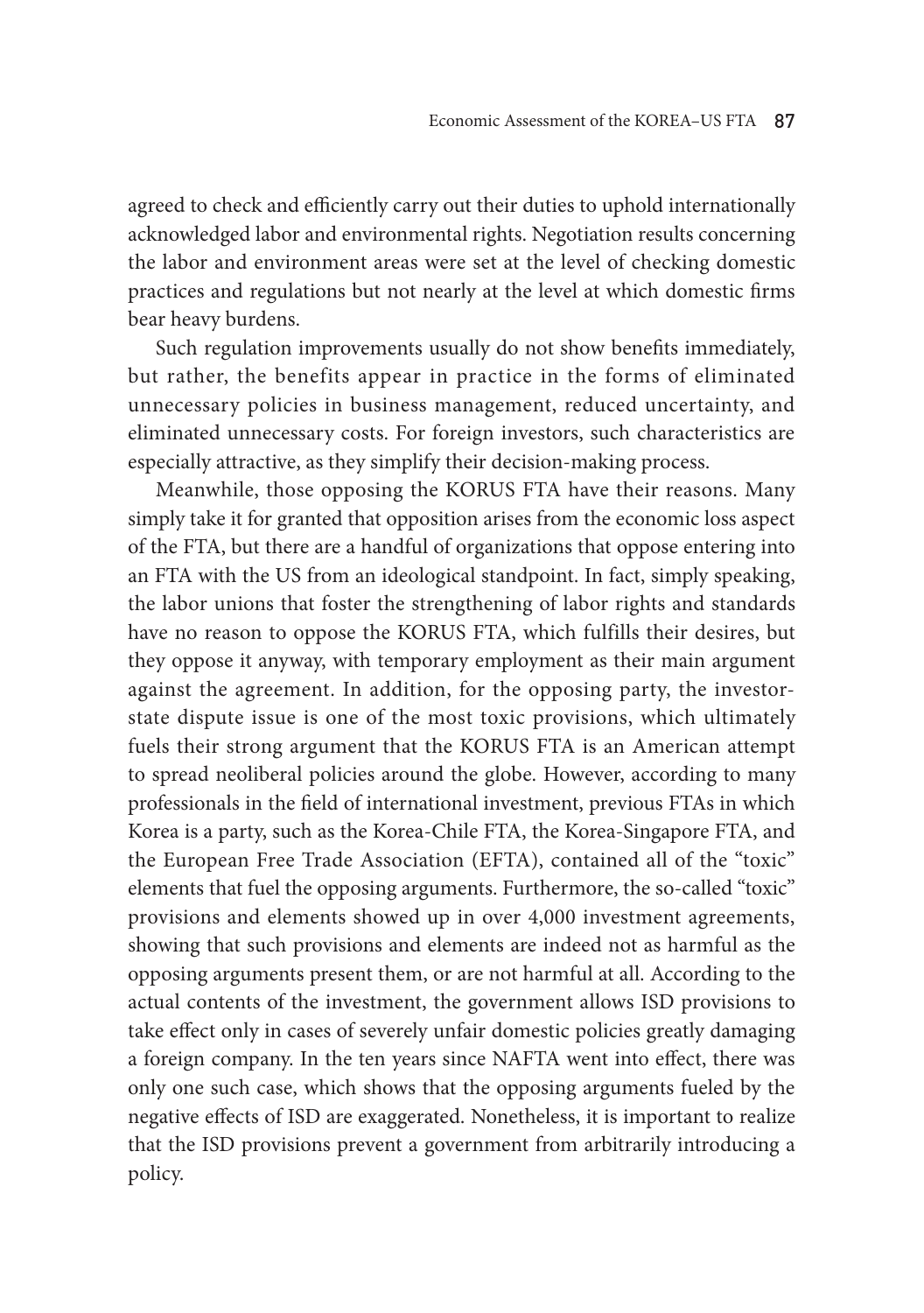The implementation of the KORUS FTA may bring some degree of hardship to less competitive industries and businesses. Once the agreement takes full effect, those industries with relatively strong competitiveness will react with joy, while others will do so with disappointment. Also, during the industrial restructuring process, some may experience shortterm unemployment and stagnation. To accommodate such damages, social conflicts and confrontations must be rationally arbitrated. In order to minimize the implementation of the FTA and maximize its effects, the lesscompetitive industries must be accommodated with rational compensation for their loss.

Especially in the agriculture industry, damages may occur in one area or another; however, it is generally expected that the standing agricultural infrastructure will not collapse. The areas expected to suffer the most are beef, pork, and tangerines. Demands for imported beef may increase in Korea due to the beef tariff elimination; it is expected that US beef will replace the current Australian beef imported into Korea. In the case of pork, approximately ¼ of all pork consumption in Korea is said to rely on imports. In particular, pork belly imports are distributed most commonly in Korea. Due to the tariff elimination on pork, American pork imports may increase, and it is likely that American pork will replace imports from third-world countries. Overall, net income will increase to a certain degree and will incur some damage, but the damage will not be severe enough to collapse Korean production. Nonetheless, Korean government should take the potential damage of this agreement into consideration and set complementary measures with Congress.

# V. Conclusion

Korean government, in its  $17<sup>th</sup>$  Congress, announced the intention to ratify the KORUS FTA but failed to do so due to the April 18<sup>th</sup> controversy surrounding the beef quarantine standards negotiation results. As a result, the 18<sup>th</sup> Congress inherited the burden to ratify the agreement, and in accordance with the normalization of Congress on August 19<sup>th</sup> of this year, the KORUS FTA deliberation process will take place.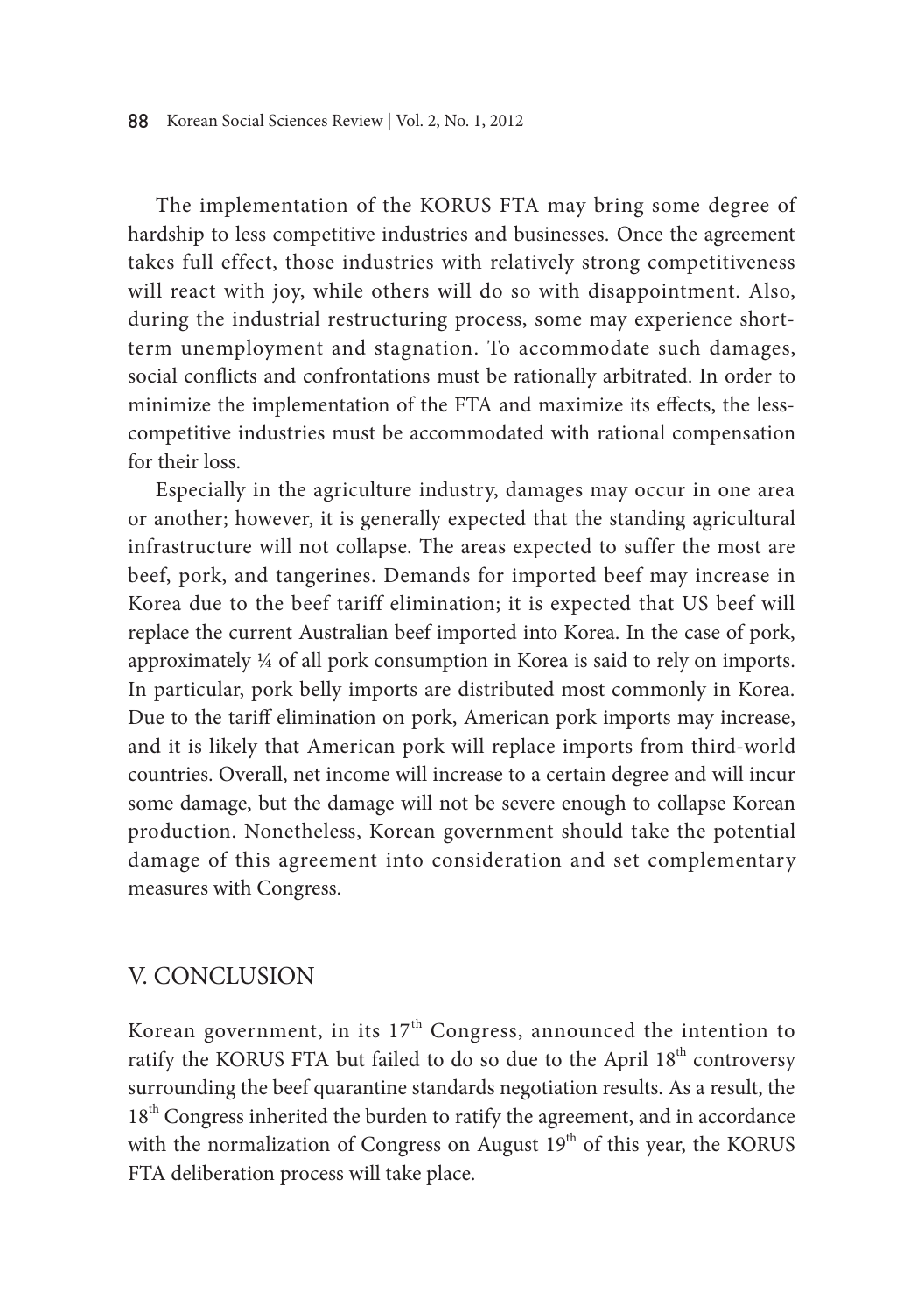In early 2008, the United Democratic Party leadership that succeeded the (old) Uri Party openly suggested that the KORUS FTA should be ratified. However, due to the linking of the beef controversy and the agreement ratification, ratification has not been and will not be an easy task. In accordance with the June 26<sup>th</sup> standards, US beef is being distributed in Korea, which makes it difficult to understand how the beef issue is delaying the KORUS FTA ratification.

The beef quarantine standard controversy has, however, led many Koreans to put more emphasis on domestic negotiations regarding international trade negotiations. FTAs, beef, and other sensitive international trade negotiations require a gathering of opinions and a sharing of information between all of those concerned, including civil society and other interested parties. This year, the importance of government-to-people communications is being mentioned, but a plan to mediate such communication effectively has yet to rise to the surface. It is not easy to hope for harmonious communication between the government and the people simply by strengthening Blue House press functions, and Korean government must implement a plan systematically to collect public opinions on the KORUS FTA from the stage of the founding of the agreement to the stage of its settlement.

The delaying of the ratification of the KORUS FTA will also delay the benefits that come from it.**<sup>30</sup>** Not only is the content of the FTA important, but also its implementation timeframe is important as it is connected to the maximum economic results. The current political situation will most likely not allow the  $18<sup>th</sup>$  Congress to ratify the agreement easily, but the US administration is showing a strong desire to use its lame-duck session between November, after the presidential elections, and the end of the year to ratify the KORUS FTA. Thus, the Korea Congress should ratify the agreement before the US and pressure the US to do the same. Furthermore, there is a need to develop logical complimentary measures for one government to

**<sup>30</sup>** Most of our prominent corporations are for the KORUS FTA. In addition, approximately 71% of the small and medium size businesses answered optimistic or neutral about the KORUS FTA. ('06.3, Korea Institute for Industrial Economics and Trade). The small and medium size businesses answered that the most optimistic effects of the KORUS FTA are, increase in exports to the US (67.6%), high quality raw materials imports at a reduced costs (15.9%), and promotion of Korea-US joint venture (6.4%).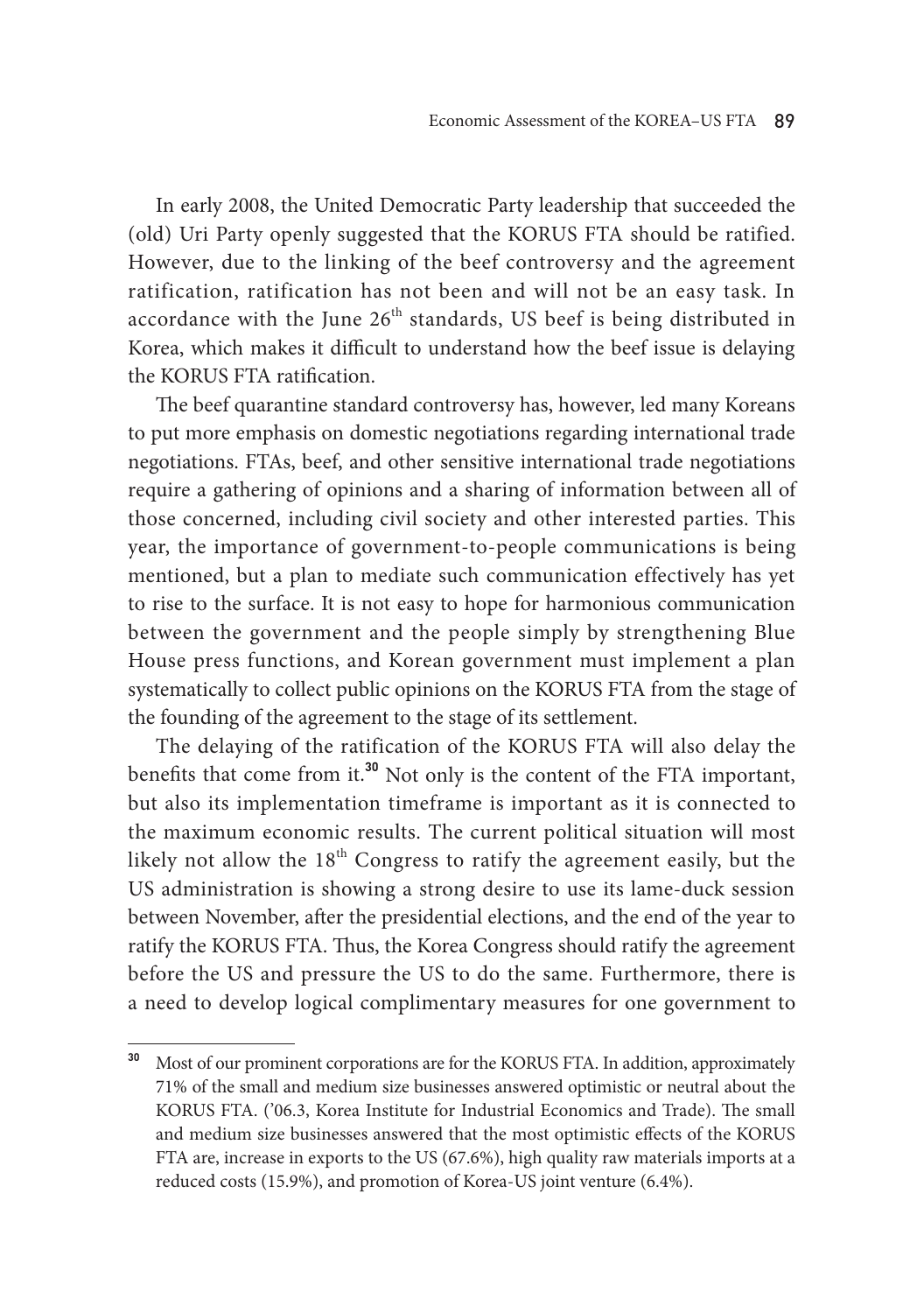convince its Congress, and the Korea administration must request that the US administration take a more active role in attempting an early ratification of the KORUS FTA. The Korea Congress should also stop relying on nearsighted domestic politics and instead increase international exchanges, riding the globalization current to affirm its national interests.

# BIBLIOGRAPHY

# **References in Korean**

- Cheong, In Kyo. 1998. "Feasibility and Economic Effects of KORUS FTA." *Bimonthly American Economy*. Korea Institute for International Economic Policy ("한·미 자유무역지대(FTA)의 타당성과 경제적 효과". 「격월간 미주경 제」).
	- . 2001a. "American Corporations' Position on the KORUS FTA and Policy Implications." *KIEP News Bulletin* ("한·미 FTA에 대한 미국 기업의 입장과 정책시사점". 「KIEP 동향속보」, 2001.5.25).
		- . 2001b. "USITC: The Main Contents and Evaluation of KORUS FTA Report." *KIEP World Economy* 01-44 ("USITC 한·미 FTA 보고서의 주요 내 용과 평가". 「KIEP 오늘의 세계경제」 01-44, 2001.10.15).
	- . 2005a. "The Economic Effects of the KORUS FTA." *KORUS FTA Seminar*. The Korea International Trade Association ("한·미 FTA의 경제효 과". 무역협회 주최 「한·미 FTA 세미나」 발표자료).
		- . 2005b. "FTA Promotion and Trade Restructuring." Ministry of Commerce, Industry and Energy sponsored, *Public Hearing on the Manufacture Industry and Trade Restructuring Support.* Presentation Documents (August 31, The Korea Chamber of Commerce and Industry Conference Room) ("FTA 추진과 무역구조조정". 「제조업 등 무역조정지원에 관 한 법률 제정안 공청회」. 발표자료 8월 31일).
		- . 2006. *The Controversy over the KORUS FTA, What is the Truth?* Hanam Publishing Co (『한·미 FTA의 논쟁, 그 진실은?』).
- Cheong, In Kyo and Noh, Jae Bong. 2005. *FTA Strategy in the Global Era*. Seoul: Haenam Publishing Co (『글로벌 시대의 FTA 전략』).
- Cheong, In Kyo et al. 2005. *Empirical Assessment of Korea's FTA Rules of Origin.* Seoul: Korea Economy Research Institute (『우리나라 FTA 원산지규정(ROO) 연구 및 실증분석』).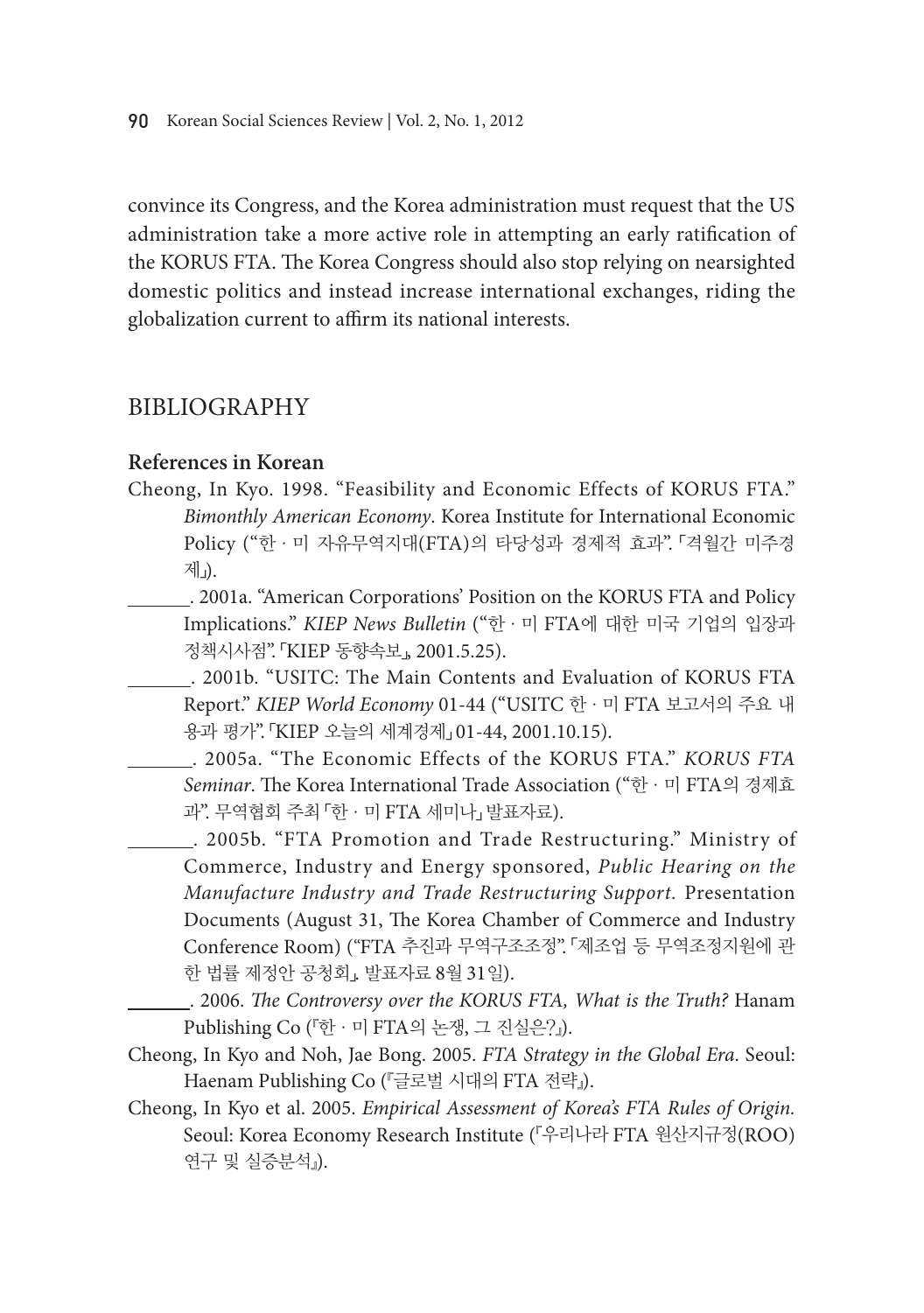- Cheong, In Kyo, Kwan Ho Kim, Won Mog Choi, Duk Geun Ahn, Jun Sok Yang, and Byung Il Choi. 2007. *An Evaluation of the Results of Negotiations on the KORUS FTA per Area and Their Implications for Our Corporations*  (『한·미 FTA 분야별 협상 결과 평가 및 우리 기업에 주는 시사점』. 한국경제연구 원).
- Choi, Won Mog. 2007. "KORUS FTA: What Is the Truly Desirable Direction of Resolution?" Presentation at a session of the FTA Research Center (「한·미 FTA - 무엇이 진정으로 바람직한 타결 방향인가?」. FTA교수연구회발표자료).
- Chung, Tae In. 2007. "KORUS FTA, What to Do Now?" *Incheon Councilor's Members Association Seminar Presentation Documents* (「한·미 FTA, 이제 무엇을 할 것인가?」. 인천의정회 세미나 발표자료).
- Democratic Labor Party. 2007. *Assessment of the KORUS FTA's Impact on Economy and Legal Systems* (「한·미 FTA 경제·법제도 영향 평가」).
- Free Trade Agreement. 2007. *We give you the correct information on the Korea-US Free Trade Agreement: 86 selected major points of contention raised since the disclosure of the text of the Agreement* (『한·미 자유무역협정 바로 알려드립니 다』. 정부관계부처합동자료).
- FTA Industry Alliance. 2007. *KORUS FTA, The Choice for the Future* (『한·미 FTA, 미래를 위한 선택』).
- Korea Alliance Against KORUS FTA. 2006. *KORUS National Report* (『한·미 FTA 국민보고서』).
- Korea Institute for Industrial Economics and Trade. 2006. "A Mutually Complementary Relationship, 'Win-Win', Possible." *KORUS FTA Special Project* (http://www.kiet.re.kr/kiet/main\_news/brief0097.jsp) ("서로 보완 적 관계, '윈 - 윈' 가능해". 「한·미 FTA 특별기획」, http://www.kiet.re.kr/kiet/ main\_news/brief0097.jsp).
- Korea Institute for International Economic Policy. 2006a. "Necessity and Economic Effects of Korea-U.S. FTA." *KIEP World Economy* vol. 06-01 ("한·미 FTA의 필요성과 경제적 효과". 『KIEP 오늘의 세계경제』 제06-01호).
	- . 2006b. "The Analysis of Economic Effects of KORUS FTA: Review of Productivity Growth." Proceeding of Seminar on 3rd March (「한·미 FTA의 경제적 효과 분석: 생산성 증대 효과 검토」. 3월 3일자 세미나 자료).
	- . 2006c. *Explanation of Economic Effects of KORUS FTA* (「한·미 FTA의 경 제적 효과 해설」. 2006년 3월 23일자 한·미 FTA 설명자료).

 . 2007a. *An Analysis of Economic Effects of KORUS FTA.* Jointly by 11 Government Research Centers (「한·미 FTA의 경제적 효과 분석」. 11개 국책 연구기관합동, 2007.4.30).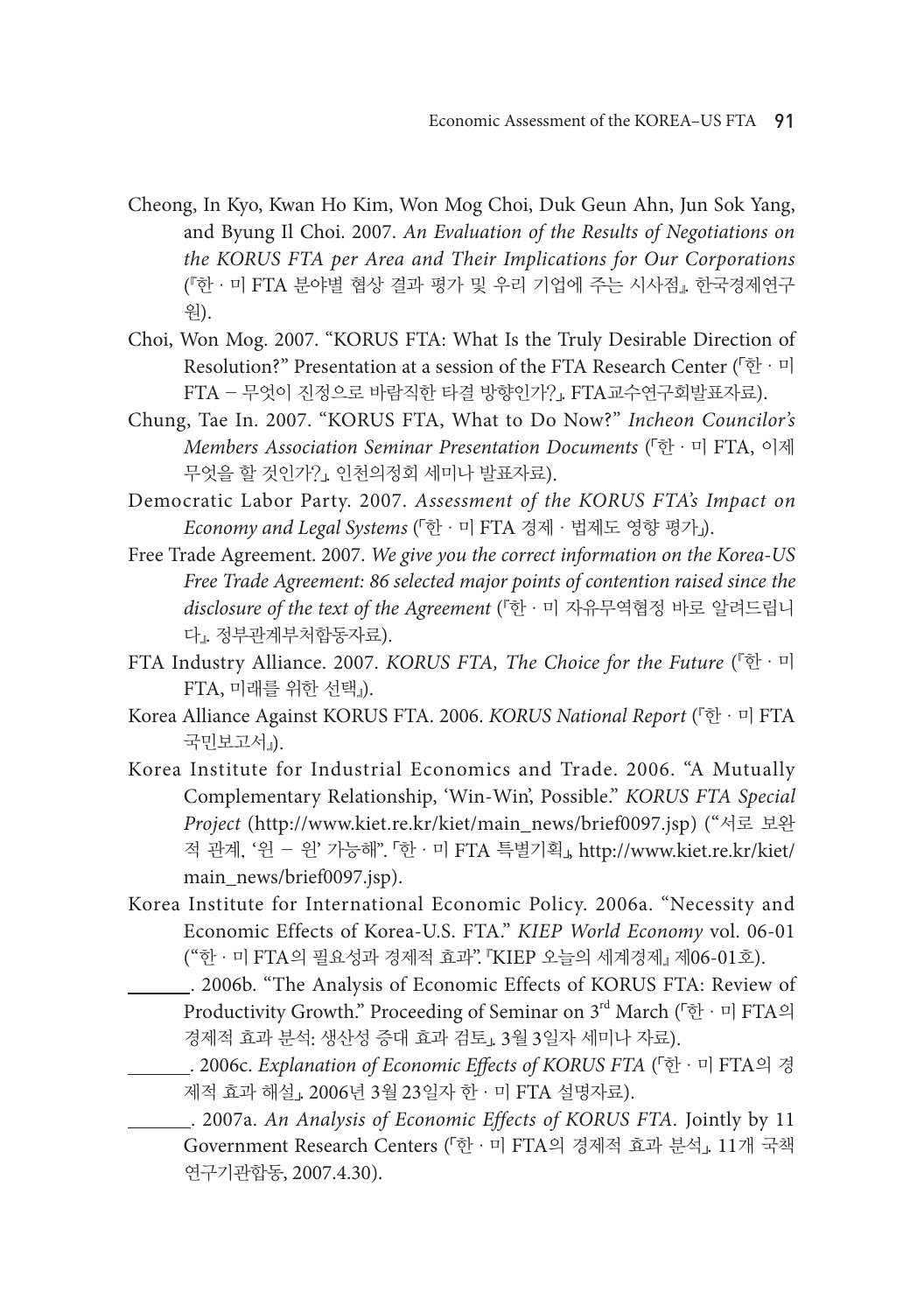- . 2007b. *An Analysis of Economic Effects of KORUS FTA*. Report of Korea-US FTA Special Committee (「한·미 FTA의 경제적 효과 분석」. 국회 FTA특위 보고자료, 2007.4.30).
- Lee, Hae Young. 2006. *Unfamiliar Colony. KORUS FTA*, MAYDAY (『낯선 식민지, 한 · 미 FTA』).
- Lee, Si Wook . 2006 "The Economic Growth and Export Effects." Chung In Kyo ed. *The controversy over the KORUS FTA, What is the Truth?* (「경제성장 및 수출 효과」. 『한·미 FTA의 논쟁, 진실은?』).
	- . 2007a. "Tariff Reduction and Within-Plant Productivity: Micro-evidence from Korean Manufacturing." *KDI Journal of Economic Policy* 29(3) ("수입 관세 인하가 기업 생산성에 미치는 효과 분석". 『한국개발연구』 29(3)).
	- . 2007b. "The Effect of an Open Market on Corporate Productivity: With a Focus on the Effect of a Decrease in Import Duties." *KDI Policy Forum*  Vol. 184 ("시장개방이 기업 생산성에 미치는 영향 - 수입관세 인하효과를 중심으 로". 『KDI 정책포럼』 제184호, 2007.12).
- Ministry of Agriculture and Forestry. 2007. *The Results of and Plans for Responses to Negotiations on Agriculture in the KORUS FTA* (농림부. 「한·미 FTA 농업 부문 협상결과와 대응방안」).
- Ministry of Commerce, Industry and Energy, Trade Committee. 2005. *The Trade Environment in Recent Years and the Trade Remedy System* (「최근의 통상환 경 및 무역구제제도」).
- Na, Seong Lin ed. 2007. *The Korean Report of KORUS FTA.* Dongheng Publishing Co (『한·미 FTA 대한민국 보고서』).
- Oh, Sang Bong. 2006. "The Effect of the KORUS FTA on the Major Industries." Presentation at a session of the National Conference of Trade Researchers (「한·미 FTA가 주요산업에 미치는 영향」. '2006 무역학자 전국대회' 발표자료).
- Park, Soon Chan. 2006. "The Impact of Granting Market Economy Status to China on Antidumping Duties and Imports: The Case of Korea." *Journal of International Economic Studies* 10(2) ("중국에 대한 시장경제지위 인정이 반덤 핑관세율 및 수입에 미치는 영향: 한국 반덤핑의 경우". 『대외경제정책연구』 10(2)).
- The Government of the Republic of Korea. 2007. "An Explanation of the Economic Effect of the KORUS FTA." Joint Fact Sheet (「한·미 FTA 상세 설 명자료」. 정부부처합동설명자료).
- The Korean Intellectual Property Office. 2007. "KORUS FTA, Industrial Intellectual Property Rights Negotiation Results." Korean International Cooperation Team (「한·미 FTA 산업재산권 분야 협상결과」).
	- . 2007. *2007 White Paper on Intellectual Property* (『2007 지식재산백서』).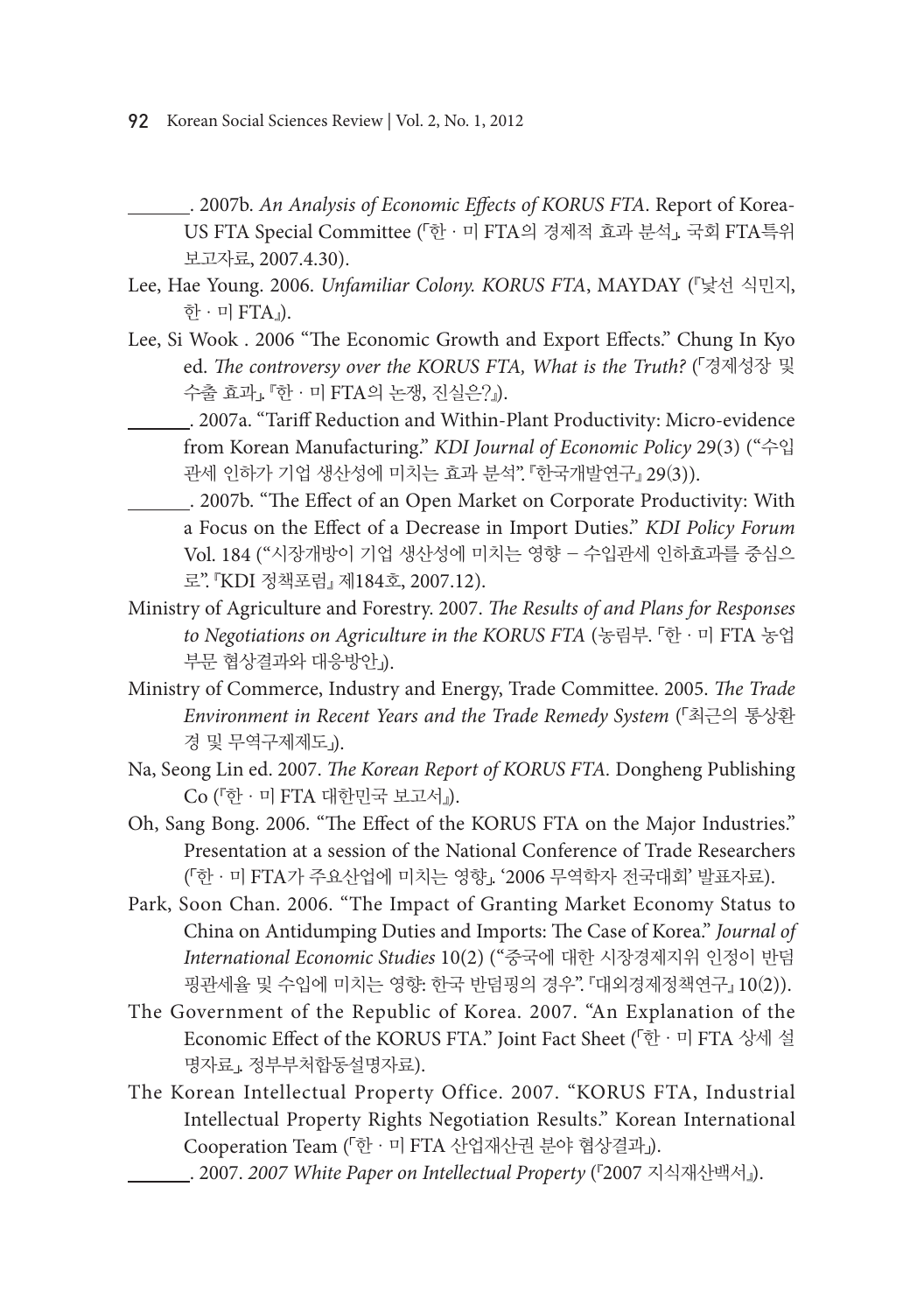- The Small and Medium Business Administration. "The Land of Opportunities for the Medium Size Industries, Aim for the Offshore Procurement Market." Government Briefing, 2007.8.20 (「중기 기회의 땅, 해외 조달시장을 노려라」. 국 정브리핑, 2007.8.20).
- Wang Youn Jong and Cheong In Kyo. 1998. "Establishment of the Korea-US Free Trade Zone and its Economic Implications." *Current Economic Reviews and Outlook* Vol. 4, 2nd Edition, pp. 135-188 (「한·미 자유무역지대 설립의 경 제적 효과」. 『한국경제의 분석과 전망』 제4권 2호, pp. 135-188).
- Wu Chun Sik et al. 2003. "Trade Performance Analysis." *Comprehensive Study on Industrial Competitiveness of Korea,* pp. 179-218 (「무역성과 분석」. 『한국의 산 업경쟁력 종합연구』*,* pp. 179-218).

#### **References in English**

- Baggs, J., K. Head and J. Ries. 2002. "Free Trade, Firm Heterogeneity and Canadian Productivity." Mimeo.
- Baldwin, R. E. and A. Venables. 1995. Regional Economic Integration in Grossmand and Rogoff eds. *Handbook of International Economics*. Amsterdam: North Holland.
- Choi, I and J. Schott. 2001. *Free Trade Between Korea and the United States?* Washington, D.C.: Institute for International Economics.
- Destler, I. M. 1995. *American Trade Policies*. 3rd edition, Washington, D.C.: Institute for International Economics.
- Fernandes, A.M. "Trade Policy, Trade Volume and Plant-level Productivity in Columbian Manufacturing Industries." *Journal of International Economics*  71(1): 52-71.
- Itakura, K., T. Hertel and J. Reimer. 2003. "The Contribution of Productivity Linkages to the General Equilibrium Analysis of Free Trade Agreements." *GTAP Technical Paper* No. 23.
- Ko, Jong Hwan. 2007. *An Analysis of Economic Effects of the Korea-US FTA Using a Dynamic CGE Model.* The Conference of Korea International Economics Association, Kyungpook National University.
- Lawrence, R.Z. and D.E. Weinstein. 1999. "Trade and Growth: Import-Led or Export-Led? Evidence from Japan and Korea." *NBER Working Paper* No. 7264.
- MacDonald, J. 1994. "Does Import Competition Force Efficient Productivity?" *Review of Economics and Statistics* 76: 721-727.
- Pavcnik, N. 2002. "Trade Liberalization, Exit, and Productivity Improvement: